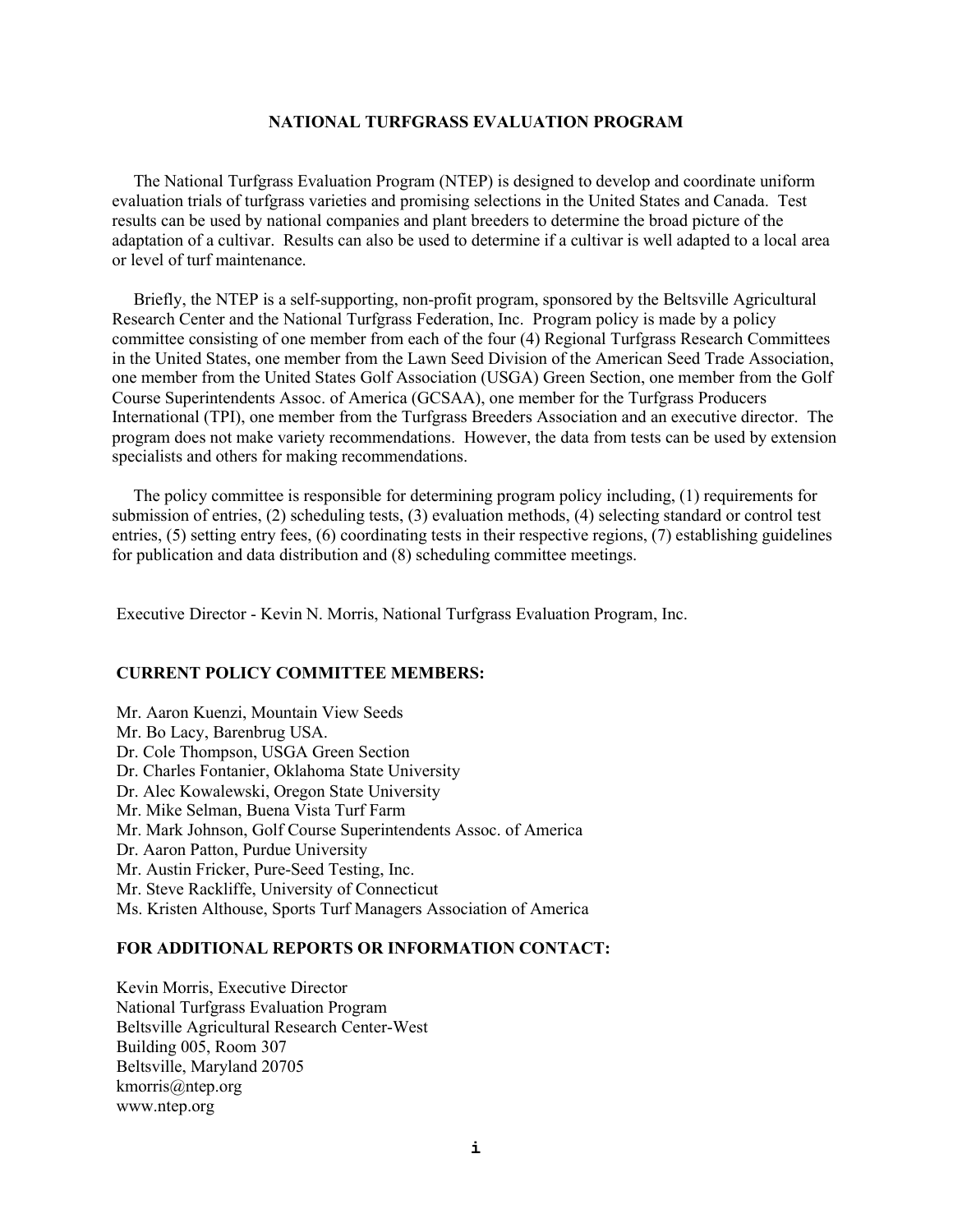# **CONTENTS**

# **2019 National Zoysiagrass Test – 2020 data**

|           | NATIONAL ZOYSIAGRASS TEST, 2019 Entries and Sponsors2                                                                     |
|-----------|---------------------------------------------------------------------------------------------------------------------------|
|           | Table A - 2020 Locations, Site Descriptions and Management Practices in                                                   |
| Table B - |                                                                                                                           |
| Table 1 - | Turfgrass Quality Ratings of Zoysiagrass Cultivars<br>Grown in Location Performance Index (LPI) Group 17                  |
|           | Table 2 - Turfgrass Quality Ratings of Zoysiagrass Cultivars<br>Grown in Location Performance Index (LPI) Group 28        |
| Table 3 - | Turfgrass Quality Ratings of Zoysiagrass Cultivars<br>Grown in Location Performance Index (LPI) Group 39                  |
| Table 4 - | Turfgrass Quality Ratings of Zoysiagrass Cultivars<br>Grown in Location Performance Index (LPI) Group 410                 |
|           | Table 5 - Mean Turfgrass Quality and Other Ratings of Zoysiagrass<br>Cultivars Grown at Raleigh, (Traffic) NC11           |
|           | Table 6 - Mean Turfgrass Quality and Other Ratings of Zoysiagrass<br>Cultivars Grown under Drought at Dallas, TX13        |
|           | Table 7 - Mean Turfgrass Quality and Other Ratings of Zoysiagrass<br>Cultivars Grown under Shade at College Station, TX15 |
|           | Table 8 - Genetic Color Ratings of Zoysiagrass Cultivars16                                                                |
| Table 9 - | Spring Greenup Ratings of Zoysiagrass Cultivars17                                                                         |
| Table 10- | Leaf Texture Ratings of Zoysiagrass Cultivars18                                                                           |
| Table 11- | Spring Density Ratings of Zoysiagrass Cultivars19                                                                         |
|           | Table 12- Summer Density Ratings of Zoysiagrass Cultivars20                                                               |
|           | Table 13- Fall Density Ratings of Zoysiagrass Cultivars21                                                                 |
|           | Table 14- Percent Living Ground Cover (Spring) Ratings                                                                    |
|           | Table 15- Percent Living Ground Cover (Summer) Ratings                                                                    |
|           | Table 16- Percent Living Ground Cover (Fall) Ratings                                                                      |
|           | Table 17- Winter Color Ratings of Zoysiagrass Cultivars25                                                                 |
|           | Table 18- Drought Tolerance (Wilting) Ratings of Zoysiagrass Cultivars26                                                  |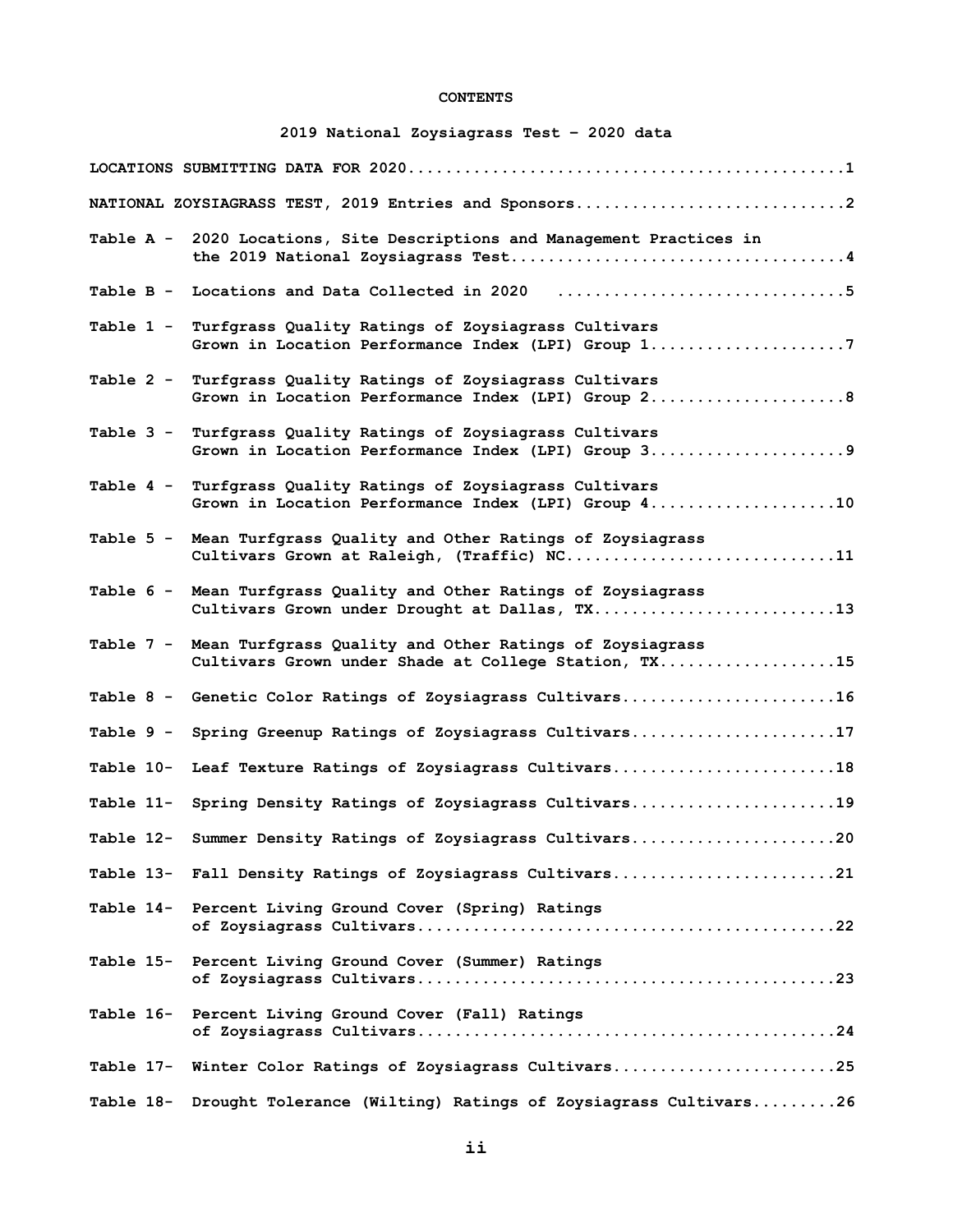| Table 19- | Insect Damage Ratings of Zoysiagrass Cultivars27                                                          |
|-----------|-----------------------------------------------------------------------------------------------------------|
| Table 20- | Fall Color (September) Ratings of Zoysiagrass Cultivars28                                                 |
| Table 21- | Fall Color (October) Ratings of Zoysiagrass Cultivars29                                                   |
| Table 22- | Fall Color (November) Ratings of Zoysiagrass Cultivars30                                                  |
| Table 23- | Fall Color (November) Ratings of Zoysiagrass Cultivars31                                                  |
| Table 24- | Seedhead Ratings of Zoysiagrass Cultivars 32                                                              |
| Table 25- | Seedhead Ratings of Zoysiagrass Cultivars at Riverside, CA33                                              |
| Table 26- | Percent Establishment Ratings of Zoysiagrass Cultivars                                                    |
| Table 27- | Percent Establishment Ratings of Zoysiagrass Cultivars                                                    |
| Table 28- | Percent Establishment Ratings of Zoysiagrass Cultivars                                                    |
| Table 29- | Percent Establishment Ratings of Zoysiagrass Cultivars                                                    |
| Table 30- | Percent Establishment Ratings of Zoysiagrass Cultivars                                                    |
|           | Table 31- Percent Establishment Ratings of Zoysiagrass Cultivars                                          |
|           | Table 32- Percent Establishment Ratings of Zoysiagrass Cultivars                                          |
| Table 33- | Percent Establishment Ratings of Zoysiagrass Cultivars                                                    |
| Table 34- | Mean Turfgrass Quality and Other Ratings of Zoysiagrass<br>Cultivars Grown at Riverside, CA (2019 Data)42 |
|           | Appendix Table- Summary of Turfgrass Quality Ratings of Zoysiagrass Cultivars43                           |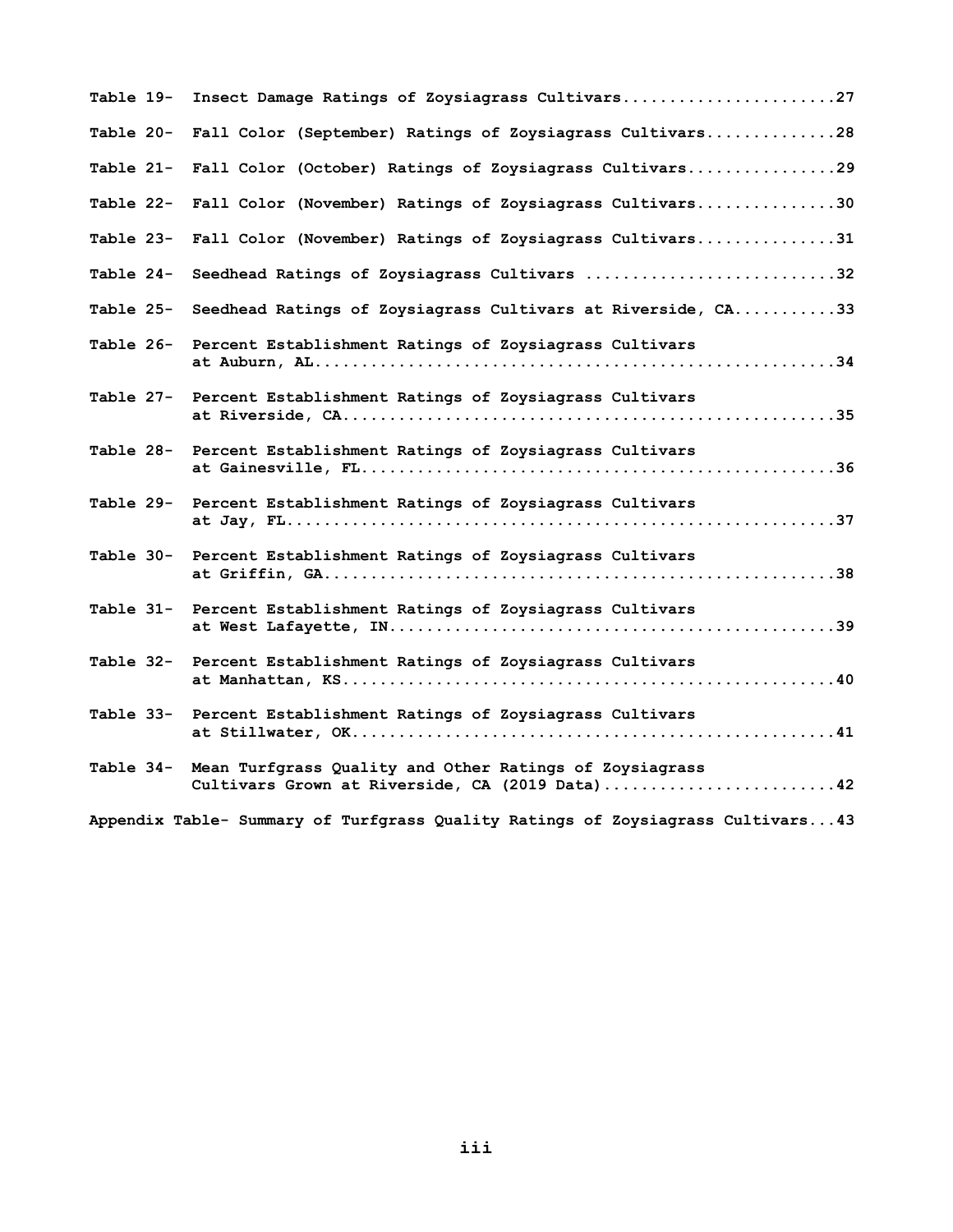# **A Guide to NTEP Turfgrass Ratings**

# **Introduction**

The quality and scientific merit of NTEP data is extremely important. However, the evaluation of turfgrass species and cultivars is a difficult and complex issue. Furthermore, turfgrass evaluation is generally a subjective process based on visual estimates of factors, like genetic color, stand density, leaf texture, uniformity and quality. These factors can not be measured in the same way as other agricultural crops. Turfgrass quality is not a measure of yield or nutritive value. Turfgrass quality is a measure of aesthetics (i.e. density, uniformity, texture, smoothness, growth habit and color), and functional use. The most common way of assessing turfgrass quality is a visual rating system that is based on the turfgrass evaluator's judgement.

# **General Considerations**

Most visual ratings collected on NTEP trials are based on a 1 to 9 rating scale. One is the poorest or lowest and 9 is the best or highest rating. However, a few characteristics, such as winter kill or percent living ground cover, are rated on a percentage basis, again by using the evaluator's judgement. Most disease ratings found in NTEP reports will use the 1-9 scale, 9=no disease except where the evaluator made a judgement of the percentage of disease in each plot. Percent disease data will be found in separate tables and will normally not be included with disease data using the 1-9 scale.

# **Turfgrass Quality**

Turfgrass Quality is based on 9 being outstanding or ideal turf and 1 being poorest or dead. A rating of 6 or above is generally considered acceptable. A quality rating value of 9 is reserved for a perfect or ideal grass, but it also can reflect an absolutely outstanding treatment plot. The NTEP requires quality ratings on a monthly basis. Quality ratings take into account the aesthetic and functional aspects of the turf. Quality ratings are not based on color alone, but on a combination of color, density, uniformity, texture, and disease or environmental stress.

Turfgrass quality ratings are grouped and presented by region, management level, a particular stress (shade, traffic, etc.) and in some cases, by individual location (starting with 2001 data, data from each location will be posted separately as well on the NTEP web site, *http://www.ntep.org*). Also available now is a summary table (Appendix) in the back of this report. This summary table includes various statistical measures not previously compiled for NTEP reports. For an explanation of this table and these changes, please go to the NTEP web site at *http://www.ntep.org/pdf/grandmean.mem.pdf.*

# **Other Ratings**

More detailed information on the ratings of specific characteristics can be found on the NTEP web site at *[http://www.ntep.org/reports/ratings.htm](http://www.ntep.org/reports/ratings.htm.)*.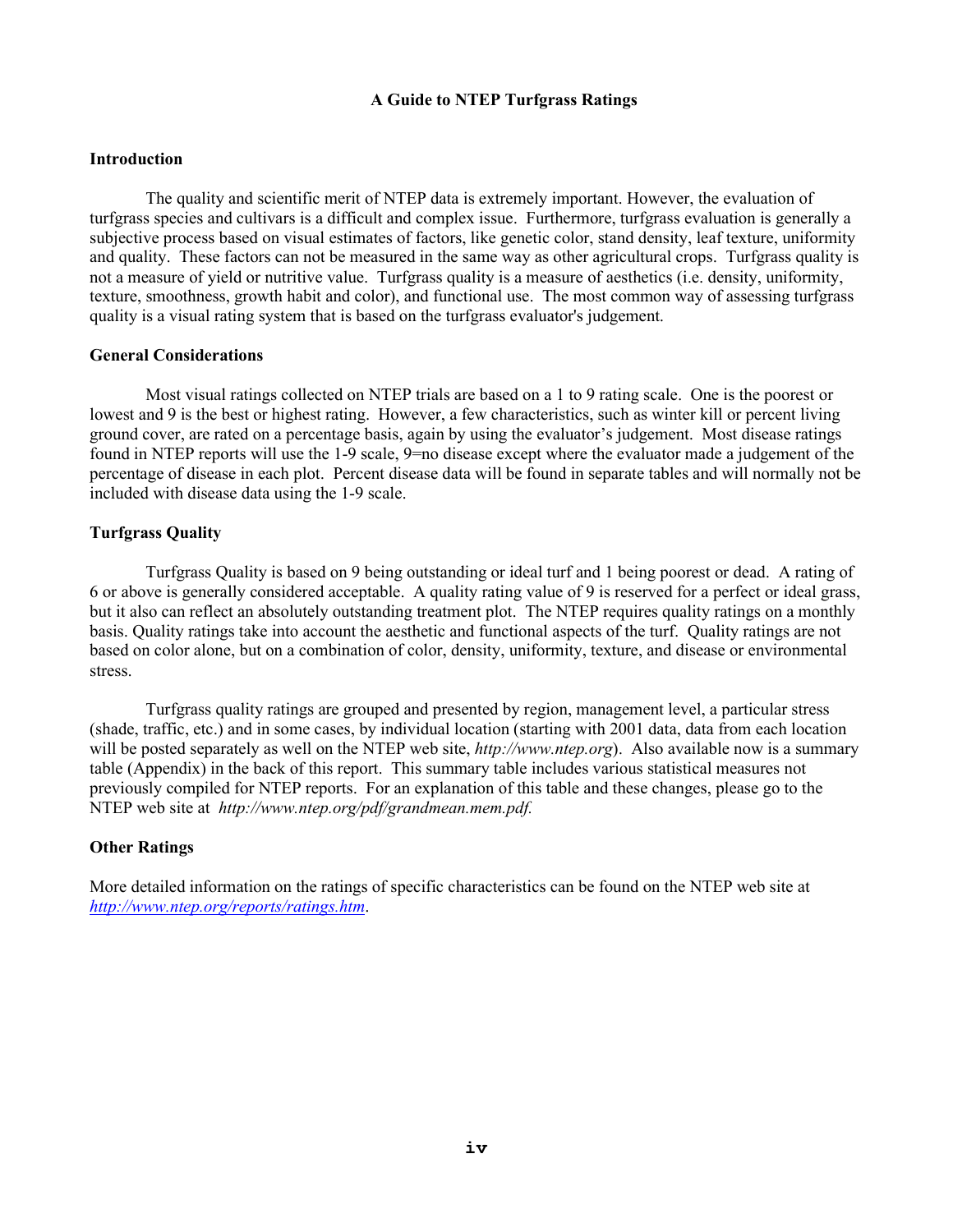# **2019 NATIONAL ZOYSIAGRASS TEST**

 **LOCATIONS SUBMITTING DATA FOR 2020**

| State            | Location                         | Code            |
|------------------|----------------------------------|-----------------|
| Alabama          | Auburn                           | AL1             |
| Arkansas         | Fayetteville                     | AR1             |
| California       | Riverside                        | CA <sub>3</sub> |
| Florida          | Gainesville                      | FL1             |
| Florida          | Jay                              | FL3             |
| Florida          | Ft. Lauderdale                   | FL5             |
| Georgia          | Griffin                          | GA1             |
| Indiana          | West Lafayette                   | IN1             |
| <b>Kansas</b>    | Manhattan                        | KS1             |
| Missouri         | Columbia (Large Patch Tolerance) | MO <sub>1</sub> |
| North Carolina   | Raleigh (Traffic)                | NC1             |
| Oklahoma         | Stillwater                       | OK1             |
| <b>Tennessee</b> | Knoxville                        | TN1             |
| Texas            | Dallas (Drought)                 | TX1             |
| Texas            | College Station (Shade)          | TX2             |
|                  |                                  |                 |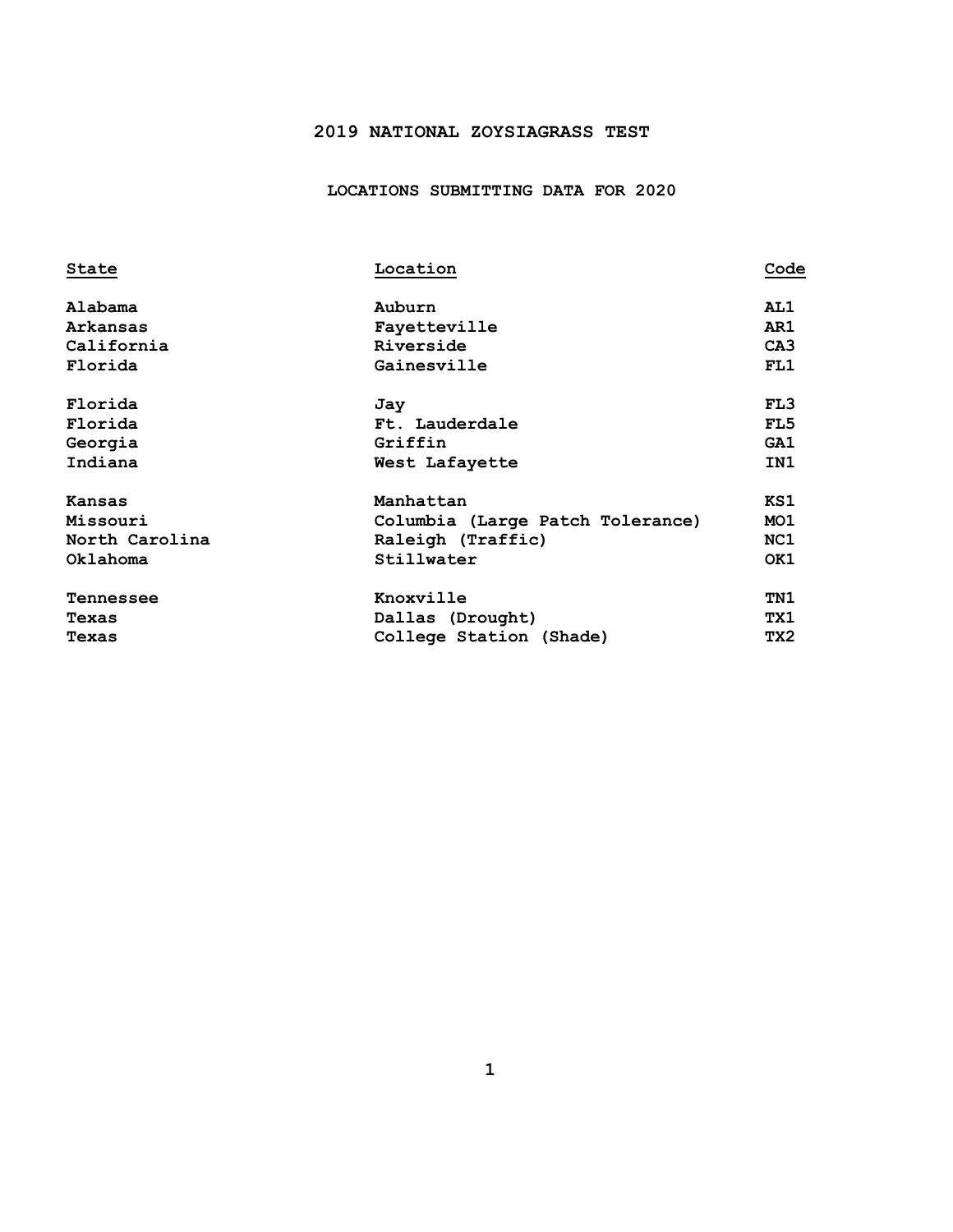# **NATIONAL ZOYSIAGRASS TEST Entries and Sponsors**

|   | Entry<br>No.   | Name                                      | Type       | Sponsor                     |
|---|----------------|-------------------------------------------|------------|-----------------------------|
|   | $*1$           | Meyer                                     | Vegetative | <b>Standard Entry</b>       |
|   | $*2$           | Emerald                                   | Vegetative | <b>Standard Entry</b>       |
|   | $*3$           | Zeon                                      | Vegetative | <b>Standard Entry</b>       |
|   | $\overline{4}$ | FZ 1410                                   | Vegetative | University of Florida       |
|   | 5              | FZ 1368                                   | Vegetative | University of Florida       |
|   | 6              | FZ 1367                                   | Vegetative | University of Florida       |
|   | $\tau$         | FZ 1440                                   | Vegetative | University of Florida       |
|   | $8\,$          | FZ 1422                                   | Vegetative | University of Florida       |
|   | $\overline{9}$ | FZ 1727                                   | Vegetative | University of Florida       |
|   | 10             | FZ 1436                                   | Vegetative | University of Florida       |
|   | 11             | $15 - TZ - 11715$                         | Vegetative | University of Georgia       |
|   | 12             | 16-TZ-12783                               | Vegetative | University of Georgia       |
|   | 13             | 16-TZ-13463                               | Vegetative | University of Georgia       |
|   | 14             | <b>UGA GZ 17-4</b>                        | Vegetative | University of Georgia       |
|   | $*15$          | Empire                                    | Vegetative | <b>Standard Entry</b>       |
|   | 16             | <b>DALZ</b> 1713                          | Vegetative | Texas A&M Agrilife Research |
|   | 17             | DALZ 1714                                 | Vegetative | Texas A&M Agrilife Research |
|   | 18             | DALZ 1802                                 | Vegetative | Texas A&M Agrilife Research |
|   | 19             | <b>DALZ 1806</b>                          | Vegetative | Texas A&M Agrilife Research |
|   | $20\,$         | <b>DALZ 1807</b>                          | Vegetative | Texas A&M Agrilife Research |
|   | 21             | <b>DALZ 1808</b>                          | Vegetative | Texas A&M Agrilife Research |
|   | 22             | <b>DALZ</b> 1311                          | Vegetative | Texas A&M Agrilife Research |
|   | 23             | <b>DALZ</b> 1408                          | Vegetative | Texas A&M Agrilife Research |
|   | 24             | <b>DALZ 1409</b>                          | Vegetative | Texas A&M Agrilife Research |
|   | 25             | <b>DALZ</b> 1601                          | Vegetative | Texas A&M Agrilife Research |
|   | 26             | DALZ 1603                                 | Vegetative | Texas A&M Agrilife Research |
|   | 27             | DALZ 1613                                 | Vegetative | Texas A&M Agrilife Research |
|   | 28             | DALZ 1614                                 | Vegetative | Texas A&M Agrilife Research |
|   | 29             | <b>DALZ</b> 1701                          | Vegetative | Texas A&M Agrilife Research |
|   | 30             | <b>DALZ 1707</b>                          | Vegetative | Texas A&M Agrilife Research |
|   | $*31$          | <b>FAES 1319</b>                          | Vegetative | <b>Standard Entry</b>       |
|   | 32             | <b>FAES 1335</b>                          | Vegetative | University of Florida       |
|   | 33             | FZ 1327                                   | Vegetative | University of Florida       |
|   | 34             | FZ 1407                                   | Vegetative | University of Florida       |
|   | 35             | FZ 1721                                   | Vegetative | University of Florida       |
|   | 36             | FZ 1722                                   | Vegetative | University of Florida       |
|   | 37             | FZ 1723                                   | Vegetative | University of Florida       |
|   | 38             | FZ 1728                                   | Vegetative | University of Florida       |
|   | 39             | FZ 1732                                   | Vegetative | University of Florida       |
| * |                | COMMERCIALLY AVAILABLE IN THE USA IN 2021 |            |                             |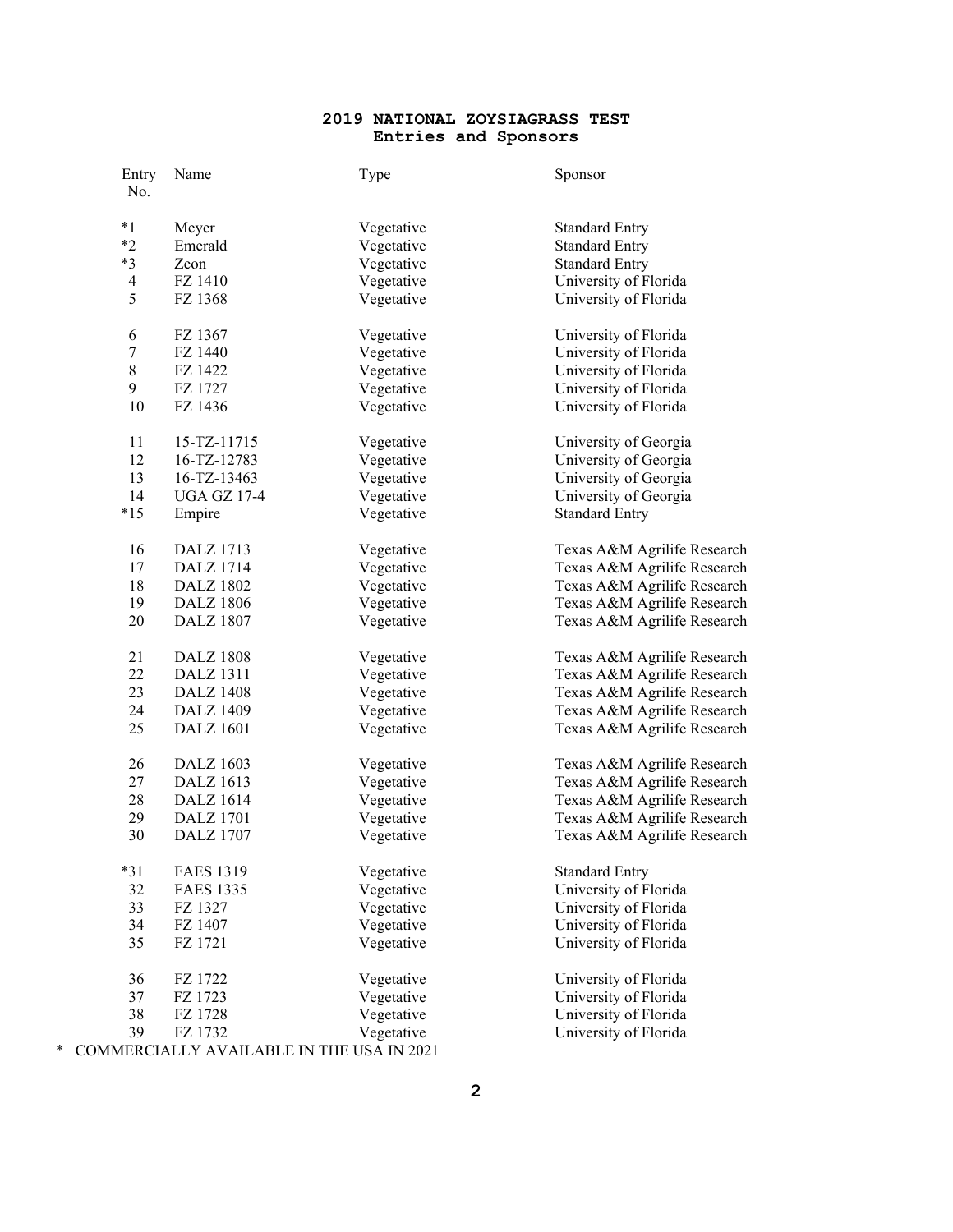## TABLE A. 2020 LOCATIONS, SITE DESCRIPTIONS AND MANAGEMENT PRACTICES IN THE 2019 NATIONAL ZOYSIAGRASS TEST

|          |                          |                          | SOIL                     | SOIL                     |                          | SUN                      | MOWING      |                          |
|----------|--------------------------|--------------------------|--------------------------|--------------------------|--------------------------|--------------------------|-------------|--------------------------|
|          | SOIL                     | SOIL                     | PHOSPHOROUS              | POTASSIUM                | NITROGEN                 | 0 <sub>R</sub>           | HEIGHT      | IRRIGATION               |
| LOCATION | TEXTURE                  | PH                       | (LBS/ACRE)               | (LBS/ACRE)               | (LBS/1000 SO FT)         | SHADE                    | (TN)        | PRACTICED                |
| AL1      | $\overline{\phantom{a}}$ | $\overline{\phantom{a}}$ | -                        | $\qquad \qquad -$        | $-$                      |                          |             | $\overline{\phantom{0}}$ |
| AR1      | $\overline{\phantom{0}}$ | $6.6 - 7.0$              | $0 - 60$                 | $0 - 150$                | $\overline{\phantom{0}}$ | FULL SUN                 | $1.1 - 1.5$ |                          |
| CA3      | SANDY LOAM               | $7.1 - 7.5$              | $0 - 60$                 | $241 - 375$              | $1.1 - 2.0$              | FULL SUN                 | $1.6 - 2.0$ | TO PREVENT STRESS        |
| FL1      | $\overline{\phantom{a}}$ | $\overline{\phantom{m}}$ | $\overline{\phantom{a}}$ | $\overline{\phantom{m}}$ | $\overline{\phantom{a}}$ | $-$                      |             | -                        |
| FL3      | SANDY LOAM               | $4.6 - 5.5$              | 151-270                  | $0 - 150$                | $2.1 - 3.0$              | FULL SUN                 | $2.1 - 2.5$ | TO PREVENT STRESS        |
| FL5      | SAND                     | $6.6 - 7.0$              | $\overline{\phantom{m}}$ | $\qquad \qquad -$        |                          | FULL SUN                 | $0.6 - 1.0$ | TO PREVENT STRESS        |
| GA1      | SANDY LOAM               | $5.6 - 6.0$              | $0 - 60$                 | $151 - 240$              | $-$                      | FULL SUN                 | $0.6 - 1.0$ | TO PREVENT STRESS        |
| IN1      | SILT LOAM AND SILT       | $6.6 - 7.0$              | $\sim$                   | $\qquad \qquad -$        | $1.1 - 2.0$              | FULL SUN                 | $1.6 - 2.0$ | TO PREVENT STRESS        |
| KS1      | SILTY CLAY LOAM          | $7.1 - 7.5$              | $61 - 150$               | $0 - 150$                | $1.1 - 2.0$              | FULL SUN                 | $0.6 - 1.0$ | TO PREVENT DORMANCY      |
| MO1      | $\overline{\phantom{a}}$ | $\overline{\phantom{a}}$ | $\overline{\phantom{a}}$ | $\overline{\phantom{m}}$ | $\overline{\phantom{a}}$ | $\overline{\phantom{0}}$ |             |                          |
| NC1      | SANDY LOAM               | $6.6 - 7.0$              | $61 - 150$               | $0 - 150$                | $3.1 - 4.0$              | FULL SUN                 | $2.1 - 2.5$ | TO PREVENT STRESS        |
| OK1      | LOAM                     | $7.1 - 7.5$              | $0 - 60$                 | $241 - 375$              | $4.1 - 5.0$              | FULL SUN                 | $1.1 - 1.5$ | TO PREVENT STRESS        |
| TN1      | SILT LOAM AND SILT       | $6.1 - 6.5$              | $0 - 60$                 | $0 - 150$                | $3.1 - 4.0$              | FULL SUN                 | $2.1 - 2.5$ | TO PREVENT STRESS        |
| TX1      | SILTY CLAY LOAM          | $7.6 - 8.5$              | $151 - 270$              | $241 - 375$              | $3.1 - 4.0$              | FULL SUN                 | $2.6 - 3.0$ | TO PREVENT STRESS        |
| TX2      | $\overline{\phantom{m}}$ | $7.6 - 8.5$              | $\overline{\phantom{a}}$ |                          | $0.0 - 1.0$              | FULL SUN                 | $1.6 - 2.0$ | TO PREVENT STRESS        |
|          |                          |                          |                          |                          |                          |                          |             |                          |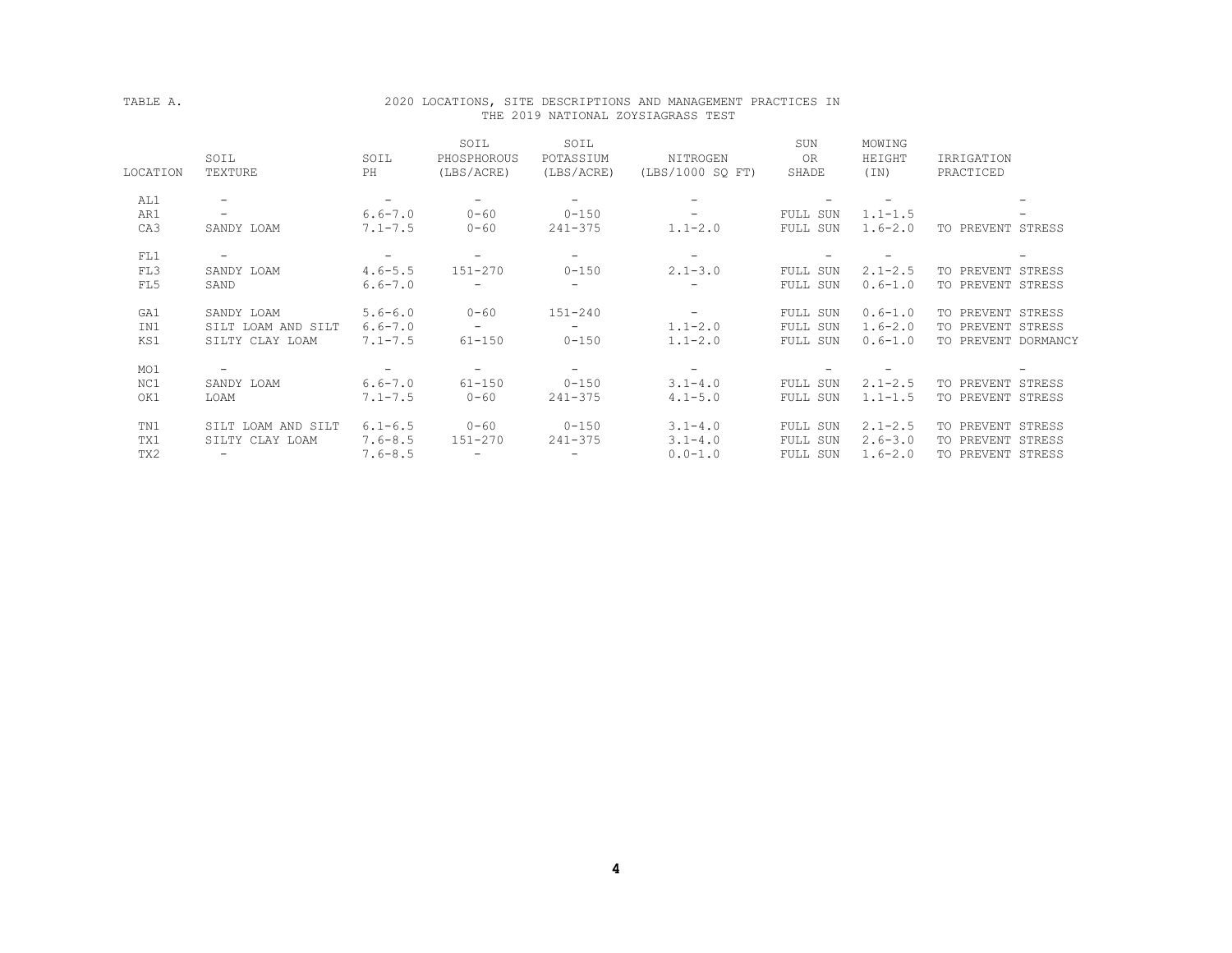#### TABLE B. LOCATIONS AND DATA COLLECTED IN 2020

|          | JANUARY | FEBRUARY | MARCH   | APRIL   | MAY     | JUNE    | JULY    | <b>AUGUST</b> | SEPTEMBER | OCTOBER | NOVEMBER | DECEMBER |         |         |         |
|----------|---------|----------|---------|---------|---------|---------|---------|---------------|-----------|---------|----------|----------|---------|---------|---------|
|          | QUALITY | QUALITY  | QUALITY | QUALITY | QUALITY | QUALITY | QUALITY | QUALITY       | QUALITY   | QUALITY | QUALITY  | QUALITY  | GENETIC | SPRING  | LEAF    |
| LOCATION | RATING  | RATING   | RATING  | RATING  | RATING  | RATING  | RATING  | RATING        | RATING    | RATING  | RATING   | RATING   | COLOR   | GREENUP | TEXTURE |
| AL1      |         |          |         |         | X       | X       | Χ       | Χ             | Χ         |         |          |          | Χ       | Χ       | Χ       |
| AR1      |         |          |         |         |         | Χ       | Χ       | Χ             | Χ         |         |          |          | Χ       | Χ       | Χ       |
| CA3      | X       | Χ        | Χ       | Χ       | Χ       | Χ       | X       | X             | X         | Χ       | Χ        | Χ        | Χ       |         | X       |
|          |         |          |         |         |         |         |         |               |           |         |          |          |         |         |         |
| FL1      |         | Χ        | Χ       |         |         | Χ       |         | Χ             | X         | Χ       | Χ        | Χ        | Χ       |         | Χ       |
| FL3      |         |          |         |         |         |         |         | X             | X         |         |          |          | Χ       |         | Χ       |
| FL5      |         |          |         |         |         |         | Χ       | X             | X         | X       | Χ        | Χ        |         |         |         |
| GA1      |         |          |         | X       | Χ       | X       | X       | Χ             | X         | X       |          |          | X       |         |         |
| IN1      |         |          |         |         | X       | Χ       | Χ       | Χ             | Χ         | Χ       |          |          | X       | Χ       | Χ       |
| KS1      |         |          |         |         |         |         |         | Χ             | X         |         |          |          |         | Χ       | X       |
|          |         |          |         |         |         |         |         |               |           |         |          |          |         |         |         |
| MO1      |         |          |         |         |         | X       | Χ       | Χ             | X         | Χ       |          |          |         |         |         |
| NC1      |         |          |         |         |         |         | Χ       | Χ             | X         | Χ       | Χ        |          | Χ       | Χ       | Χ       |
| OK1      |         |          |         |         | Χ       | Χ       | X       | X             | X         | X       | X        |          | X       | Χ       | X       |
|          |         |          |         |         |         |         |         |               |           |         |          |          |         |         |         |
| TN1      |         |          |         | X       | Χ       | X       | Χ       | Χ             | X         | Χ       |          |          | X       | Χ       | Χ       |
| TX1      |         |          |         | X       | Χ       | Χ       | Χ       | Χ             | Χ         | Χ       |          |          | X       | Χ       | Χ       |
| TX2      |         |          |         |         | Χ       | Χ       | Χ       | Χ             | Χ         | Χ       |          |          | Χ       |         | Χ       |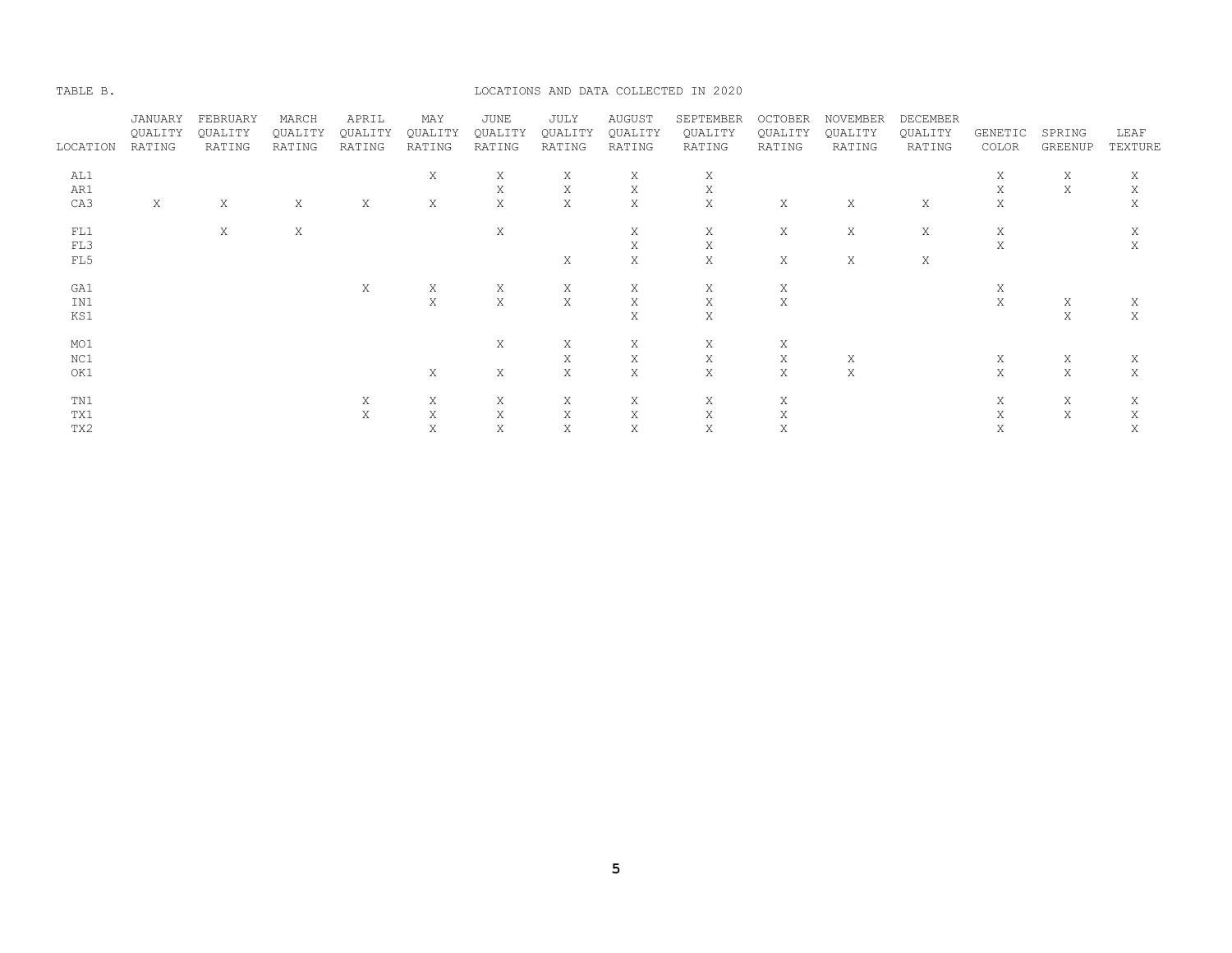| LOCATION | SPRING<br>DENSITY         | SUMMER<br>DENSITY | FALL<br>DENSITY | PERCENT<br>COVER<br>SPRING | PERCENT<br>COVER<br>SUMMER | PERCENT<br>COVER<br>FALL | FROST<br>TOLERANCE | WINTER<br>COLOR |   | DROUGHT TOLERANCE<br>WILTING RECOVERY | ZOYSIA<br>MITE |
|----------|---------------------------|-------------------|-----------------|----------------------------|----------------------------|--------------------------|--------------------|-----------------|---|---------------------------------------|----------------|
| AL1      |                           |                   |                 |                            |                            |                          |                    | Χ               |   |                                       |                |
| AR1      |                           |                   |                 | Χ                          |                            | Χ                        |                    |                 |   |                                       |                |
| CA3      |                           |                   |                 |                            |                            |                          |                    |                 |   |                                       | Χ              |
|          |                           |                   |                 |                            |                            |                          |                    |                 |   |                                       |                |
| FL1      |                           |                   |                 |                            |                            |                          |                    | Χ               |   |                                       |                |
| FL3      |                           |                   |                 |                            |                            |                          |                    |                 |   |                                       |                |
| FL5      |                           |                   |                 |                            |                            | Χ                        |                    |                 |   |                                       |                |
|          |                           |                   |                 |                            |                            |                          |                    |                 |   |                                       |                |
| GA1      |                           |                   |                 |                            |                            |                          |                    |                 |   |                                       |                |
| IN1      |                           |                   |                 | $\mathbf X$                | Χ                          | Χ                        |                    |                 |   |                                       |                |
| KS1      |                           |                   |                 |                            |                            |                          |                    |                 | X |                                       |                |
|          |                           |                   |                 |                            |                            |                          |                    |                 |   |                                       |                |
| MO1      |                           |                   |                 | X                          |                            |                          |                    |                 |   |                                       |                |
| NC1      |                           |                   |                 | $\mathbf X$                | Χ                          | X                        | X                  | Χ               |   |                                       |                |
| OK1      |                           |                   |                 |                            |                            |                          |                    |                 |   |                                       |                |
|          |                           |                   |                 |                            |                            |                          |                    |                 |   |                                       |                |
| TN1      | $\boldsymbol{\mathrm{X}}$ | X                 | X               | X                          | Χ                          | Χ                        |                    |                 |   |                                       |                |
| TX1      |                           |                   |                 |                            |                            |                          | X                  |                 | X | $\boldsymbol{\mathsf{X}}$             |                |
| TX2      |                           |                   |                 |                            |                            |                          |                    |                 |   |                                       |                |
|          |                           |                   |                 |                            |                            |                          |                    |                 |   |                                       |                |

TABLE B. (CONT'D) LOCATIONS AND DATA COLLECTED IN 2020

|          |           |         | FALL COLOR RETENTIOSN RATINGS |          | SEEDHEAD | SEEDHEAD | SEEDHEAD | LARGE | PERCENT<br>ESTABLISH- | ADDTIONAL<br>ESTABLISHMENT DATA |      |
|----------|-----------|---------|-------------------------------|----------|----------|----------|----------|-------|-----------------------|---------------------------------|------|
| LOCATION | SEPTEMBER | OCTOBER | NOVEMBER                      | DECEMBER | RATINGS  | SPRING   | FALL     | PATCH | MENT                  | 2019                            | 2020 |
| AL1      |           |         | X                             |          |          |          |          |       | Χ                     | Χ                               | X    |
| AR1      |           | Χ       |                               |          |          |          |          |       |                       |                                 |      |
| CA3      |           |         | X                             | X        | X        | X        | Χ        |       |                       | Χ                               | X    |
| FL1      |           |         |                               |          | Χ        |          |          |       |                       | X                               | X    |
| FL3      |           |         |                               |          |          |          |          |       |                       | Χ                               | X    |
| FL5      |           |         |                               |          |          |          |          |       |                       |                                 |      |
| GA1      | X         | Χ       |                               |          |          |          |          |       |                       | X                               |      |
| IN1      |           | Χ       | X                             |          |          |          |          |       |                       | Χ                               |      |
| KS1      |           |         | X                             |          |          |          |          |       |                       | Χ                               | X    |
| MO1      |           |         |                               |          |          |          |          |       |                       |                                 |      |
| $*$ NC1  |           |         | Χ                             |          | X        |          |          |       |                       |                                 |      |
| OK1      |           | Χ       | X                             | X        | X        |          |          |       |                       |                                 | X    |
| TN1      |           |         |                               |          |          |          |          |       |                       |                                 |      |
| TX1      |           |         |                               |          |          |          |          | Χ     |                       |                                 | Χ    |
| TX2      |           |         |                               |          |          |          |          |       |                       |                                 |      |

\* MORE TRAFFIC DATA FOR NC1 IN TABLE 5 AND 2019 DATA TABLE FOR CA3 IN TABLE 34.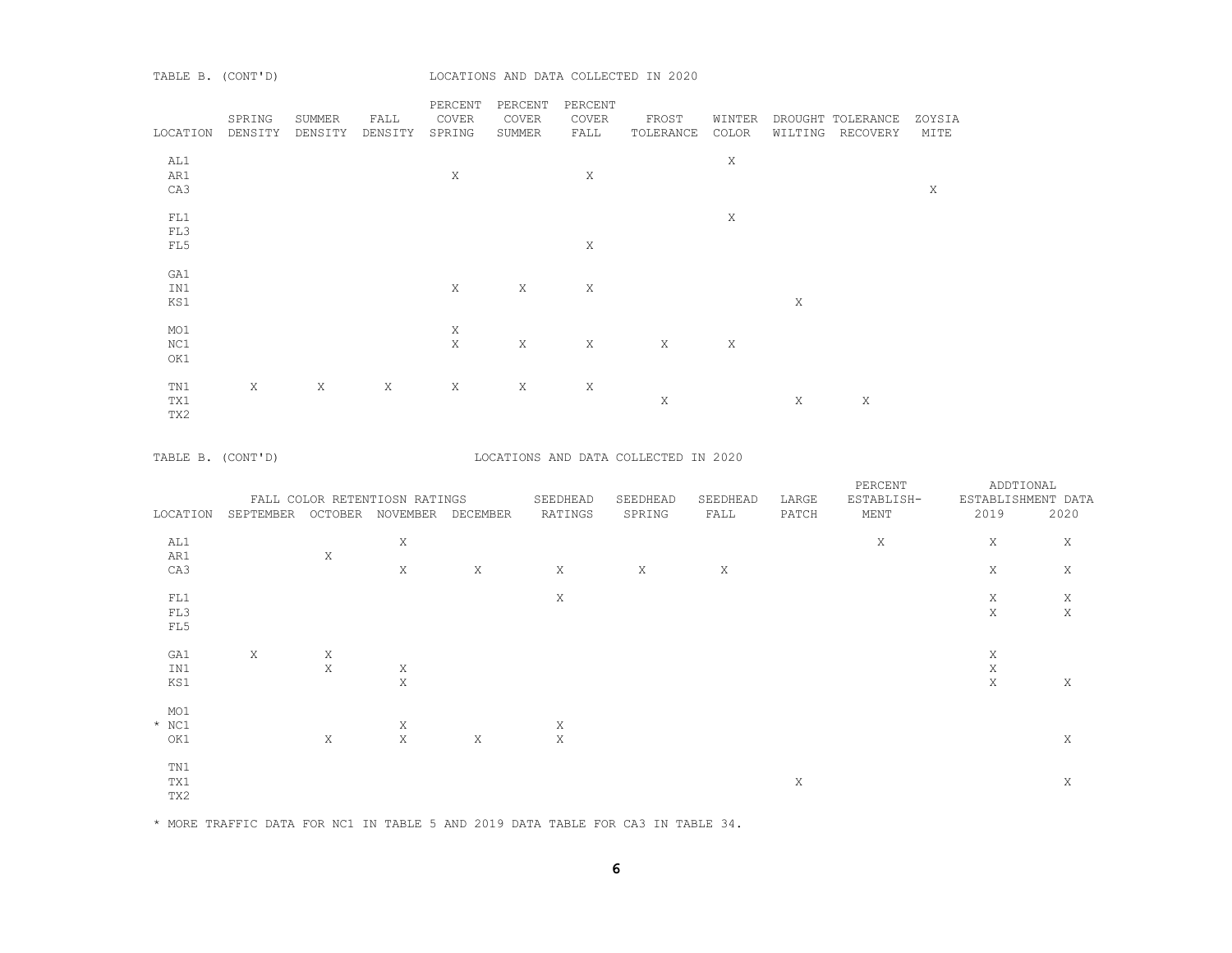# TABLE 1. TURFGRASS QUALITY RATINGS OF ZOYSIAGRASS CULTIVARS 1/ GROWN IN LOCATION PERFORMANCE INDEX (LPI) GROUP 1 \*\*/

2020 DATA

TURFGRASS QUALITY RATINGS 1-9; 9=IDEAL TURF 2/

| <b>NAME</b>       | ENTRY #         | FL1     | AL1   | TN1   | OK1   | MEAN  |
|-------------------|-----------------|---------|-------|-------|-------|-------|
| FZ 1727           | 9               | $6.8$   | 5.7   | 5.8   | 6.5   | 6.2   |
| FZ 1732           | 39              | $6.8\,$ | 5.8   | 5.6   | 6.4   | 6.2   |
| * FAES 1319       | 31              | $6.7\,$ | 5.3   | 5.9   | $6.4$ | 6.1   |
| FZ 1440           | $7\overline{ }$ | $6.8$   | 5.5   | 5.6   | 6.3   | $6.0$ |
| DALZ 1614         | 28              | 6.6     | 5.5   | 5.6   | 6.3   | 6.0   |
| FZ 1436           | 10              | $6.8$   | 5.5   | 5.4   | 6.2   | $6.0$ |
| FZ 1722           | 36              | $6.7\,$ | 5.1   | 5.7   | 6.2   | 5.9   |
| * ZEON            | 3               | $6.5$   | 5.4   | 5.6   | 6.2   | 5.9   |
| * EMERALD         | $\overline{c}$  | $6.5$   | 5.5   | 5.5   | 6.2   | 5.9   |
| FZ 1367           | 6               | 6.7     | 5.3   | 5.4   | 6.1   | 5.9   |
| $16 - TZ - 12783$ | 12              | 6.5     | 5.2   | 5.5   | 6.1   | 5.8   |
| DALZ 1701         | 29              | 6.5     | 5.5   | 5.3   | 6.1   | 5.8   |
| FZ 1422           | 8               | $6.4$   | 5.0   | 5.7   | 6.1   | 5.8   |
| DALZ 1808         | 21              | 6.4     | 5.1   | 5.6   | 6.1   | 5.8   |
| * EMPIRE          | 15              | $6.4$   | 4.8   | 5.8   | 6.1   | 5.8   |
| DALZ 1408         | 23              | 6.6     | 5.5   | $5.0$ | $6.0$ | 5.8   |
| FAES 1335         | 32              | 6.5     | 5.0   | 5.5   | $6.0$ | 5.8   |
| FZ 1410           | $\overline{4}$  | $6.4$   | 4.6   | 5.9   | 6.1   | 5.8   |
| DALZ 1613         | 27              | $6.4$   | 5.3   | 5.3   | $6.0$ | $5.8$ |
| DALZ 1707         | 30              | $6.4$   | 4.8   | 5.7   | 6.1   | 5.7   |
| $16 - TZ - 13463$ | 13              | $6.4$   | 5.1   | 5.4   | 6.0   | 5.7   |
| DALZ 1603         | 26              | $6.4$   | 4.4   | 6.0   | 6.0   | 5.7   |
| 15-TZ-11715       | 11              | 6.3     | 5.0   | 5.5   | 6.0   | 5.7   |
| FZ 1723           | 37              | 6.3     | 4.8   | 5.6   | 6.0   | 5.7   |
| DALZ 1311         | 22              | $6.4$   | 4.3   | 6.0   | 6.0   | 5.7   |
| DALZ 1713         | 16              | $6.4$   | 5.2   | 5.1   | 5.9   | 5.6   |
| FZ 1407           | 34              | 6.3     | 4.2   | 5.9   | 5.9   | 5.6   |
| UGA GZ 17-4       | 14              | $6.4$   | 5.1   | 5.0   | 5.8   | 5.6   |
| DALZ 1802         | 18              | $6.4$   | 5.0   | $5.0$ | 5.7   | 5.5   |
| FZ 1327           | 33              | 6.2     | 4.2   | 5.8   | $5.8$ | 5.5   |
| DALZ 1601         | 25              | $6.2\,$ | 4.2   | 5.8   | $5.8$ | 5.5   |
| FZ 1368           | 5               | $6.4$   | $4.8$ | 5.1   | 5.7   | 5.5   |
| DALZ 1806         | 19              | $6.3$   | 4.8   | 5.1   | 5.7   | 5.5   |
| DALZ 1409         | 24              | $6.1$   | 5.0   | 4.6   | 5.6   | 5.3   |
| FZ 1728           | 38              | $6.0$   | 4.5   | 5.1   | 5.6   | 5.3   |
| DALZ 1714         | 17              | $6.1$   | 4.6   | $4.8$ | $5.4$ | 5.2   |
| FZ 1721           | 35              | $6.1$   | 4.6   | 4.7   | $5.4$ | 5.2   |
| * MEYER           | $\mathbf{1}$    | $5.5$   | 3.9   | 4.8   | 5.1   | 4.8   |
| DALZ 1807         | 20              | 5.4     | 4.3   | $4.0$ | 4.9   | 4.6   |
| LSD VALUE         |                 | 1.0     | $1.0$ | 1.0   | 1.0   | 1.0   |
| $C.V.$ (%)        |                 | 9.7     | 12.5  | 11.5  | 10.4  | 10.9  |

\*/ COMMERCIALLY AVAILABLE IN THE USA IN 2021

\*\*/ ENTRIES WITHIN THIS TABLE ARE ORDERED BY THE OVERALL MEAN AND HAVE SIMILAR TURF QUALITY PERFORMANCES IN ALL TEST LOCATIONS INCLUDED IN THIS LPI GROUP. IF YOUR STATE IS NOT REPRESENTED, THEN CHOOSE A LPI GROUP THAT CONTAINS A LOCATION AND MANAGEMENT SIMILAR TO YOUR PLANTING CONDITIONS. FOR MORE INFORMATION ON LPI, GO TO WWW.NTEP.ORG/LPI\_Q&A.PDF

 1/ TO DETERMINE STATISTICAL DIFFERENCES AMONG ENTRIES, SUBTRACT ONE ENTRY'S MEAN FROM ANOTHER ENTRY'S MEAN. STATISTICAL DIFFERENCES OCCUR WHEN THIS VALUE IS LARGER THAN THE CORRESPONDING LSD VALUE (LSD 0.05).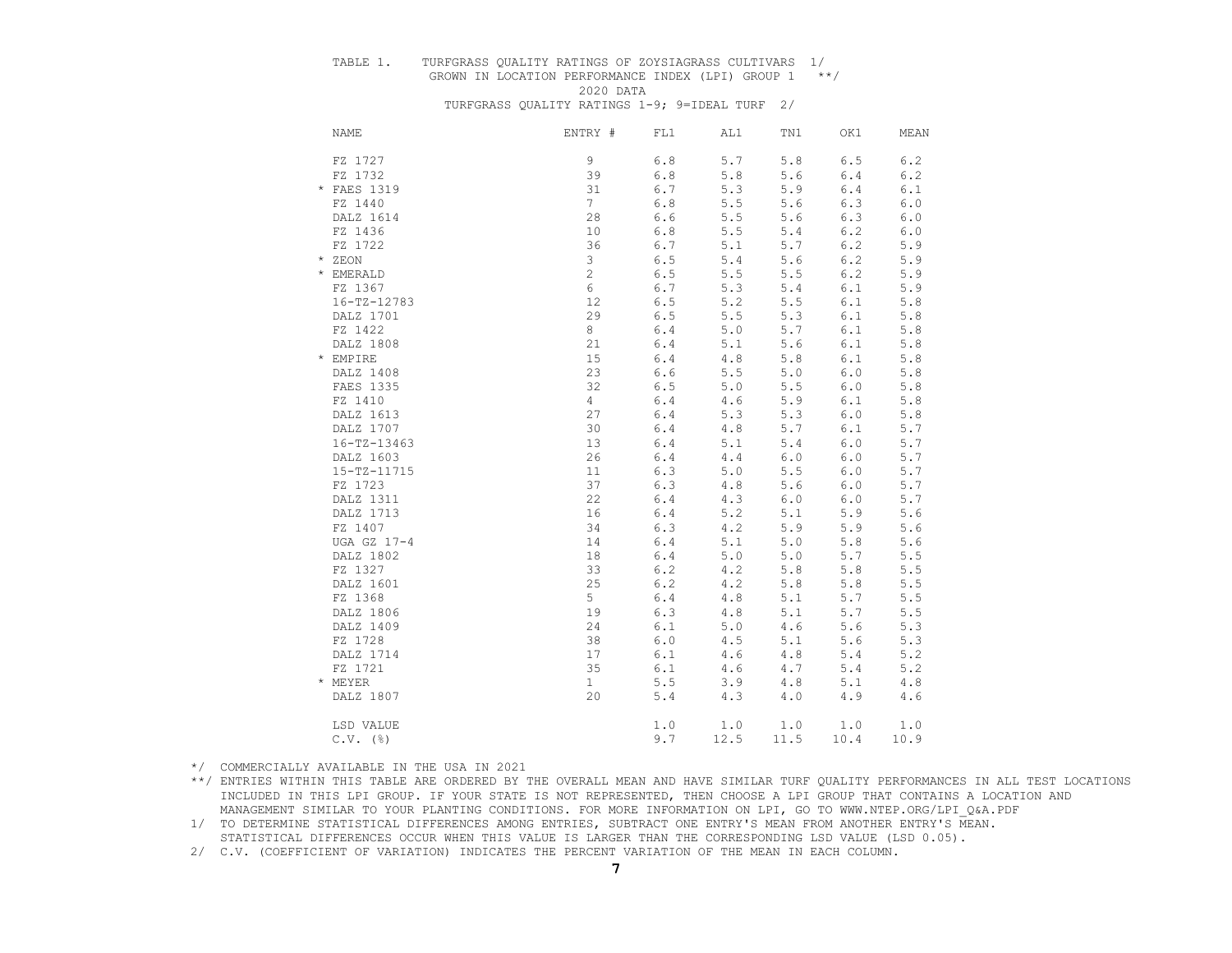# TABLE 2. TURFGRASS QUALITY RATINGS OF ZOYSIAGRASS CULTIVARS 1/

GROWN IN LOCATION PERFORMANCE INDEX (LPI) GROUP  $2 \times / 2020$  DATA 2020 DATA

TURFGRASS QUALITY RATINGS 1-9; 9=IDEAL TURF 2/

| <b>NAME</b>       | ENTRY #         | FL5         | AR1   | CA3     | MEAN        |
|-------------------|-----------------|-------------|-------|---------|-------------|
| DALZ 1408         | 23              | 8.2         | 7.9   | $6.7$   | 7.6         |
| FZ 1436           | 10              | $8.2$       | 7.8   | 6.7     | 7.6         |
| FZ 1440           | $7\overline{ }$ | $8.1\,$     | 7.6   | 6.5     | 7.4         |
| DALZ 1802         | 18              | 8.1         | 7.5   | $6.5$   | 7.4         |
| FZ 1367           | 6               | 8.1         | 7.6   | $6.5$   | 7.4         |
| FZ 1368           | 5               | $\,8$ . $0$ | 7.3   | $6.4$   | 7.3         |
| FZ 1727           | 9               | 7.9         | 7.4   | $6.3$   | 7.2         |
| DALZ 1713         | 16              | 7.9         | 7.4   | 6.3     | 7.2         |
| FZ 1732           | 39              | 7.8         | 7.5   | $6.2$   | 7.2         |
| UGA GZ 17-4       | 14              | 7.8         | 7.4   | 6.3     | 7.2         |
| DALZ 1409         | 24              | 7.7         | 7.4   | 6.2     | 7.1         |
| FZ 1722           | 36              | 7.9         | 7.2   | 6.2     | 7.1         |
| DALZ 1806         | 19              | $7.8\,$     | 7.1   | $6.2$   | $7 \cdot 0$ |
| FZ 1721           | 35              | 7.7         | 7.1   | 6.1     | 7.0         |
| DALZ 1614         | 28              | 7.7         | 7.2   | 6.0     | 7.0         |
| FAES 1335         | 32              | 7.7         | 7.0   | $6.0$   | 6.9         |
| $16 - TZ - 12783$ | 12              | 7.7         | 7.1   | 6.0     | 6.9         |
| DALZ 1701         | 29              | 7.5         | 7.2   | 6.0     | 6.9         |
| $16 - TZ - 13463$ | 13              | 7.6         | 7.1   | 6.0     | 6.9         |
| FAES 1319         | 31              | 7.7         | 7.0   | 5.9     | 6.9         |
| DALZ 1714         | 17              | 7.6         | 7.0   | 6.0     | 6.9         |
| DALZ 1613         | 27              | 7.5         | 7.1   | 5.9     | $6.8$       |
| <b>EMERALD</b>    | $\mathbf{2}$    | 7.4         | 7.0   | 5.8     | 6.7         |
| ZEON              | 3               | 7.4         | 6.9   | $5.7$   | 6.7         |
| FZ 1723           | 37              | 7.4         | 6.6   | 5.6     | 6.5         |
| $15 - TZ - 11715$ | 11              | 7.3         | 6.7   | 5.6     | 6.5         |
| FZ 1422           | 8               | 7.4         | 6.6   | 5.6     | 6.5         |
| DALZ 1808         | 21              | 7.3         | 6.7   | 5.6     | 6.5         |
| FZ 1728           | 38              | 7.3         | $6.5$ | $5.5$   | $6.4$       |
| EMPIRE            | 15              | 7.4         | $6.5$ | 5.5     | $6.4$       |
| FZ 1410           | $\overline{4}$  | 7.4         | 6.3   | $5.4$   | 6.4         |
| DALZ 1707         | 30              | 7.2         | 6.4   | $5.4$   | $6.4$       |
| DALZ 1603         | 26              | 7.4         | 6.2   | $5.4$   | 6.3         |
| DALZ 1807         | 20              | 6.9         | 6.5   | 5.4     | 6.2         |
| DALZ 1311         | 22              | 7.3         | 6.1   | 5.3     | 6.2         |
| FZ 1407           | 34              | 7.2         | 6.0   | 5.2     | $6.1$       |
| FZ 1327           | 33              | 7.2         | 6.0   | 5.2     | 6.1         |
| DALZ 1601         | 25              | 7.1         | 5.9   | 5.1     | $6.0$       |
| MEYER             | $\mathbf{1}$    | $6.6$       | 5.8   | $4.8\,$ | 5.8         |
| LSD VALUE         |                 | 1.0         |       | 1.0     |             |
|                   |                 |             | 1.0   |         | 1.0         |
| $C.V.$ (%)        |                 | 8.2         | 9.0   | 10.5    | 9.1         |

 \*/ ENTRIES WITHIN THIS TABLE ARE ORDERED BY THE OVERALL MEAN AND HAVE SIMILAR TURF QUALITY PERFORMANCES IN ALL TEST LOCATIONS INCLUDED IN THIS LPI GROUP. IF YOUR STATE IS NOT REPRESENTED, THEN CHOOSE A LPI GROUP THAT CONTAINS A LOCATION AND MANAGEMENT SIMILAR TO YOUR PLANTING CONDITIONS. FOR MORE INFORMATION ON LPI, GO TO WWW.NTEP.ORG/LPI\_Q&A.PDF

 1/ TO DETERMINE STATISTICAL DIFFERENCES AMONG ENTRIES, SUBTRACT ONE ENTRY'S MEAN FROM ANOTHER ENTRY'S MEAN. STATISTICAL DIFFERENCES OCCUR WHEN THIS VALUE IS LARGER THAN THE CORRESPONDING LSD VALUE (LSD 0.05).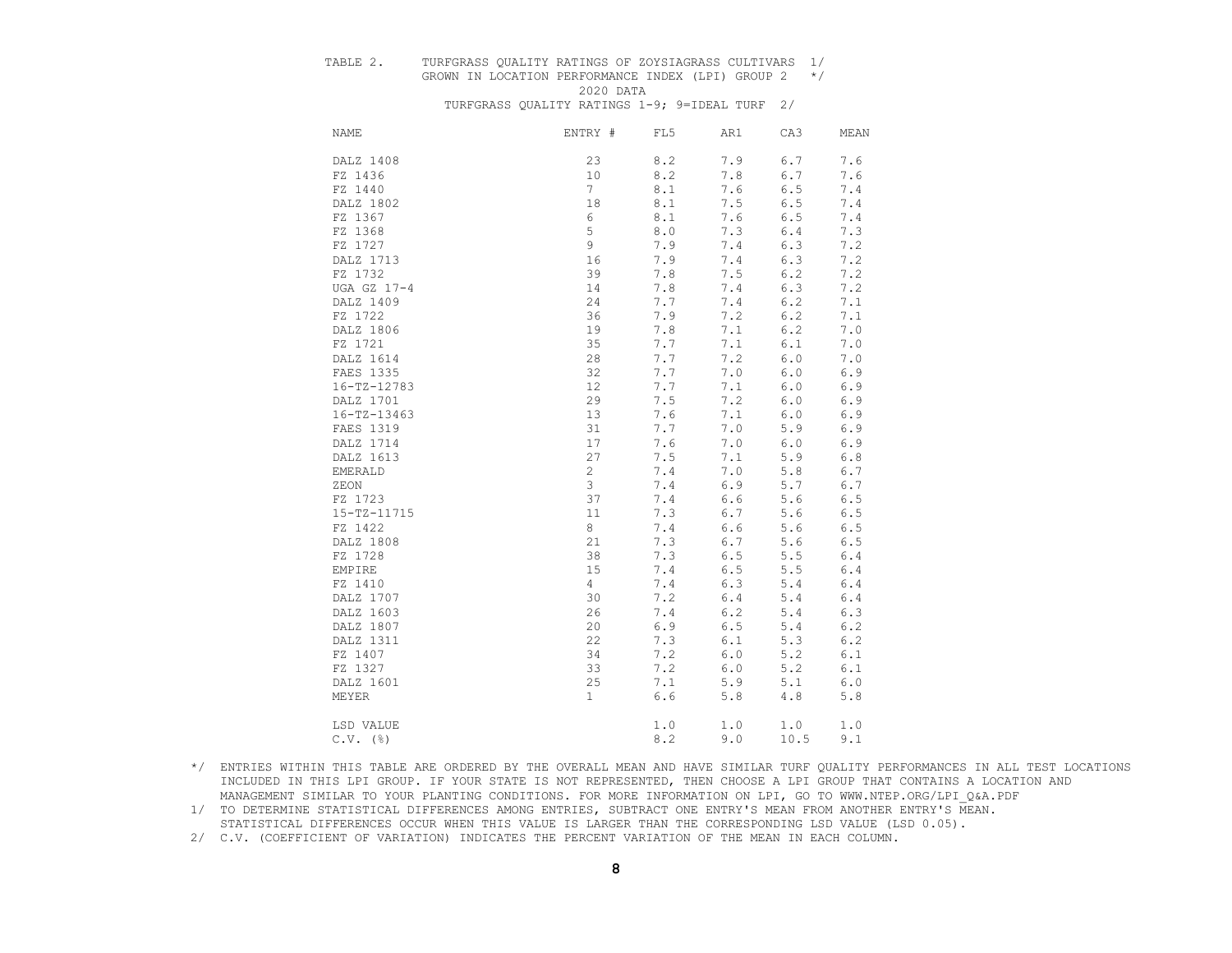#### TABLE 3. TURFGRASS QUALITY RATINGS OF ZOYSIAGRASS CULTIVARS 1/

## GROWN IN LOCATION PERFORMANCE INDEX (LPI) GROUP  $3 \times / 2020$  DATA 2020 DATA

TURFGRASS QUALITY RATINGS 1-9; 9=IDEAL TURF 2/

| NAME       |                   | ENTRY #        | IN1   | MO1  | KS1         | MEAN  |
|------------|-------------------|----------------|-------|------|-------------|-------|
| ZEON       |                   | 3              | 7.1   | 5.8  | $\,8$ . $6$ | 7.2   |
| EMERALD    |                   | $\overline{c}$ | 6.7   | 5.8  | 8.4         | 7.0   |
|            | DALZ 1808         | 21             | 7.1   | 5.0  | 7.7         | 6.6   |
|            | FAES 1319         | 31             | 7.1   | 5.0  | 7.5         | 6.5   |
| FZ 1422    |                   | 8              | 7.2   | 4.8  | 7.5         | 6.5   |
|            | DALZ 1707         | 30             | 7.5   | 4.5  | 7.3         | 6.5   |
| FZ 1732    |                   | 39             | 5.8   | 5.6  | 7.8         | 6.4   |
|            | DALZ 1614         | 28             | 6.2   | 5.3  | 7.6         | 6.3   |
| FZ 1727    |                   | 9              | 5.8   | 5.2  | 7.2         | 6.1   |
|            | 15-TZ-11715       | 11             | $6.4$ | 4.7  | 7.1         | $6.0$ |
| EMPIRE     |                   | 15             | 7.4   | 4.0  | 6.6         | 6.0   |
|            | DALZ 1701         | 29             | 5.3   | 5.3  | 7.4         | $6.0$ |
| FZ 1410    |                   | $\overline{4}$ | 7.6   | 3.5  | 6.1         | 5.7   |
|            | DALZ 1613         | 27             | 5.2   | 4.7  | 6.6         | 5.5   |
|            | DALZ 1603         | 26             | 7.7   | 3.1  | 5.6         | $5.5$ |
| FZ 1407    |                   | 34             | 7.8   | 2.9  | 5.5         | $5.4$ |
| FZ 1723    |                   | 37             | 6.2   | 3.8  | $6.0$       | 5.3   |
|            | DALZ 1601         | 25             | 7.6   | 2.8  | 5.4         | 5.3   |
|            | DALZ 1311         | 22             | 7.6   | 2.7  | 5.2         | 5.2   |
|            | $16 - TZ - 12783$ | 12             | 5.1   | 4.2  | 5.9         | 5.1   |
| FZ 1327    |                   | 33             | 7.3   | 2.6  | 5.1         | 5.0   |
|            | $16 - TZ - 13463$ | 13             | 4.8   | 4.0  | 5.7         | 4.9   |
| FZ 1722    |                   | 36             | $5.0$ | 3.4  | 4.9         | 4.4   |
|            | FAES 1335         | 32             | 4.6   | 3.3  | $4.8\,$     | 4.2   |
| FZ 1440    |                   | $7^{\circ}$    | 3.9   | 3.7  | $4\ .\ 8$   | 4.1   |
| MEYER      |                   | $\mathbf{1}$   | 5.1   | 2.6  | 4.6         | 4.1   |
| FZ 1728    |                   | 38             | 4.3   | 2.8  | 4.3         | 3.8   |
| FZ 1367    |                   | 6              | 3.1   | 3.3  | 4.1         | 3.5   |
| FZ 1436    |                   | 10             | 2.7   | 3.5  | $4.2\,$     | 3.4   |
|            | DALZ 1713         | 16             | 2.4   | 3.0  | 3.7         | 3.1   |
|            | UGA GZ 17-4       | 14             | 2.3   | 2.8  | 3.5         | 2.9   |
|            | DALZ 1408         | 23             | 1.4   | 3.2  | 3.5         | 2.7   |
|            | DALZ 1409         | 24             | 1.3   | 2.8  | 3.2         | 2.4   |
|            | DALZ 1806         | 19             | 2.2   | 2.1  | 2.6         | 2.3   |
|            | DALZ 1807         | 20             | 1.3   | 2.4  | 3.1         | 2.2   |
|            | DALZ 1714         | 17             | 1.7   | 2.0  | 2.5         | 2.1   |
|            | DALZ 1802         | 18             | $0.8$ | 1.8  | 1.7         | 1.4   |
| FZ 1721    |                   | 35             | 1.0   | 1.5  | 1.5         | 1.3   |
| FZ 1368    |                   | 5              | 1.2   | 1.3  | 1.3         | 1.3   |
|            | LSD VALUE         |                | 1.0   | 1.0  | 1.0         | 1.0   |
| $C.V.$ (%) |                   |                | 12.7  | 17.1 | 11.7        | 13.5  |

 \*/ ENTRIES WITHIN THIS TABLE ARE ORDERED BY THE OVERALL MEAN AND HAVE SIMILAR TURF QUALITY PERFORMANCES IN ALL TEST LOCATIONS INCLUDED IN THIS LPI GROUP. IF YOUR STATE IS NOT REPRESENTED, THEN CHOOSE A LPI GROUP THAT CONTAINS A LOCATION AND MANAGEMENT SIMILAR TO YOUR PLANTING CONDITIONS. FOR MORE INFORMATION ON LPI, GO TO WWW.NTEP.ORG/LPI\_Q&A.PDF

 1/ TO DETERMINE STATISTICAL DIFFERENCES AMONG ENTRIES, SUBTRACT ONE ENTRY'S MEAN FROM ANOTHER ENTRY'S MEAN. STATISTICAL DIFFERENCES OCCUR WHEN THIS VALUE IS LARGER THAN THE CORRESPONDING LSD VALUE (LSD 0.05).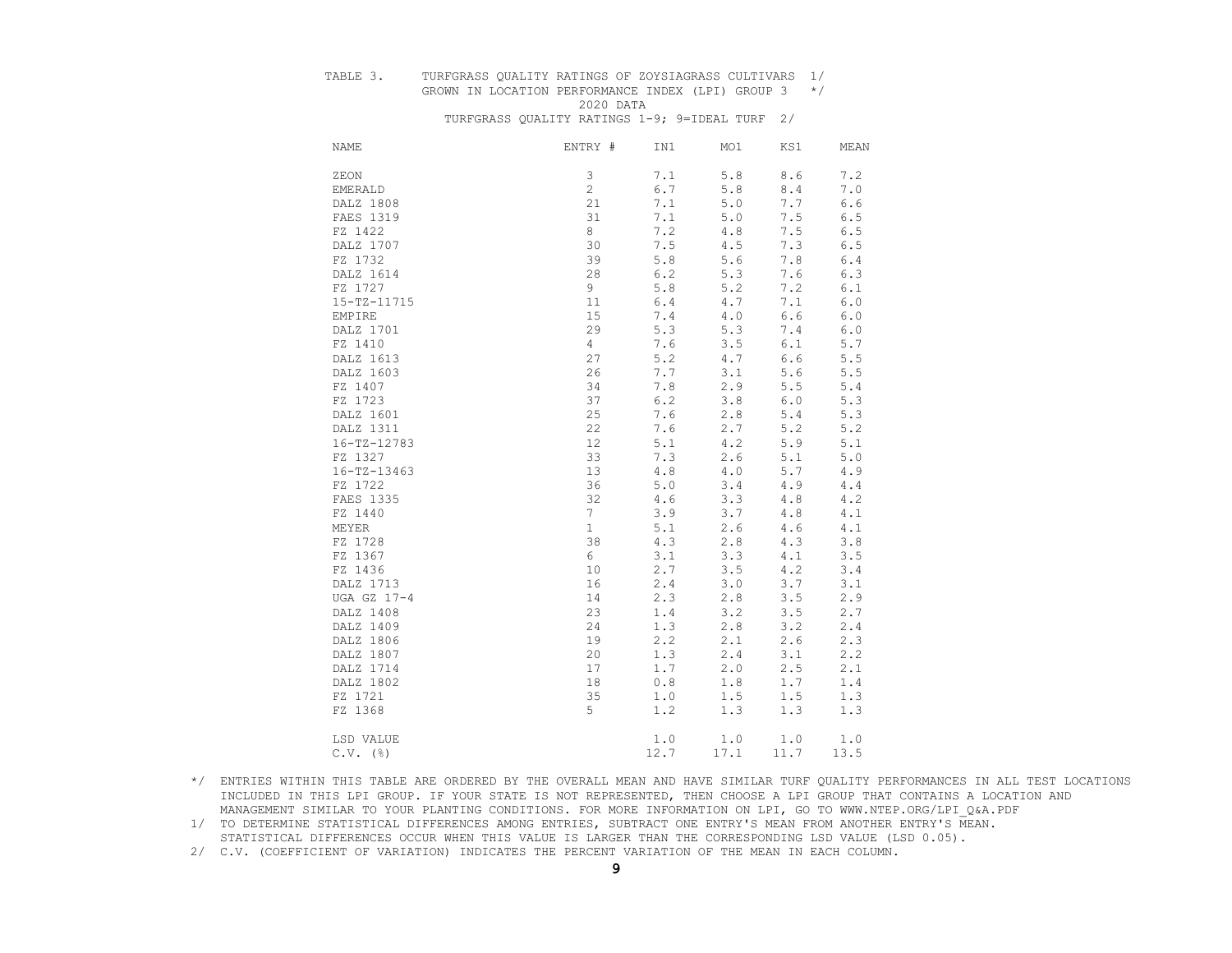# TABLE 4. TURFGRASS QUALITY RATINGS OF ZOYSIAGRASS CULTIVARS 1/

## GROWN IN LOCATION PERFORMANCE INDEX (LPI) GROUP  $4 \times / 2020$  DATA 2020 DATA

TURFGRASS QUALITY RATINGS 1-9; 9=IDEAL TURF 2/

| <b>NAME</b>       | ENTRY #         | GA1   | FL3  | MEAN    |
|-------------------|-----------------|-------|------|---------|
| FZ 1722           | 36              | 5.9   | 6.6  | 6.2     |
| FZ 1440           | $7\phantom{.0}$ | 5.9   | 6.5  | 6.2     |
| DALZ 1311         | 22              | 5.8   | 6.6  | 6.2     |
| FAES 1319         | 31              | 5.9   | 6.5  | 6.2     |
| DALZ 1603         | 26              | 5.8   | 6.5  | 6.2     |
| FZ 1727           | 9               | 5.8   | 6.5  | 6.1     |
| FZ 1410           | $\overline{4}$  | 5.8   | 6.5  | 6.1     |
| FZ 1436           | 10              | 5.7   | 6.4  | 6.1     |
| FZ 1407           | 34              | 5.7   | 6.4  | 6.1     |
| FZ 1367           | 6               | 5.7   | 6.4  | 6.1     |
| EMPIRE            | 15              | 5.7   | 6.4  | $6.0\,$ |
| FZ 1732           | 39              | 5.7   | 6.3  | 6.0     |
| FZ 1327           | 33              | 5.6   | 6.4  | 6.0     |
| FAES 1335         | 32              | 5.7   | 6.4  | 6.0     |
| DALZ 1614         | 28              | 5.6   | 6.3  | 6.0     |
| DALZ 1601         | 25              | 5.6   | 6.3  | 5.9     |
| 16-TZ-12783       | 12              | 5.6   | 6.3  | 5.9     |
| FZ 1368           | 5               | 5.5   | 6.3  | $5.9$   |
| FZ 1422           | 8               | 5.6   | 6.2  | 5.9     |
| DALZ 1707         | 30              | 5.6   | 6.2  | 5.9     |
| FZ 1723           | 37              | 5.5   | 6.2  | 5.9     |
| DALZ 1408         | 23              | 5.5   | 6.2  | 5.8     |
| DALZ 1802         | 18              | 5.5   | 6.2  | 5.8     |
| $16 - TZ - 13463$ | 13              | 5.5   | 6.2  | 5.8     |
| DALZ 1808         | 21              | 5.5   | 6.1  | $5.8$   |
| ZEON              | $\mathfrak{Z}$  | 5.5   | 6.1  | 5.8     |
| DALZ 1806         | 19              | 5.4   | 6.1  | 5.8     |
| DALZ 1713         | 16              | 5.4   | 6.1  | $5.8$   |
| <b>EMERALD</b>    | $\overline{2}$  | 5.5   | 6.1  | 5.8     |
| UGA GZ 17-4       | 14              | 5.4   | 6.1  | 5.7     |
| DALZ 1613         | 27              | 5.4   | 6.1  | 5.7     |
| 15-TZ-11715       | 11              | 5.4   | 6.0  | 5.7     |
| DALZ 1701         | 29              | 5.4   | 6.0  | 5.7     |
| FZ 1728           | 38              | 5.2   | 5.9  | 5.5     |
| FZ 1721           | 35              | 5.2   | 5.9  | 5.5     |
| DALZ 1714         | 17              | 5.1   | 5.8  | $5.5$   |
| DALZ 1409         | 24              | 5.1   | 5.8  | 5.4     |
| MEYER             | $\mathbf{1}$    | 4.8   | 5.4  | 5.1     |
| DALZ 1807         | 20              | 4.4   | 5.0  | 4.7     |
|                   |                 |       |      |         |
| LSD VALUE         |                 | $1.0$ | 1.0  | 1.0     |
| $C.V.$ (%)        |                 | 11.3  | 10.0 | 10.6    |

 \*/ ENTRIES WITHIN THIS TABLE ARE ORDERED BY THE OVERALL MEAN AND HAVE SIMILAR TURF QUALITY PERFORMANCES IN ALL TEST LOCATIONS INCLUDED IN THIS LPI GROUP. IF YOUR STATE IS NOT REPRESENTED, THEN CHOOSE A LPI GROUP THAT CONTAINS A LOCATION AND MANAGEMENT SIMILAR TO YOUR PLANTING CONDITIONS. FOR MORE INFORMATION ON LPI, GO TO WWW.NTEP.ORG/LPI\_Q&A.PDF

 1/ TO DETERMINE STATISTICAL DIFFERENCES AMONG ENTRIES, SUBTRACT ONE ENTRY'S MEAN FROM ANOTHER ENTRY'S MEAN. STATISTICAL DIFFERENCES OCCUR WHEN THIS VALUE IS LARGER THAN THE CORRESPONDING LSD VALUE (LSD 0.05).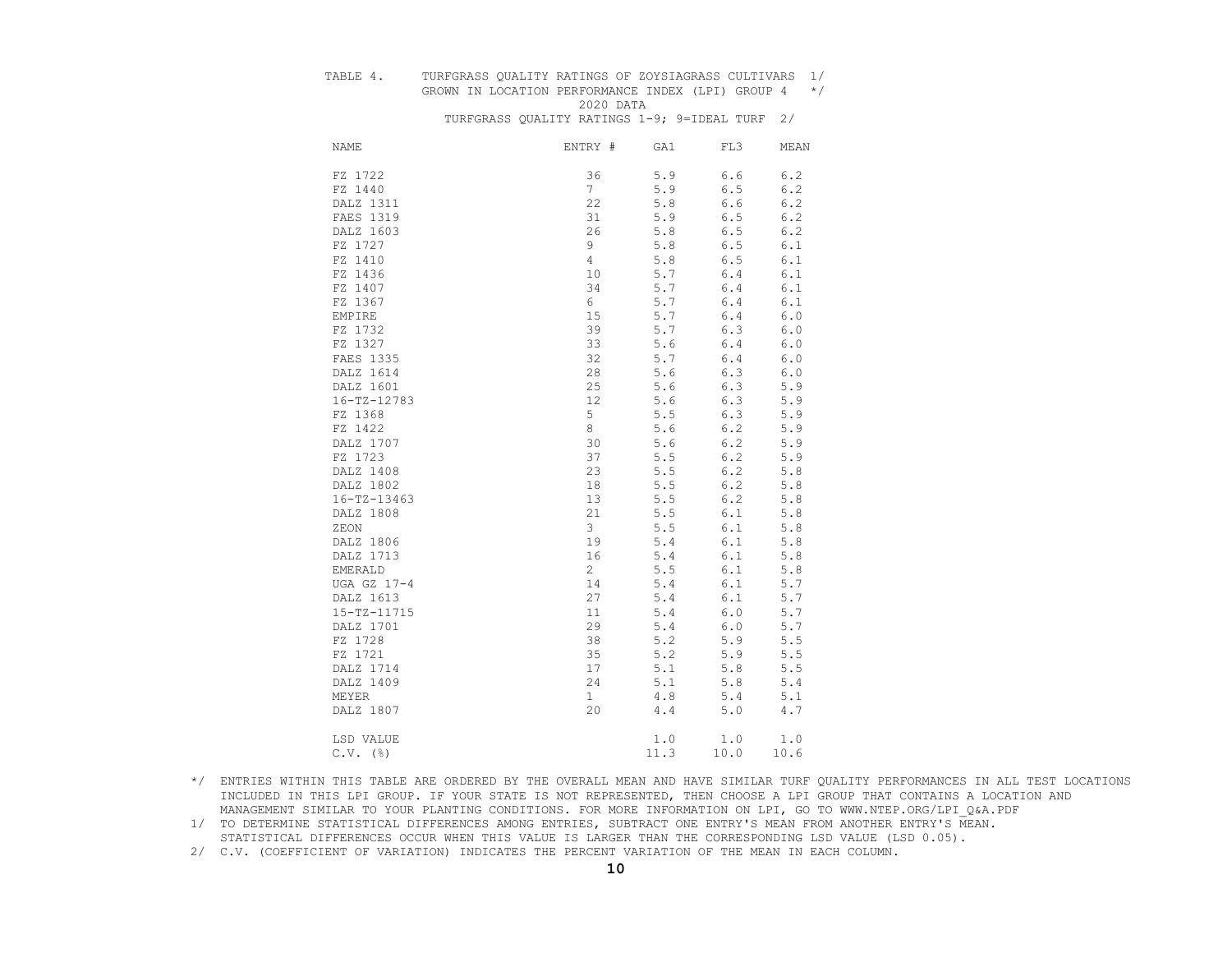#### TABLE 5. MEAN TURFGRASS QUALITY AND OTHER RATINGS OF ZOYSIAGRASS CULTIVARS GROWN UNDER TRAFFIC AT RALEIGH, NC 1/ 2020 DATA

### TURFGRASS QUALITY AND OTHER RATINGS 1-9; 9=BEST 2/

|                   | GENETIC | SPRING  | LEAF    | FALL COLOR | QUALITY RATINGS |       |            |      |            |            |       |  |  |
|-------------------|---------|---------|---------|------------|-----------------|-------|------------|------|------------|------------|-------|--|--|
| NAME              | COLOR   | GREENUP | TEXTURE | NOVEMBER   | SEEDHEAD        | JUL   | <b>AUG</b> | SEP  | <b>OCT</b> | <b>NOV</b> | MEAN  |  |  |
| DALZ 1601         | 6.0     | 4.0     | 6.0     | 6.0        | 8.0             | 6.3   | 6.7        | 7.0  | 7.0        | 7.0        | 6.8   |  |  |
| FZ 1407           | 6.3     | 3.0     | 6.0     | 6.0        | 6.7             | 6.3   | 6.7        | 7.0  | 6.7        | 7.0        | 6.7   |  |  |
| DALZ 1311         | 6.7     | 3.7     | 6.0     | $6.0$      | 7.3             | 6.7   | 7.0        | 7.0  | 6.0        | 6.3        | 6.6   |  |  |
| FZ 1410           | 6.3     | 2.7     | 6.0     | 5.3        | 7.7             | 7.0   | 6.7        | 6.7  | 6.0        | 6.7        | 6.6   |  |  |
| EMPIRE            | 6.7     | 3.0     | 6.0     | 5.7        | $6.0$           | 6.7   | 6.3        | 6.7  | 6.3        | 6.7        | 6.5   |  |  |
| DALZ 1603         | 6.0     | 4.7     | 6.0     | 6.0        | 7.0             | 6.3   | 6.7        | 7.0  | 5.7        | 6.3        | 6.4   |  |  |
| FZ 1327           | 6.0     | 3.3     | 6.0     | 6.0        | 7.3             | 6.0   | 6.3        | 6.3  | 5.3        | 6.3        | 6.1   |  |  |
| FZ 1727           | 6.7     | 3.3     | 8.0     | 5.7        | 3.7             | 6.3   | 6.0        | 6.0  | 6.0        | 6.0        | 6.1   |  |  |
| DALZ 1614         | 5.3     | 4.7     | 7.7     | 6.3        | 4.7             | $6.0$ | 5.7        | 6.0  | 6.0        | 6.3        | 6.0   |  |  |
| 16-TZ-12783       | 6.3     | 2.3     | 7.0     | 5.3        | 8.3             | 6.3   | 6.3        | 6.0  | 5.3        | 5.7        | 5.9   |  |  |
| FZ 1367           | 6.3     | 3.0     | 8.0     | 6.3        | 6.7             | 5.7   | 6.0        | 6.0  | 5.7        | 6.3        | 5.9   |  |  |
| 15-TZ-11715       | 6.3     | 2.7     | 7.0     | $6.0$      | 4.0             | 6.0   | 6.0        | 6.3  | 5.3        | 5.3        | 5.8   |  |  |
| FZ 1436           | 6.0     | 2.7     | 7.7     | 6.0        | 6.3             | 5.3   | 5.7        | 5.7  | 6.0        | 6.3        | 5.8   |  |  |
| FZ 1722           | 6.3     | 4.0     | 8.0     | 6.3        | 4.3             | 5.3   | 6.0        | 6.0  | 5.7        | $6.0$      | 5.8   |  |  |
| FZ 1732           | 6.0     | 3.3     | 8.0     | $6.0$      | 5.7             | 5.7   | 5.7        | 5.7  | 5.7        | 6.3        | 5.8   |  |  |
| FAES 1319         | 6.7     | 4.3     | 6.3     | $6.0$      | $8.0$           | 5.7   | 6.0        | 6.0  | 5.3        | 5.3        | 5.7   |  |  |
| FAES 1335         | 6.0     | 4.0     | 7.0     | 5.7        | 8.3             | 5.3   | 6.0        | 5.7  | 5.7        | 6.0        | 5.7   |  |  |
| $16 - TZ - 13463$ | 6.3     | 2.3     | 7.7     | 6.7        | 8.3             | 4.3   | 5.3        | 6.3  | 5.7        | 6.3        | 5.6   |  |  |
| FZ 1440           | 6.0     | 2.3     | 8.0     | 5.3        | 5.7             | 6.3   | 6.0        | 5.7  | 5.0        | 5.0        | 5.6   |  |  |
| DALZ 1802         | 6.7     | 3.0     | 9.0     | 7.7        | 6.3             | 4.0   | 4.7        | 6.0  | 6.0        | 6.3        | $5.4$ |  |  |
| DALZ 1713         | 6.3     | 3.7     | 7.0     | 6.7        | 7.0             | 4.7   | 4.7        | 5.0  | 5.7        | $6.0$      | 5.2   |  |  |
| UGA GZ 17-4       | 6.3     | 3.3     | 9.0     | 6.7        | 6.0             | 4.7   | 5.3        | 5.0  | 5.3        | 5.7        | 5.2   |  |  |
| DALZ 1701         | 7.0     | 2.7     | 6.7     | 6.0        | 4.0             | 4.0   | 4.7        | 5.3  | 5.3        | 6.0        | 5.1   |  |  |
| DALZ 1714         | 6.0     | 4.7     | 7.3     | 6.3        | 6.3             | 4.3   | 4.7        | 5.3  | 5.3        | 6.0        | 5.1   |  |  |
| DALZ 1707         | 6.3     | 3.7     | 7.0     | 6.0        | 6.3             | 4.0   | 4.7        | 5.3  | 5.3        | 5.7        | $5.0$ |  |  |
| FZ 1723           | 5.3     | 3.7     | 7.0     | 5.7        | 8.7             | 5.0   | 5.0        | 5.0  | 4.7        | 5.3        | $5.0$ |  |  |
| DALZ 1409         | 6.3     | 4.3     | 8.7     | 7.0        | $6.0$           | 4.3   | 4.7        | 4.7  | 5.0        | 5.7        | 4.9   |  |  |
| DALZ 1808         | 5.7     | $4.0$   | 6.7     | 5.7        | 8.3             | 3.7   | 4.3        | 5.3  | 5.3        | 6.0        | 4.9   |  |  |
| FZ 1422           | 6.3     | 2.0     | 7.0     | 5.7        | 5.0             | 6.0   | 5.7        | 5.3  | 3.7        | 4.0        | 4.9   |  |  |
| DALZ 1408         | 6.7     | 3.0     | 8.0     | 6.3        | 7.0             | 4.3   | 4.3        | 4.7  | 4.7        | 5.3        | 4.7   |  |  |
| DALZ 1613         | 5.7     | 3.3     | 7.0     | 5.7        | 5.3             | 4.3   | 4.3        | 4.7  | 5.0        | 5.3        | 4.7   |  |  |
| FZ 1368           | 6.0     | 2.3     | 8.3     | 6.3        | 7.7             | 3.3   | 3.7        | 4.7  | 5.7        | 6.3        | 4.7   |  |  |
| DALZ 1806         | 6.3     | 3.3     | 9.0     | 6.7        | 3.7             | 3.3   | 4.0        | 5.0  | 5.0        | 5.3        | 4.5   |  |  |
| FZ 1728           | 6.7     | 2.3     | 8.3     | 5.3        | 3.0             | $5.0$ | 5.0        | 4.7  | 4.0        | $4.0$      | 4.5   |  |  |
| ZEON              | 5.7     | 3.0     | 7.7     | 5.7        | 5.7             | 4.3   | 4.7        | 5.0  | 4.0        | 4.7        | 4.5   |  |  |
| EMERALD           | 6.0     | 3.0     | 7.7     | $6.0$      | 7.0             | $4.0$ | 4.3        | 4.7  | 4.3        | 4.3        | 4.3   |  |  |
| MEYER             | 6.7     | 2.3     | 6.7     | 5.0        | 8.0             | 2.7   | 4.0        | 4.3  | 4.0        | 4.7        | 3.9   |  |  |
| FZ 1721           | 6.7     | 2.3     | 8.3     | 5.0        | 5.0             | 3.0   | 3.3        | 4.0  | 4.0        | 4.3        | 3.7   |  |  |
| DALZ 1807         | 6.7     | 2.7     | 9.0     | 6.7        | 9.0             | 2.0   | 2.3        | 2.7  | 2.7        | 3.3        | 2.6   |  |  |
| LSD VALUE         | 2.0     | 0.9     | 0.6     | 1.0        | 1.6             | 1.4   | 1.1        | 0.9  | 1.1        | 1.0        | 0.8   |  |  |
| $C.V.$ (%)        | 10.1    | 17.9    | 5.5     | 9.2        | 15.8            | 18.0  | 13.5       | 10.7 | 12.5       | 11.1       | 10.2  |  |  |

 1/ TO DETERMINE STATISTICAL DIFFERENCES AMONG ENTRIES, SUBTRACT ONE ENTRY'S MEAN FROM ANOTHER ENTRY'S MEAN. STATISTICAL DIFFERENCES OCCUR WHEN THIS VALUE IS LARGER THAN THE CORRESPONDING LSD VALUE (LSD 0.05).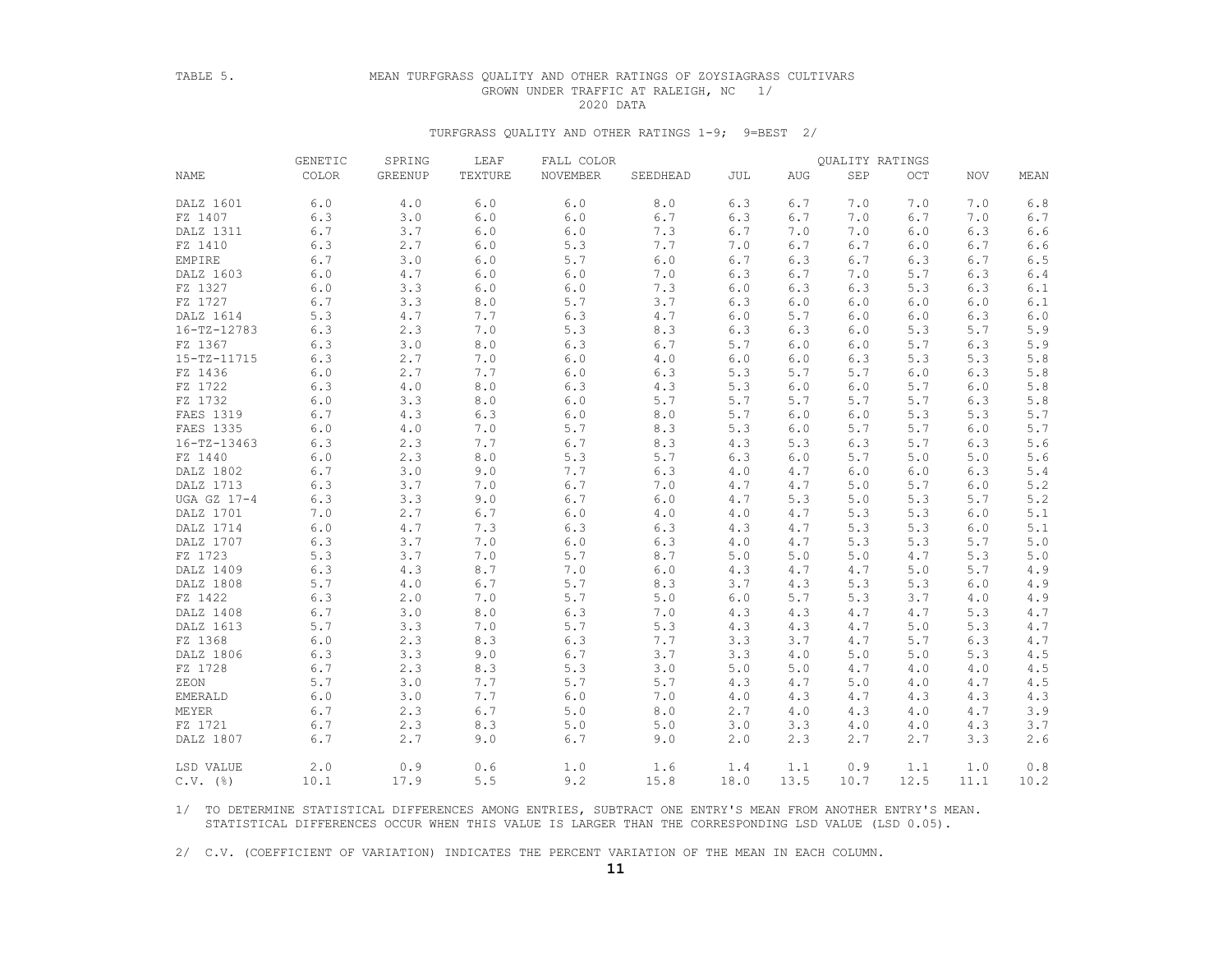# TABLE 5. MEAN TURFGRASS QUALITY AND OTHER RATINGS OF ZOYSIAGRASS CULTIVARS GROWN UNDER TRAFFIC AT RALEIGH, NC  $1/$  2020 DATA

2020 DATA

TURFGRASS QUALITY AND OTHER RATINGS 1-9; 9=BEST 2/ 3/

|                   |        | TRAFFIC PERCENT COVER |                                 |        |      |                  |                  |           |      |            |                           |            |                  |      |
|-------------------|--------|-----------------------|---------------------------------|--------|------|------------------|------------------|-----------|------|------------|---------------------------|------------|------------------|------|
|                   |        |                       | PERCENT GROUND COVER MAY-AUGUST |        |      | SEPTEMBER 30     |                  | OCTOBER 9 |      | OCTOBER 16 |                           | OCTOBER 26 | NOVEMBER 2       |      |
| NAME              | MAY 15 | JUNE 22               | JULY 10                         | AUG 14 |      | NO TRAFF TRAFFIC | NO TRAFF TRAFFIC |           |      |            | NO TRAFF TRAFFIC NO TRAFF | TRAFFIC    | NO TRAFF TRAFFIC |      |
| DALZ 1601         | 40.0   | 65.0                  | 83.3                            | 94.3   | 99.0 | 95.0             | 99.0             | 89.7      | 99.0 | 84.7       | 99.0                      | 77.3       | 99.0             | 67.3 |
| FZ 1407           | 50.0   | 73.3                  | 90.0                            | 95.7   | 99.0 | 90.0             | 99.0             | 87.3      | 99.0 | 83.0       | 99.0                      | 74.0       | 99.0             | 64.0 |
| DALZ 1311         | 53.3   | 76.7                  | 90.0                            | 97.7   | 99.0 | 88.3             | 99.0             | 85.7      | 99.0 | 79.3       | 99.0                      | 73.3       | 99.0             | 63.3 |
| FZ 1410           | 53.3   | 76.7                  | 88.3                            | 97.7   | 99.0 | 90.0             | 99.0             | 85.7      | 99.0 | 80.0       | 99.0                      | 70.0       | 99.0             | 60.0 |
| <b>EMPIRE</b>     | 61.7   | 80.0                  | 93.3                            | 97.7   | 99.0 | 91.7             | 99.0             | 88.0      | 99.0 | 83.0       | 99.0                      | 77.3       | 99.0             | 67.3 |
| DALZ 1603         | 45.0   | 75.0                  | 85.0                            | 96.3   | 99.0 | 93.3             | 99.0             | 90.3      | 99.0 | 84.7       | 99.0                      | 76.7       | 99.0             | 67.7 |
| FZ 1327           | 35.0   | 56.7                  | 75.0                            | 91.0   | 99.0 | 88.3             | 99.0             | 85.7      | 99.0 | 79.0       | 99.0                      | 73.3       | 99.0             | 64.0 |
| FZ 1727           | 36.7   | 66.7                  | 83.3                            | 93.3   | 97.7 | 85.0             | 97.7             | 83.0      | 97.7 | 79.3       | 97.7                      | 71.3       | 97.7             | 62.3 |
| DALZ 1614         | 33.3   | 60.0                  | 80.0                            | 90.0   | 98.3 | 93.3             | 98.3             | 93.3      | 98.3 | 89.0       | 98.3                      | 84.0       | 98.3             | 76.7 |
| $16 - TZ - 12783$ | 46.7   | 70.0                  | 88.3                            | 97.0   | 99.0 | 86.7             | 99.0             | 83.3      | 99.0 | 78.3       | 99.0                      | 69.0       | 99.0             | 60.0 |
| FZ 1367           | 21.7   | 45.0                  | 60.0                            | 81.7   | 97.7 | 90.0             | 97.7             | 87.3      | 97.7 | 84.0       | 97.7                      | 78.3       | 99.0             | 71.3 |
| $15 - TZ - 11715$ | 38.3   | 68.3                  | 85.0                            | 91.7   | 98.3 | 85.0             | 98.3             | 82.3      | 98.3 | 79.3       | 98.3                      | 74.0       | 98.3             | 63.3 |
| FZ 1436           | 26.7   | 51.7                  | 68.3                            | 86.7   | 99.0 | 86.7             | 99.0             | 85.0      | 99.0 | 79.3       | 99.0                      | 75.0       | 99.0             | 66.0 |
| FZ 1722           | 21.7   | 41.7                  | 63.3                            | 86.7   | 99.0 | 91.7             | 99.0             | 90.0      | 99.0 | 85.0       | 99.0                      | 79.0       | 99.0             | 71.3 |
| FZ 1732           | 36.7   | 61.7                  | 80.0                            | 90.0   | 97.7 | 86.7             | 97.7             | 85.7      | 97.7 | 80.0       | 97.7                      | 72.3       | 97.7             | 65.0 |
| FAES 1319         | 31.7   | 43.3                  | 66.7                            | 83.3   | 99.0 | 88.3             | 99.0             | 87.3      | 99.0 | 82.3       | 99.0                      | 73.3       | 99.0             | 66.7 |
| FAES 1335         | 40.0   | 58.3                  | 78.3                            | 90.0   | 99.0 | 86.7             | 99.0             | 85.0      | 99.0 | 80.0       | 99.0                      | 72.3       | 99.0             | 63.0 |
| $16 - TZ - 13463$ | 33.3   | 48.3                  | 65.0                            | 88.3   | 99.0 | 91.7             | 99.0             | 89.0      | 99.0 | 85.7       | 99.0                      | 81.7       | 99.0             | 73.3 |
| FZ 1440           | 35.0   | 60.0                  | 75.0                            | 88.3   | 99.0 | 86.7             | 99.0             | 83.3      | 99.0 | 78.3       | 99.0                      | 73.3       | 99.0             | 64.0 |
| DALZ 1802         | 11.3   | 26.7                  | 45.0                            | 70.0   | 99.0 | 95.0             | 99.0             | 95.0      | 99.0 | 93.3       | 99.0                      | 89.7       | 99.0             | 81.7 |
| DALZ 1713         | 15.7   | 35.0                  | 53.3                            | 80.0   | 99.0 | 93.3             | 99.0             | 93.3      | 99.0 | 89.7       | 99.0                      | 84.7       | 99.0             | 75.0 |
| UGA GZ 17-4       | 20.0   | 36.7                  | 58.3                            | 81.7   | 99.0 | 91.7             | 99.0             | 90.0      | 99.0 | 85.7       | 99.0                      | 81.7       | 99.0             | 73.0 |
| DALZ 1701         | 35.0   | 56.7                  | 78.3                            | 91.7   | 99.0 | 93.3             | 99.0             | 92.3      | 99.0 | 89.0       | 99.0                      | 83.0       | 99.0             | 75.7 |
| DALZ 1714         | 28.3   | 41.7                  | 65.0                            | 83.3   | 99.0 | 95.0             | 99.0             | 95.0      | 99.0 | 93.0       | 99.0                      | 87.3       | 99.0             | 77.7 |
| DALZ 1707         | 30.0   | 43.3                  | 61.7                            | 81.7   | 99.0 | 90.0             | 99.0             | 87.3      | 99.0 | 81.7       | 99.0                      | 76.7       | 99.0             | 68.0 |
| FZ 1723           | 21.7   | 41.7                  | 63.3                            | 80.0   | 99.0 | 86.7             | 99.0             | 82.3      | 99.0 | 78.3       | 99.0                      | 73.3       | 99.0             | 66.0 |
| DALZ 1409         | 21.7   | 35.0                  | 56.7                            | 81.7   | 99.0 | 91.7             | 99.0             | 91.7      | 99.0 | 89.0       | 99.0                      | 84.0       | 99.0             | 75.0 |
| DALZ 1808         | 31.7   | 53.3                  | 68.3                            | 89.7   | 99.0 | 88.3             | 99.0             | 84.0      | 99.0 | 80.0       | 99.0                      | 74.0       | 99.0             | 65.0 |
| FZ 1422           | 31.7   | 60.0                  | 80.0                            | 90.0   | 98.3 | 90.0             | 98.3             | 84.0      | 98.3 | 78.3       | 98.3                      | 70.0       | 98.3             | 60.7 |
| DALZ 1408         | 17.3   | 38.3                  | 56.7                            | 81.7   | 99.0 | 86.7             | 99.0             | 85.7      | 99.0 | 82.3       | 99.0                      | 78.0       | 99.0             | 68.3 |
| DALZ 1613         | 28.3   | 48.3                  | 65.0                            | 81.7   | 97.7 | 91.7             | 97.7             | 89.7      | 97.7 | 87.3       | 97.7                      | 82.3       | 97.7             | 73.3 |
| FZ 1368           | 14.0   | 23.3                  | 38.3                            | 66.7   | 99.0 | 93.3             | 99.0             | 93.3      | 99.0 | 92.3       | 99.0                      | 86.3       | 99.0             | 76.7 |
| DALZ 1806         | 15.0   | 25.0                  | 40.0                            | 65.0   | 99.0 | 91.7             | 99.0             | 91.7      | 99.0 | 87.0       | 99.0                      | 84.0       | 99.0             | 76.0 |
| FZ 1728           | 19.3   | 36.7                  | 56.7                            | 81.7   | 97.7 | 88.3             | 97.7             | 85.0      | 97.7 | 78.3       | 97.7                      | 70.0       | 98.3             | 60.0 |
| ZEON              | 35.0   | 51.7                  | 68.3                            | 81.7   | 99.0 | 85.0             | 99.0             | 80.0      | 99.0 | 76.0       | 99.0                      | 69.0       | 99.0             | 61.7 |
| <b>EMERALD</b>    | 26.7   | 43.3                  | 61.7                            | 78.3   | 99.0 | 90.0             | 99.0             | 85.7      | 99.0 | 81.0       | 99.0                      | 75.0       | 99.0             | 68.3 |
| MEYER             | 15.7   | 28.3                  | 40.0                            | 63.3   | 95.3 | 85.0             | 95.3             | 81.7      | 95.3 | 77.0       | 95.3                      | 70.0       | 95.3             | 60.0 |
| FZ 1721           | 16.7   | 30.0                  | 48.3                            | 75.0   | 99.0 | 86.7             | 99.0             | 83.7      | 99.0 | 79.3       | 99.0                      | 74.0       | 99.0             | 68.3 |
| DALZ 1807         | 8.7    | 20.0                  | 33.3                            | 56.7   | 95.0 | 86.7             | 94.0             | 83.3      | 94.0 | 79.3       | 94.0                      | 73.3       | 94.0             | 65.0 |
| LSD VALUE         | 11.4   | 15.1                  | 14.6                            | 9.6    | 1.9  | 5.2              | 1.9              | 6.0       | 1.9  | 5.2        | 1.9                       | 5.7        | 1.6              | 6.1  |
| $C.V.$ (%)        | 24.5   | 19.7                  | 14.1                            | 7.3    | 1.0  | 3.3              | 1.1              | 4.1       | 1.1  | 4.0        | 1.1                       | 4.8        | 0.9              | 5.7  |

 1/ TO DETERMINE STATISTICAL DIFFERENCES AMONG ENTRIES, SUBTRACT ONE ENTRY'S MEAN FROM ANOTHER ENTRY'S MEAN. STATISTICAL DIFFERENCES OCCUR WHEN THIS VALUE IS LARGER THAN THE CORRESPONDING LSD VALUE (LSD 0.05).

2/ C.V. (COEFFICIENT OF VARIATION) INDICATES THE PERCENT VARIATION OF THE MEAN IN EACH COLUMN.

 3/ TRAFFIC PERCENT COVER FIRST RUN WAS SEPTEMBER 15,2020. TRAFFIC WAS CONDUCTED FOR 7 WEEKS, 3x/WEEK WITH 2 PASSES CONDUCTED EACH DAY OF TRAFFIC SIMULATION.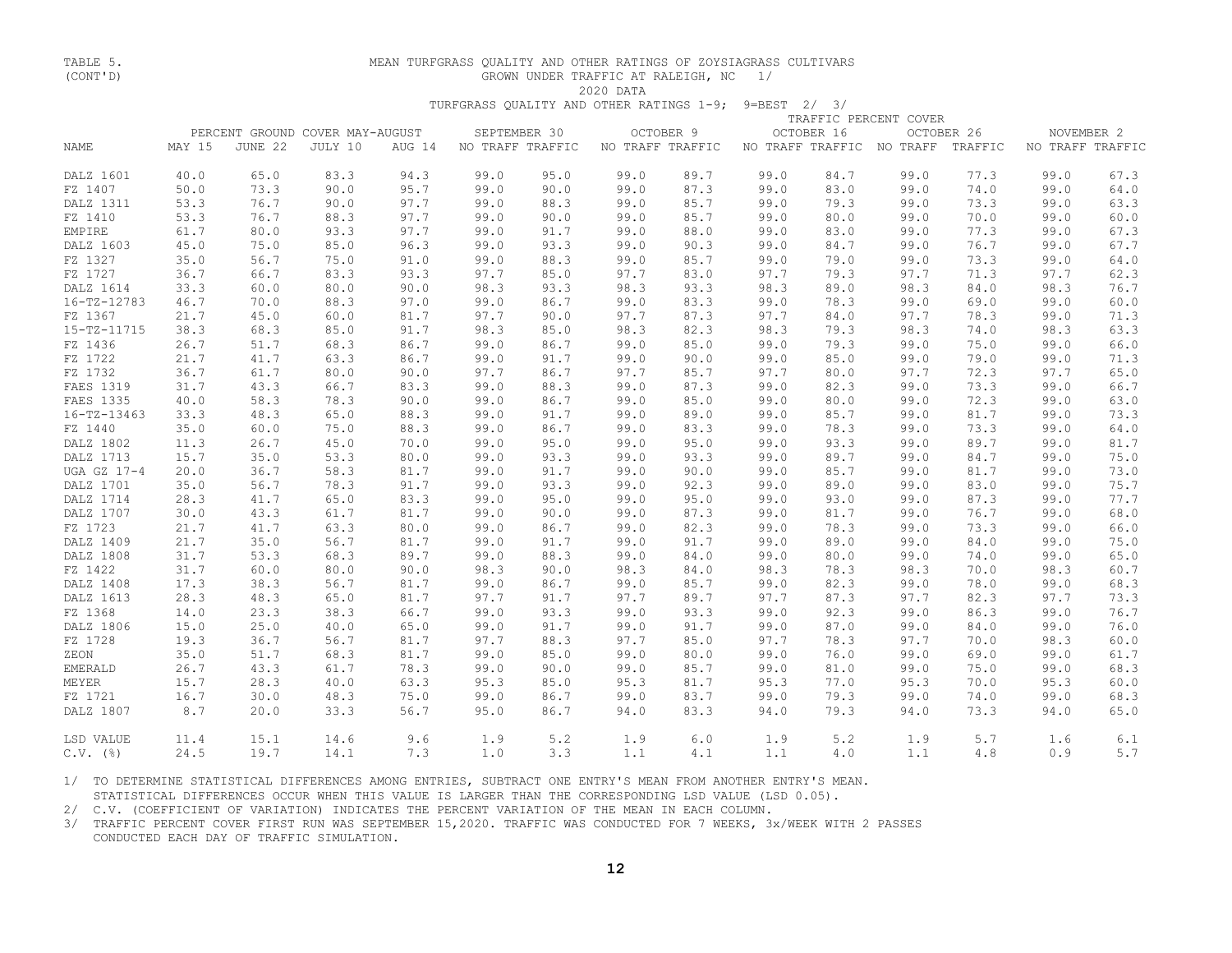# TABLE 6. MEAN TURFGRASS QUALITY AND OTHER RATINGS OF ZOYSIAGRASS CULTIVARS GROWN UNDER DROUGHT AT DALLAS, TX 1/<br>2020 DATA

2020 DATA

### TURFGRASS QUALITY AND OTHER RATINGS 1-9; 9=BEST 2/

|  | GENETIC           | SPRING | LEAF           |             |       | QUALITY RATINGS |            |       |            |      |      |              |
|--|-------------------|--------|----------------|-------------|-------|-----------------|------------|-------|------------|------|------|--------------|
|  | <b>NAME</b>       | COLOR  | <b>GREENUP</b> | TEXTURE     | APR   | MAY             | <b>JUN</b> | JUL   | <b>AUG</b> | SEP  | OCT  | MEAN         |
|  | FAES 1319         | 6.7    | 2.3            | 6.3         | 7.0   | 8.3             | 9.0        | 6.3   | 7.0        | 8.7  | 8.0  | 7.8          |
|  | DALZ 1311         | 6.3    | 1.3            | $5.0$       | 5.7   | 7.0             | 8.7        | 7.0   | 7.3        | 8.0  | 8.7  | 7.5          |
|  | FZ 1410           | 6.7    | 1.0            | 5.3         | 5.3   | 7.0             | 8.3        | 6.0   | 7.3        | 9.0  | 8.7  | 7.4          |
|  | EMPIRE            | 7.0    | 1.0            | 4.7         | 6.3   | 7.7             | 8.7        | 5.0   | 6.3        | 8.3  | 8.3  | $7\,\ldotp2$ |
|  | FZ 1436           | 6.0    | 4.0            | $8.0$       | 5.3   | 7.3             | 8.7        | 7.0   | 6.7        | 7.3  | 8.0  | $7\,\ldotp2$ |
|  | FZ 1440           | 4.3    | 3.7            | $8.0$       | 6.0   | 7.3             | 8.7        | 7.3   | 6.7        | 7.0  | 7.7  | $7\,\ldotp2$ |
|  | FZ 1407           | 7.0    | 2.0            | 4.3         | 5.0   | 7.0             | 8.0        | 6.7   | 7.0        | 8.3  | 7.7  | 7.1          |
|  | DALZ 1601         | 5.7    | 1.7            | 5.3         | 5.3   | 6.7             | 8.7        | 6.3   | 6.0        | 7.7  | 8.0  | $7 \cdot 0$  |
|  | DALZ 1603         | $6.0$  | 2.0            | $5.0$       | 4.3   | 7.0             | 8.3        | $6.0$ | 6.3        | 8.3  | 8.3  | 7.0          |
|  | DALZ 1701         | 7.3    | 1.0            | 6.3         | 5.7   | 7.3             | 7.7        | 5.7   | 6.3        | 8.3  | 7.7  | 7.0          |
|  | DALZ 1713         | $6.0$  | 2.7            | 7.0         | $6.0$ | 7.7             | 7.7        | 6.7   | 7.0        | 7.3  | 6.7  | 7.0          |
|  | FZ 1422           | 7.7    | 1.0            | 6.3         | 6.3   | 7.7             | 8.3        | 5.3   | 6.7        | 7.7  | 7.3  | 7.0          |
|  | FZ 1732           | 5.7    | 2.3            | 7.3         | $6.0$ | 7.0             | 7.3        | 6.7   | 6.3        | 7.7  | 7.7  | 7.0          |
|  | DALZ 1408         | 6.0    | 3.3            | $8.0$       | 6.3   | 7.3             | 7.7        | 6.3   | 6.0        | 7.0  | 7.7  | 6.9          |
|  | DALZ 1614         | 5.3    | 3.3            | 7.0         | 7.7   | 7.0             | 8.0        | 5.7   | 6.3        | 6.3  | 6.7  | $6.8$        |
|  | DALZ 1714         | 5.7    | 4.0            | $6.7$       | 4.7   | 6.3             | 7.0        | 6.7   | 7.3        | 8.3  | 7.3  | $6.8$        |
|  | $16 - TZ - 12783$ | 5.7    | 2.0            | 6.7         | 5.0   | 7.3             | 8.0        | 5.3   | 6.0        | 8.0  | 7.0  | $6.7\,$      |
|  | DALZ 1613         | 5.0    | 4.3            | 7.0         | $6.0$ | 6.3             | 7.0        | 6.3   | 6.7        | 6.7  | 7.7  | 6.7          |
|  | DALZ 1802         | 7.3    | 2.7            | 9.0         | 6.0   | 7.3             | 7.7        | 5.0   | 6.0        | 7.7  | 7.3  | 6.7          |
|  | FZ 1367           | 5.3    | 3.3            | 8.0         | 6.7   | 7.3             | 8.3        | 5.7   | 5.3        | 6.3  | 7.3  | 6.7          |
|  | DALZ 1707         | 5.3    | 1.0            | 6.3         | 5.3   | 6.7             | 7.3        | 5.0   | 6.0        | 7.7  | 7.3  | $6.5$        |
|  | UGA GZ 17-4       | 7.3    | 4.0            | 9.0         | 6.3   | 7.3             | 8.3        | 5.0   | 5.3        | 6.7  | 6.3  | $6.5\,$      |
|  | FZ 1722           | 6.3    | 3.7            | $8.0$       | 5.7   | 6.0             | 6.3        | 5.7   | 5.3        | 8.0  | 7.0  | $6.3\,$      |
|  | FZ 1727           | 6.0    | 1.7            | $8.0$       | 5.7   | 7.3             | 8.0        | $4.7$ | 5.0        | 7.3  | 6.3  | 6.3          |
|  | EMERALD           | 7.7    | 2.0            | 7.3         | 7.0   | 7.3             | 7.3        | 5.0   | 5.3        | 6.0  | 5.3  | $6.2\,$      |
|  | DALZ 1409         | 7.3    | 4.3            | 9.0         | 6.3   | 7.7             | 7.3        | 4.7   | 5.0        | 6.0  | 6.0  | 6.1          |
|  | DALZ 1808         | 5.0    | 3.0            | 6.3         | 4.7   | 6.7             | 7.3        | 5.0   | 5.7        | 7.3  | 6.3  | $6.1\,$      |
|  | ZEON              | 5.3    | 2.0            | 7.7         | 5.3   | 6.0             | 6.7        | 5.3   | 5.3        | 7.3  | 7.0  | $6.1\,$      |
|  | FZ 1327           | 6.7    | 2.0            | 5.7         | 5.0   | 7.3             | 7.7        | 3.7   | 4.7        | 6.7  | 7.3  | $6.0\,$      |
|  | $15 - TZ - 11715$ | 6.3    | 1.3            | 7.0         | 5.7   | 5.7             | 7.0        | $4.0$ | 5.0        | 6.7  | 7.3  | 5.9          |
|  | FZ 1368           | 4.7    | 3.0            | 7.7         | 4.3   | 6.7             | 6.0        | 5.0   | 5.3        | 6.7  | 6.7  | 5.8          |
|  | FZ 1723           | 5.7    | 1.7            | 7.7         | 5.3   | 6.3             | 7.7        | 3.3   | 4.7        | 6.7  | 6.3  | $5.8$        |
|  | FAES 1335         | 5.3    | 3.3            | 7.7         | 5.3   | 7.0             | 8.3        | 3.3   | 4.0        | 5.0  | 6.7  | 5.7          |
|  | $16 - TZ - 13463$ | 6.7    | 1.0            | 7.7         | 5.7   | 6.3             | 7.0        | 3.3   | 3.7        | 5.7  | 5.0  | 5.2          |
|  | FZ 1721           | 5.7    | 2.7            | 7.7         | 5.0   | 7.0             | 7.0        | 3.3   | 3.7        | 5.3  | 5.0  | $5.2\,$      |
|  | DALZ 1806         | 7.0    | 3.0            | $\,8$ . $0$ | 4.7   | 6.7             | $6.0$      | 3.0   | 4.3        | 5.3  | 5.0  | $5.0$        |
|  | DALZ 1807         | 6.3    | 2.3            | 9.0         | 4.0   | 6.0             | 7.0        | 3.3   | 4.3        | 5.3  | 5.3  | $5.0$        |
|  | FZ 1728           | 4.7    | 1.3            | 9.0         | 4.0   | 5.7             | 6.0        | 3.3   | 3.7        | 6.0  | 6.3  | $5.0$        |
|  | MEYER             | 6.3    | 1.0            | 6.3         | 3.3   | 4.0             | 4.3        | 2.3   | 2.3        | 2.7  | 3.0  | 3.1          |
|  | LSD VALUE         | 1.2    | 0.7            | 0.6         | 1.5   | 1.0             | 0.9        | 1.3   | 1.1        | 1.4  | 1.7  | 0.7          |
|  | $C.V.$ (%)        | 12.2   | 19.3           | 6.1         | 15.7  | 9.1             | 7.8        | 16.3  | 12.7       | 12.9 | 14.8 | 7.2          |

 1/ TO DETERMINE STATISTICAL DIFFERENCES AMONG ENTRIES, SUBTRACT ONE ENTRY'S MEAN FROM ANOTHER ENTRY'S MEAN. STATISTICAL DIFFERENCES OCCUR WHEN THIS VALUE IS LARGER THAN THE CORRESPONDING LSD VALUE (LSD 0.05).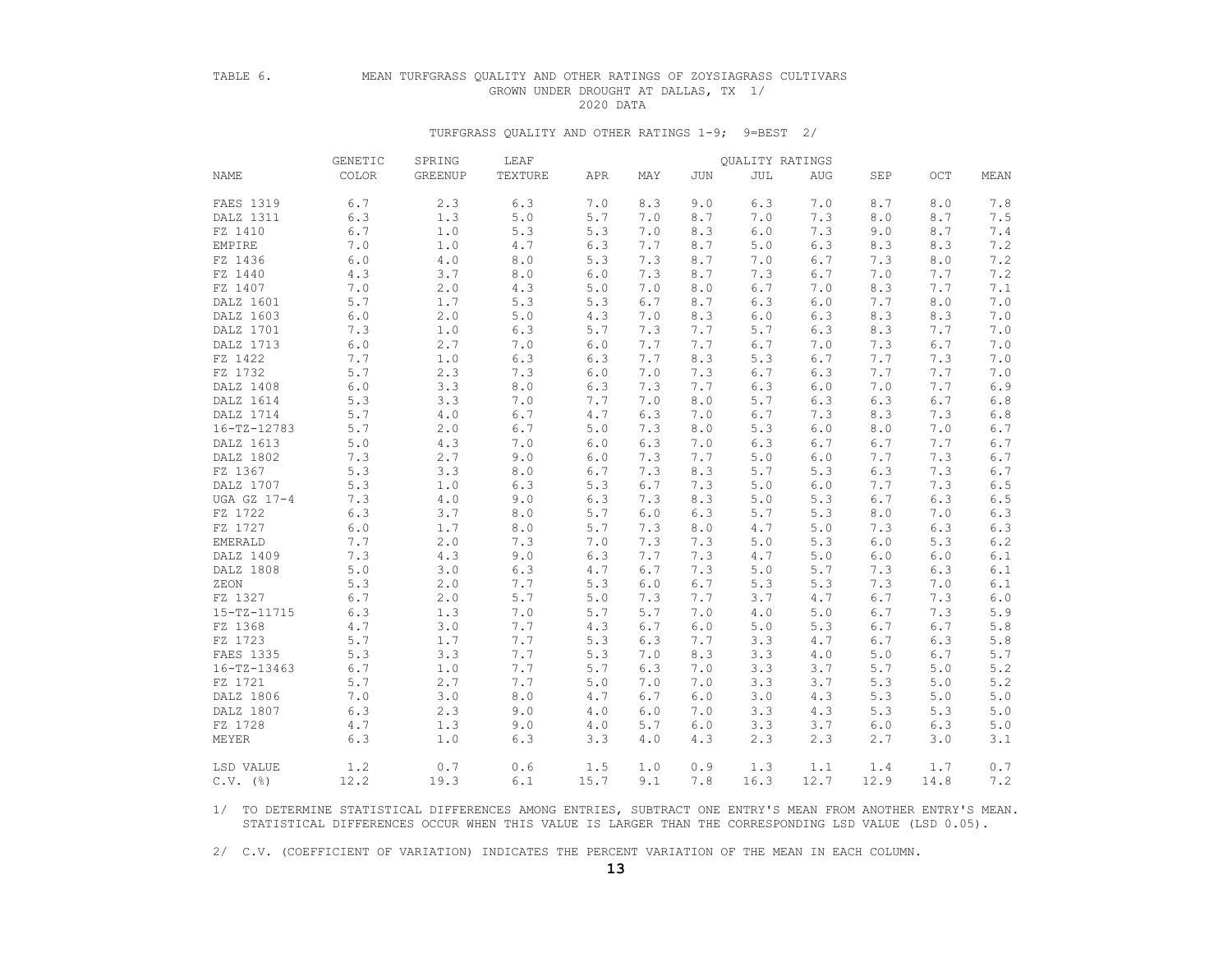## TABLE 6. MEAN TURFGRASS QUALITY AND OTHER RATINGS OF ZOYSIAGRASS CULTIVARS (CONT'D) GROWN UNDER DROUGHT AT DALLAS, TX 1/<br>2020 DATA 2020 DATA

## TURFGRASS QUALITY AND OTHER RATINGS 1-9; 9=BEST 2/

|                   | FROST     |         |     |                      |       | PERCENT ESTABLISHMENT MARCH-JUNE 2020 |      |      |  |  |  |
|-------------------|-----------|---------|-----|----------------------|-------|---------------------------------------|------|------|--|--|--|
| <b>NAME</b>       | TOLERANCE | WILTING |     | RECOVERY LARGE PATCH | MARCH | APRIL                                 | MAY  | JUNE |  |  |  |
| FAES 1319         | 9.0       | 6.3     | 8.7 | 6.7                  | 56.7  | 70.0                                  | 90.0 | 38.3 |  |  |  |
| DALZ 1311         | $8.0$     | 7.0     | 9.0 | 5.0                  | 60.0  | 75.0                                  | 93.3 | 10.0 |  |  |  |
| FZ 1410           | 7.0       | 6.0     | 9.0 | 4.0                  | 63.3  | 73.3                                  | 86.7 | 38.3 |  |  |  |
| EMPIRE            | 5.7       | 5.3     | 9.0 | 7.0                  | 70.0  | 88.3                                  | 66.7 | 10.0 |  |  |  |
| FZ 1436           | 9.0       | 6.0     | 8.0 | 5.3                  | 56.7  | 71.7                                  | 91.7 | 36.7 |  |  |  |
| FZ 1440           | 8.7       | 5.3     | 7.7 | 5.3                  | 56.7  | 76.7                                  | 88.3 | 38.3 |  |  |  |
| FZ 1407           | 8.7       | 6.7     | 9.0 | 4.3                  | 60.0  | 75.0                                  | 90.0 | 10.0 |  |  |  |
| DALZ 1601         | 8.3       | 5.7     | 8.0 | 5.0                  | 60.0  | 73.3                                  | 93.3 | 10.0 |  |  |  |
| DALZ 1603         | 9.0       | 6.7     | 9.0 | 3.0                  | 46.7  | 58.3                                  | 85.0 | 66.7 |  |  |  |
| DALZ 1701         | 6.0       | 5.0     | 8.0 | 7.0                  | 43.3  | 61.7                                  | 78.3 | 66.7 |  |  |  |
| DALZ 1713         | 8.7       | 6.7     | 7.7 | 6.0                  | 30.0  | 46.7                                  | 73.3 | 61.7 |  |  |  |
| FZ 1422           | 7.7       | 4.3     | 8.0 | 7.0                  | 36.7  | 55.0                                  | 78.3 | 93.3 |  |  |  |
| FZ 1732           | 9.0       | 5.0     | 7.7 | 7.0                  | 43.3  | 63.3                                  | 81.7 | 38.3 |  |  |  |
| DALZ 1408         | 9.0       | 5.7     | 7.7 | 5.7                  | 40.0  | 56.7                                  | 73.3 | 65.0 |  |  |  |
| DALZ 1614         | 9.0       | 5.3     | 8.0 | 7.0                  | 50.0  | 66.7                                  | 80.0 | 10.0 |  |  |  |
| DALZ 1714         | 9.0       | 5.7     | 7.0 | 5.0                  | 33.3  | 43.3                                  | 60.0 | 80.0 |  |  |  |
| 16-TZ-12783       | 9.0       | 4.0     | 7.7 | 8.0                  | 50.0  | 65.0                                  | 58.3 | 10.0 |  |  |  |
| DALZ 1613         | 9.0       | 5.7     | 7.3 | 6.7                  | 36.7  | 53.3                                  | 73.3 | 90.0 |  |  |  |
| DALZ 1802         | 8.7       | 4.0     | 6.3 | 8.7                  | 20.0  | 33.3                                  | 46.7 | 73.3 |  |  |  |
| FZ 1367           | 8.3       | 5.7     | 7.0 | 7.3                  | 43.3  | 61.7                                  | 81.7 | 66.7 |  |  |  |
| DALZ 1707         | 8.3       | 4.7     | 6.7 | 6.0                  | 46.7  | 66.7                                  | 85.0 | 36.7 |  |  |  |
| UGA GZ 17-4       | 7.0       | 5.7     | 7.0 | 5.7                  | 46.7  | 61.7                                  | 83.3 | 65.0 |  |  |  |
| FZ 1722           | 8.7       | 3.7     | 7.0 | 6.0                  | 50.0  | 60.0                                  | 78.3 | 36.7 |  |  |  |
| FZ 1727           | 7.0       | 4.7     | 8.0 | 7.7                  | 36.7  | 58.3                                  | 78.3 | 35.0 |  |  |  |
| EMERALD           | 9.0       | 4.0     | 6.7 | 8.0                  | 33.3  | 50.0                                  | 65.0 | 88.3 |  |  |  |
| DALZ 1409         | 7.7       | 5.0     | 7.3 | 6.7                  | 33.3  | 48.3                                  | 68.3 | 90.0 |  |  |  |
| DALZ 1808         | 8.7       | 4.0     | 7.3 | 8.7                  | 46.7  | 71.7                                  | 91.7 | 10.0 |  |  |  |
| ZEON              | 8.0       | 4.0     | 6.7 | 6.7                  | 36.7  | 53.3                                  | 75.0 | 36.7 |  |  |  |
| FZ 1327           | 8.3       | 5.0     | 7.7 | 7.7                  | 33.3  | 45.0                                  | 70.0 | 60.0 |  |  |  |
| $15 - TZ - 11715$ | 6.3       | 3.3     | 6.3 | 7.7                  | 36.7  | 50.0                                  | 70.0 | 61.7 |  |  |  |
| FZ 1368           | 8.7       | 2.7     | 5.7 | 6.3                  | 30.0  | 38.3                                  | 60.0 | 83.3 |  |  |  |
| FZ 1723           | 8.0       | 2.7     | 5.3 | 7.0                  | 33.3  | 53.3                                  | 76.7 | 88.3 |  |  |  |
| FAES 1335         | 5.7       | 3.7     | 5.3 | 9.0                  | 50.0  | 68.3                                  | 86.7 | 10.0 |  |  |  |
| $16 - TZ - 13463$ | 9.0       | 3.0     | 5.0 | 6.7                  | 36.7  | 50.0                                  | 63.3 | 90.0 |  |  |  |
| FZ 1721           | 9.0       | 2.7     | 6.0 | 7.7                  | 16.7  | 26.7                                  | 36.7 | 53.3 |  |  |  |
| DALZ 1806         | 8.3       | 3.3     | 6.3 | 6.7                  | 23.3  | 28.3                                  | 46.7 | 63.3 |  |  |  |
| DALZ 1807         | 9.0       | 2.7     | 6.3 | 8.7                  | 13.3  | 16.7                                  | 30.0 | 48.3 |  |  |  |
| FZ 1728           | 9.0       | 2.7     | 6.0 | 6.0                  | 30.0  | 43.3                                  | 68.3 | 91.7 |  |  |  |
| MEYER             | 7.3       | 2.3     | 3.3 | 8.7                  | 20.0  | 25.0                                  | 36.7 | 55.0 |  |  |  |
| LSD VALUE         | 2.2       | 1.2     | 1.0 | 3.3                  | 14.4  | 14.4                                  | 21.7 | 63.1 |  |  |  |
| $C.V.$ (%)        | 13.7      | 16.5    | 9.2 | 24.4                 | 22.3  | 16.8                                  | 18.2 | 62.0 |  |  |  |

 1/ TO DETERMINE STATISTICAL DIFFERENCES AMONG ENTRIES, SUBTRACT ONE ENTRY'S MEAN FROM ANOTHER ENTRY'S MEAN. STATISTICAL DIFFERENCES OCCUR WHEN THIS VALUE IS LARGER THAN THE CORRESPONDING LSD VALUE (LSD 0.05).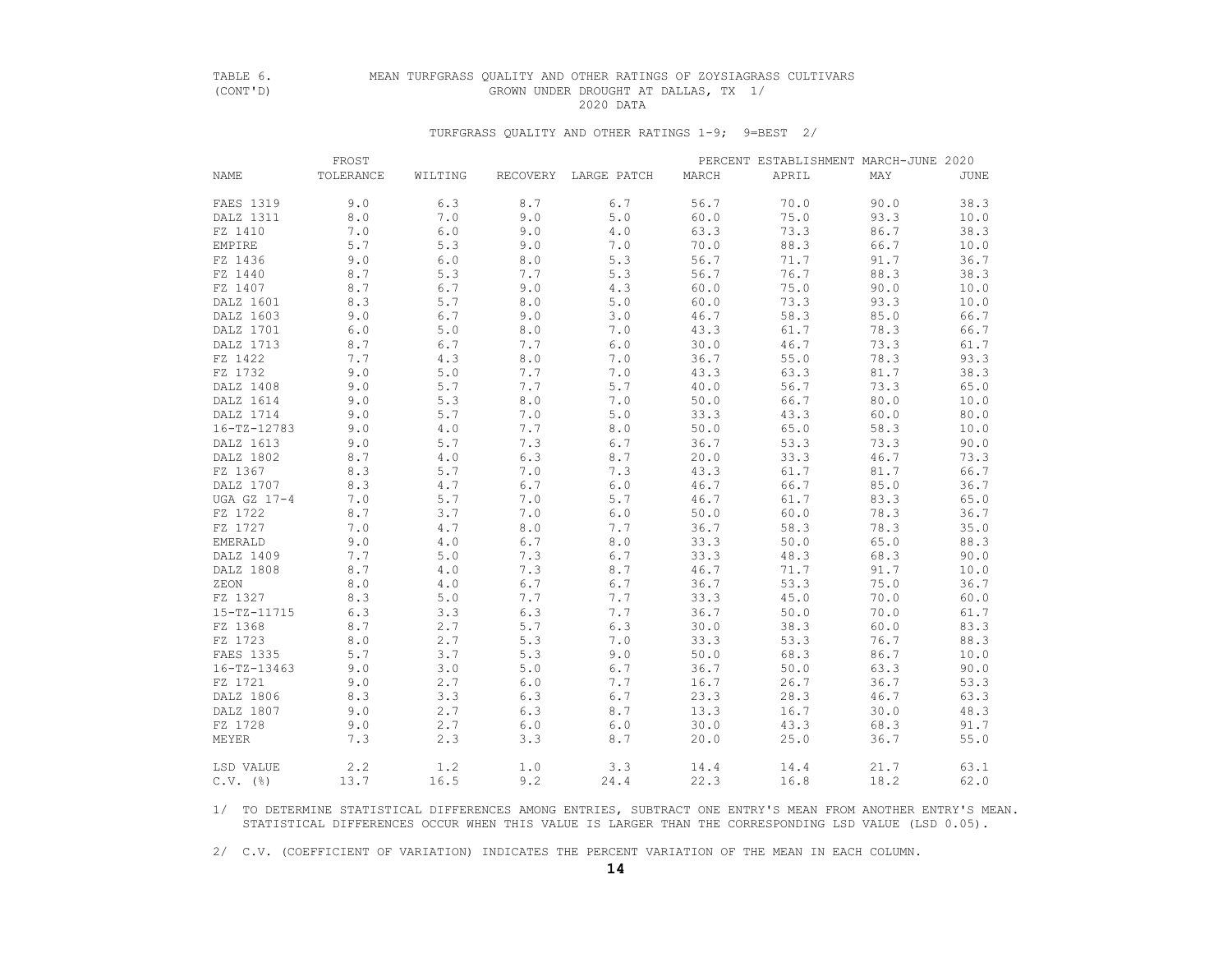## TABLE 7. MEAN TURFGRASS QUALITY AND OTHER RATINGS OF ZOYSIAGRASS CULTIVARS GROWN UNDER SHADE AT COLLEGE STATION, TX 1/ 2020 DATA

#### TURFGRASS QUALITY AND OTHER RATINGS 1-9; 9=BEST 2/

|                   | GENETIC | LEAF    |       |       |     | QUALITY RATINGS |     |             |             |
|-------------------|---------|---------|-------|-------|-----|-----------------|-----|-------------|-------------|
| NAME              | COLOR   | TEXTURE | MAY   | JUN   | JUL | <b>AUG</b>      | SEP | OCT         | MEAN        |
| DALZ 1807         | 7.5     | $8.0$   | 7.0   | 7.5   | 7.0 | 7.5             | 7.0 | 7.5         | 7.3         |
| DALZ 1802         | $8.0$   | 7.7     | 6.3   | 7.3   | 7.0 | $\,8$ . $0$     | 7.0 | 7.7         | 7.2         |
| UGA GZ 17-4       | 7.7     | 7.0     | 6.3   | 7.0   | 7.7 | 7.3             | 6.7 | 7.3         | 7.1         |
| DALZ 1408         | 7.7     | 6.7     | 6.3   | 7.0   | 7.0 | $7.0$           | 7.0 | 7.0         | 6.9         |
| DALZ 1409         | 7.0     | 7.0     | 6.3   | 7.0   | 7.0 | 7.0             | 6.7 | 7.3         | $6.9$       |
| FZ 1436           | 7.7     | 7.0     | 6.7   | 7.0   | 7.0 | 7.0             | 7.0 | 7.0         | 6.9         |
| FZ 1722           | 7.0     | 6.7     | 7.0   | 6.7   | 7.0 | 7.3             | 7.0 | 6.7         | 6.9         |
| DALZ 1806         | 7.0     | 7.5     | 6.5   | 7.0   | 6.0 | 7.5             | 6.5 | 7.5         | $6.8\,$     |
| FZ 1367           | 7.0     | 7.0     | $6.0$ | 6.3   | 7.0 | 7.3             | 7.0 | $7 \cdot 0$ | $6.8$       |
| FZ 1440           | 7.3     | 7.0     | 5.7   | 6.7   | 7.0 | 7.7             | 7.0 | 7.0         | $6.8\,$     |
| FZ 1727           | 6.7     | 6.3     | 6.7   | 7.0   | 7.0 | 6.7             | 7.0 | 6.7         | $6.8$       |
| 15-TZ-11715       | 7.0     | 6.0     | 6.3   | 6.7   | 7.0 | 7.0             | 6.7 | 6.7         | 6.7         |
| $16 - TZ - 12783$ | 7.3     | 5.3     | 6.0   | 6.3   | 6.7 | 7.0             | 7.0 | 7.0         | $6.7\,$     |
| <b>EMERALD</b>    | 7.0     | 6.3     | 6.7   | 6.7   | 7.0 | 7.0             | 6.3 | 6.7         | 6.7         |
| FZ 1368           | 7.0     | 7.3     | 6.0   | 6.7   | 6.7 | 6.7             | 7.0 | $7 \cdot 0$ | 6.7         |
| FZ 1721           | 7.3     | 7.0     | $6.0$ | 6.3   | 7.0 | 6.7             | 7.0 | 7.0         | 6.7         |
| FZ 1732           | 6.7     | 6.3     | 7.0   | 6.3   | 6.7 | 7.0             | 7.0 | 6.3         | $6.7$       |
| $16 - TZ - 13463$ | 7.7     | 6.7     | 6.3   | 6.3   | 6.3 | 7.0             | 6.7 | $7.0$       | 6.6         |
| DALZ 1614         | 7.3     | 6.3     | 5.7   | 6.3   | 6.7 | 7.0             | 7.0 | 7.0         | $6.6$       |
| DALZ 1714         | 7.3     | 5.7     | 6.7   | 6.3   | 7.0 | 6.0             | 6.7 | 7.0         | $6.6$       |
| FZ 1723           | 7.0     | 6.7     | 6.0   | 6.0   | 7.0 | 7.0             | 7.0 | 6.3         | 6.6         |
| FZ 1728           | 6.3     | 7.3     | 5.7   | 6.3   | 6.7 | 7.0             | 7.0 | 6.7         | 6.6         |
| ZEON              | 7.3     | 6.3     | 6.0   | 6.3   | 6.7 | 6.7             | 6.7 | 7.3         | $6.6$       |
| DALZ 1713         | 6.7     | $6.0$   | 7.0   | 6.3   | 6.3 | 6.0             | 6.7 | 6.7         | 6.5         |
| FAES 1319         | 7.0     | 5.3     | 6.3   | 6.3   | 6.7 | 6.3             | 6.7 | 6.7         | $6.5\,$     |
| FAES 1335         | 7.0     | 6.3     | 6.0   | 6.0   | 6.7 | 7.0             | 7.0 | 6.3         | $6\,.5$     |
| FZ 1407           | 6.7     | 5.0     | 6.7   | 6.0   | 6.7 | 6.0             | 6.7 | 7.0         | $6.5\,$     |
| DALZ 1311         | 6.7     | 5.0     | 6.7   | 6.0   | 6.7 | 6.0             | 6.3 | 6.7         | $6.4\,$     |
| DALZ 1601         | $6.0$   | 5.0     | 6.7   | 6.0   | 6.0 | 6.0             | 6.7 | 6.7         | 6.3         |
| DALZ 1603         | 6.3     | $5.0$   | 6.3   | 6.0   | 6.3 | 6.0             | 6.7 | 6.7         | 6.3         |
| DALZ 1613         | 6.3     | 6.3     | 6.0   | 6.0   | 6.7 | 6.3             | 6.3 | 6.7         | 6.3         |
| DALZ 1707         | 7.0     | 5.7     | 6.0   | 6.0   | 6.7 | 6.0             | 7.0 | 6.3         | $6.3$       |
| FZ 1410           | 7.0     | 5.0     | 6.0   | 5.7   | 6.3 | 6.0             | 7.0 | 7.0         | 6.3         |
| FZ 1422           | $6.0$   | $5.0$   | 5.7   | 6.0   | 6.7 | 6.7             | 6.7 | $6.0$       | 6.3         |
| EMPIRE            | 6.7     | 5.3     | 6.3   | $6.0$ | 6.3 | 6.0             | 6.7 | $6.0$       | $6.2\,$     |
| FZ 1327           | 7.0     | $5.0$   | 6.0   | 5.3   | 6.0 | 6.3             | 7.0 | 6.7         | $6.2\,$     |
| DALZ 1701         | 6.7     | $6.0$   | 5.7   | 5.7   | 5.7 | 6.3             | 6.7 | 6.7         | $6.1$       |
| DALZ 1808         | 7.0     | 5.3     | 5.7   | 5.3   | 5.7 | 6.0             | 6.7 | 7.0         | 6.1         |
| MEYER             | $6.0$   | 5.3     | 4.3   | 4.3   | 4.7 | $5.7$           | 5.0 | 5.3         | $4\,$ . $9$ |
| LSD VALUE         | 1.3     | 0.6     | 1.0   | 1.0   | 0.9 | 0.6             | 0.8 | 1.0         | 0.4         |
| $C.V.$ (%)        | 8.5     | 6.9     | 8.4   | 8.9   | 7.3 | 5.6             | 6.2 | 7.6         | 3.8         |

 1/ TO DETERMINE STATISTICAL DIFFERENCES AMONG ENTRIES, SUBTRACT ONE ENTRY'S MEAN FROM ANOTHER ENTRY'S MEAN. STATISTICAL DIFFERENCES OCCUR WHEN THIS VALUE IS LARGER THAN THE CORRESPONDING LSD VALUE (LSD 0.05).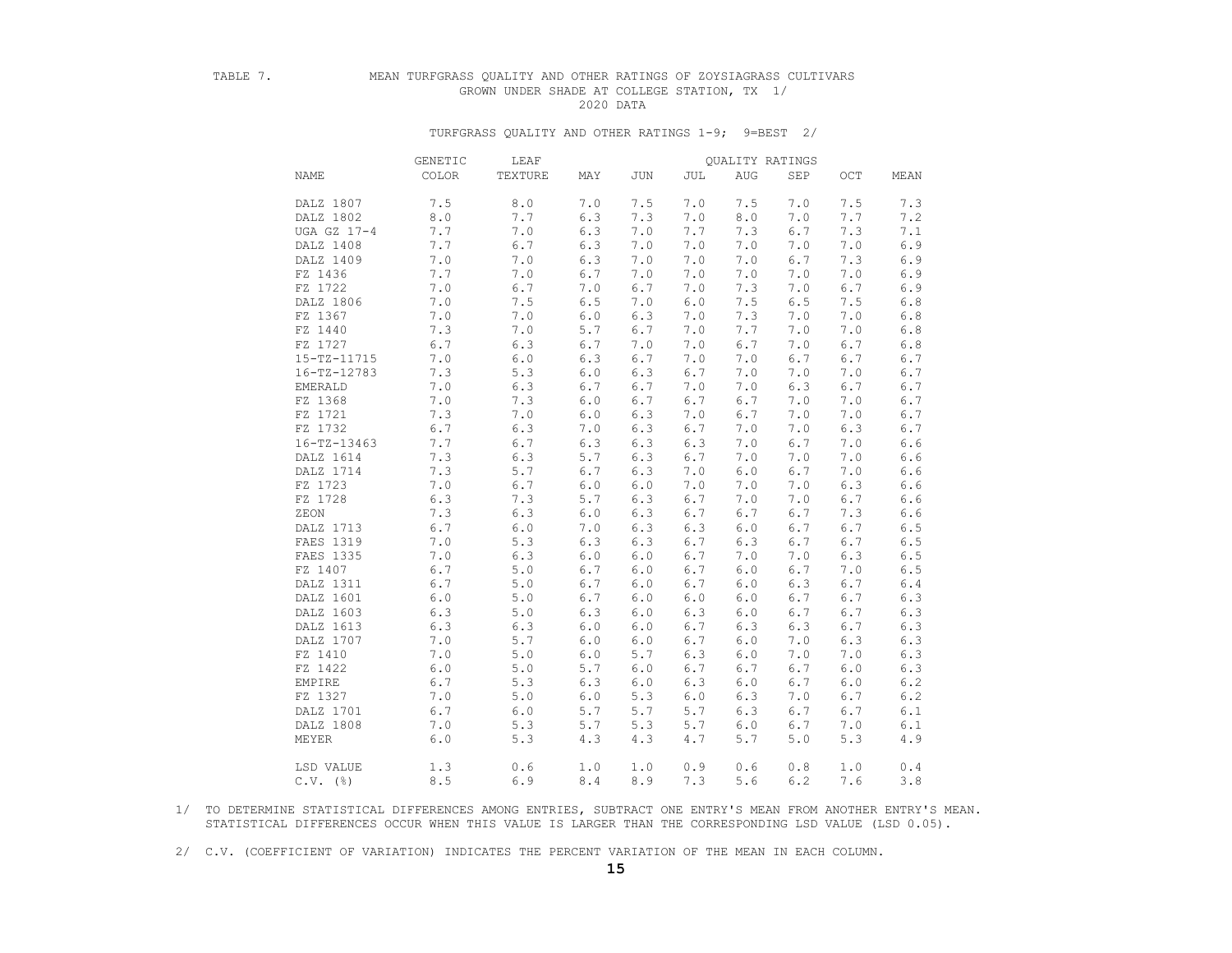#### TABLE 8. GENETIC COLOR RATINGS OF ZOYSIAGRASS CULTIVARS 1/ 2020 DATA

#### GENETIC COLOR RATINGS 1-9; 9=DARK GREEN 2/

| NAME              | AL1   | AR1   | CA3   | FL1         | FL3     | GA1   | IN1  | OK1   | TN1     | MEAN    |
|-------------------|-------|-------|-------|-------------|---------|-------|------|-------|---------|---------|
| DALZ 1806         | 7.7   | 7.3   | 8.3   | 8.7         | 8.3     | 6.7   | 9.0  | 7.7   | 5.3     | 7.7     |
| $16 - TZ - 13463$ | 7.7   | 7.3   | 8.0   | 9.0         | 7.0     | 6.7   | 8.3  | 7.0   | 7.3     | 7.6     |
| FZ 1727           | 6.0   | 7.0   | 7.7   | 8.3         | 7.3     | 7.0   | 8.3  | 8.0   | 8.3     | 7.6     |
| DALZ 1701         | 7.0   | 6.7   | 8.3   | 8.7         | 8.0     | 7.0   | 7.3  | 7.0   | 7.7     | 7.5     |
| 15-TZ-11715       | 7.0   | $5.7$ | 6.0   | 8.7         | 8.3     | 7.0   | 8.3  | $8.0$ | 7.0     | 7.3     |
| DALZ 1409         | 8.3   | 7.7   | 6.3   | $\,8$ . $0$ | 6.3     | 6.3   | 7.3  | 8.0   | 7.0     | 7.3     |
| FZ 1436           | 7.7   | 7.7   | 7.0   | 8.0         | 5.7     | 6.3   | 8.3  | 7.7   | $7.0$   | 7.3     |
| $16 - TZ - 12783$ | 5.3   | 7.3   | 7.7   | 7.7         | 6.7     | 6.7   | 7.3  | 8.0   | 7.3     | 7.1     |
| DALZ 1408         | 6.3   | 7.0   | 8.0   | 8.3         | 6.0     | 6.7   | 7.3  | 8.0   | 6.3     | 7.1     |
| FZ 1367           | 7.0   | 6.3   | 6.7   | 8.0         | 7.0     | 6.7   | 8.0  | 8.0   | 6.3     | 7.1     |
| FZ 1440           | 5.0   | 7.3   | 7.7   | 7.7         | 6.7     | 6.7   | 8.3  | 7.7   | 7.0     | 7.1     |
| FZ 1728           | 6.3   | 6.7   | 6.7   | 7.7         | 7.7     | 6.7   | 7.7  | 7.0   | 7.7     | 7.1     |
| FZ 1732           | 6.0   | 7.3   | $6.7$ | $\,8$ . $0$ | $6.7\,$ | 7.0   | 8.3  | 7.3   | 6.7     | 7.1     |
| FZ 1722           | 4.7   | 7.3   | 7.0   | 7.7         | 6.0     | 7.0   | 8.3  | 8.0   | 7.3     | $7.0$   |
| EMPIRE            | 7.3   | 5.7   | 7.0   | 8.7         | 7.0     | 6.7   | 6.7  | 6.7   | 7.7     | 7.0     |
| <b>EMERALD</b>    | 6.0   | 7.0   | 6.7   | 7.7         | 7.0     | 6.7   | 7.0  | 7.0   | 7.3     | 6.9     |
| FAES 1319         | 5.3   | $6.0$ | $8.0$ | 8.7         | 7.3     | 6.3   | 8.0  | 7.7   | 5.0     | 6.9     |
| DALZ 1802         | 8.7   | 7.7   | 7.7   | 8.0         | 7.7     | 6.7   | 1.0  | 8.0   | 7.0     | $6.9$   |
| MEYER             | 6.0   | 6.7   | 7.0   | 7.7         | 7.0     | $6.0$ | 7.0  | 7.0   | 7.7     | $6.9$   |
| UGA GZ 17-4       | 4.7   | 6.7   | $6.0$ | $\,8$ . $0$ | 7.0     | 6.7   | 8.0  | 7.7   | 7.3     | $6.9$   |
| FZ 1422           | 6.3   | 7.3   | 6.7   | 8.0         | 6.3     | 6.7   | 6.7  | 7.0   | 7.0     | $6.9$   |
| FZ 1410           | 5.3   | 5.7   | $6.7$ | 8.7         | 6.3     | $6.7$ | 7.7  | 7.3   | 7.3     | $6.9$   |
| DALZ 1713         | 6.0   | 7.0   | 6.0   | 7.0         | 6.0     | 6.7   | 8.0  | 7.7   | 7.3     | $6.9$   |
| FZ 1327           | 5.3   | $6.0$ | 7.7   | 7.7         | 7.0     | 7.0   | 7.3  | 6.0   | 7.3     | $6.8$   |
| DALZ 1614         | 5.0   | 7.3   | 6.7   | 7.7         | 6.0     | 6.7   | 7.7  | 7.3   | 7.0     | $6.8$   |
| DALZ 1311         | 5.0   | 5.7   | 7.7   | 8.3         | 6.3     | 6.3   | 7.3  | 6.7   | 7.7     | $6.8\,$ |
| DALZ 1707         | $6.0$ | $6.0$ | 7.0   | 7.0         | 6.3     | 6.7   | 7.7  | 6.7   | $7.7\,$ | $6.8\,$ |
| DALZ 1613         | 5.0   | 6.3   | $6.7$ | 7.3         | 6.7     | 6.0   | 7.3  | 7.0   | 7.7     | $6.7\,$ |
| FZ 1368           | 7.3   | 7.3   | 7.0   | 7.3         | 7.0     | 6.0   | 3.0  | 7.3   | 7.7     | $6.7\,$ |
| FZ 1407           | 5.7   | 5.7   | 7.0   | 7.7         | 6.0     | 6.3   | 7.0  | 7.0   | 7.7     | 6.7     |
| FAES 1335         | 5.7   | 6.7   | 5.7   | 8.7         | 6.0     | 6.7   | 6.7  | 7.0   | 7.0     | 6.7     |
| DALZ 1714         | 7.7   | 7.0   | $6.0$ | 7.0         | 5.7     | 7.3   | 5.0  | 7.0   | 6.7     | 6.6     |
| DALZ 1601         | 5.0   | 5.7   | 7.3   | 7.7         | 6.0     | 6.3   | 6.7  | 6.3   | 7.7     | $6\,.5$ |
| ZEON              | 6.3   | 6.7   | $5.0$ | $\,8$ . $0$ | $6.0$   | 6.7   | 6.0  | 6.3   | 7.7     | $6\,.5$ |
| DALZ 1603         | 5.7   | 5.0   | 7.3   | 8.0         | 6.3     | 7.0   | 6.7  | 6.3   | 5.3     | $6.4\,$ |
| DALZ 1807         | 7.7   | 7.7   | $6.0$ | 7.0         | $8.0$   | 5.7   | 1.0  | 8.0   | $6.0$   | $6.3$   |
| FZ 1721           | 5.7   | 7.0   | 7.3   | 7.7         | 7.0     | 6.7   | 1.0  | 7.0   | 7.7     | 6.3     |
| FZ 1723           | 4.0   | 6.0   | 5.3   | 6.7         | 6.3     | 6.3   | 7.0  | 7.0   | 7.0     | $6.2\,$ |
| DALZ 1808         | 4.7   | 5.0   | 7.0   | 6.7         | 5.3     | 6.7   | 6.0  | 5.3   | $8.0\,$ | 6.1     |
|                   |       |       |       |             |         |       |      |       |         |         |
| LSD VALUE         | 1.7   | 1.2   | 1.6   | 1.0         | 1.1     | 0.8   | 1.6  | 0.9   | 2.1     | 0.5     |
| $C.V.$ ( $\S$ )   | 17.5  | 11.3  | 13.9  | 8.0         | 10.0    | 7.5   | 14.2 | 7.3   | 18.7    | 12.6    |

 1/ TO DETERMINE STATISTICAL DIFFERENCES AMONG ENTRIES, SUBTRACT ONE ENTRY'S MEAN FROM ANOTHER ENTRY'S MEAN. STATISTICAL DIFFERENCES OCCUR WHEN THIS VALUE IS LARGER THAN THE CORRESPONDING LSD VALUE (LSD 0.05).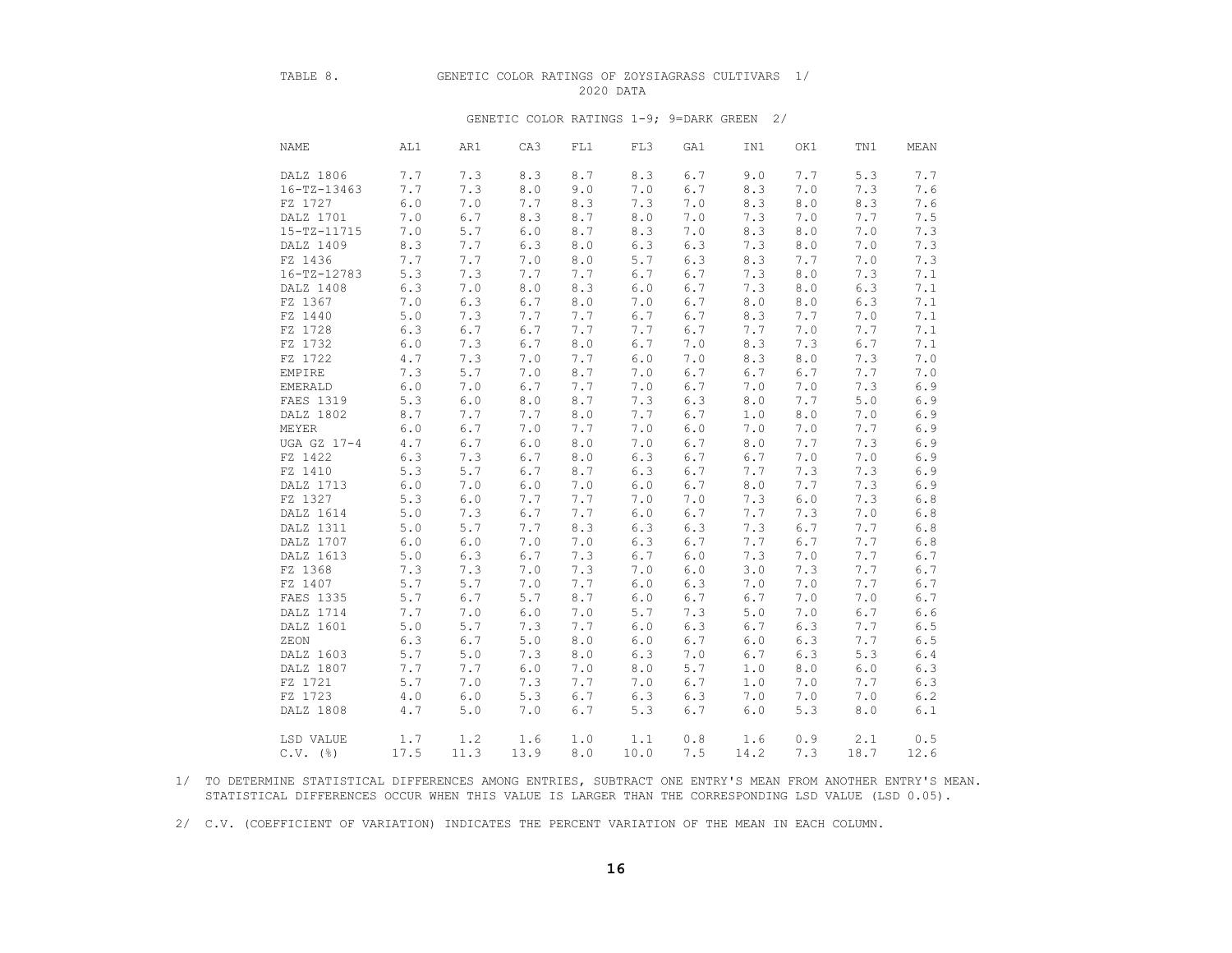### TABLE 9. SPRING GREENUP RATINGS OF ZOYSIAGRASS CULTIVARS 1/ 2020 DATA

#### SPRING GREENUP RATINGS 1-9; 9=COMPLETELY GREEN 2/

| <b>NAME</b>       | AL1  | AR1   | IN1   | KS1   | OK1  | TN1   | MEAN  |
|-------------------|------|-------|-------|-------|------|-------|-------|
| FAES 1319         | 7.3  | 8.3   | 4.7   | 7.3   | 1.3  | 7.3   | 6.1   |
| DALZ 1707         | 5.7  | 8.7   | 6.0   | 8.7   | 1.0  | 6.0   | $6.0$ |
| FZ 1407           | 5.3  | 8.3   | 5.3   | $8.0$ | 2.3  | 6.0   | 5.9   |
| ZEON              | 6.0  | 7.7   | 5.3   | 8.7   | 2.0  | 5.7   | 5.9   |
| FZ 1422           | 4.7  | $8.0$ | 6.3   | 7.3   | 2.0  | 6.7   | $5.8$ |
| DALZ 1311         | 4.3  | 8.3   | 5.0   | 7.7   | 2.0  | 7.0   | 5.7   |
| <b>EMERALD</b>    | 5.0  | 8.3   | 6.0   | 8.0   | 1.3  | 5.7   | 5.7   |
| DALZ 1701         | 6.7  | 8.3   | 3.7   | 7.3   | 2.3  | 5.7   | 5.7   |
| FZ 1410           | 3.3  | 8.0   | 5.3   | 7.3   | 2.7  | 7.3   | 5.7   |
| DALZ 1603         | 3.7  | 8.3   | 5.3   | 8.0   | 2.0  | 6.0   | 5.6   |
| DALZ 1808         | 4.7  | 8.3   | 5.0   | 7.7   | 2.0  | 4.3   | 5.3   |
| DALZ 1601         | 4.7  | 8.3   | 5.0   | 8.0   | 1.0  | 4.7   | 5.3   |
| FZ 1327           | 5.0  | 8.0   | $4.0$ | 8.0   | 1.3  | 5.3   | 5.3   |
| DALZ 1614         | 5.3  | 8.7   | 3.3   | 7.3   | 1.0  | 5.7   | 5.2   |
| EMPIRE            | 4.3  | 8.0   | 4.3   | 7.7   | 1.3  | 5.7   | $5.2$ |
| MEYER             | 2.3  | 8.3   | 5.3   | $8.0$ | 1.3  | $4.0$ | 4.9   |
| FZ 1722           | 6.0  | 7.7   | 2.3   | 6.7   | 2.0  | 4.0   | $4.8$ |
| FZ 1727           | 4.7  | 8.0   | 3.0   | 7.0   | 1.3  | 4.7   | $4.8$ |
| FZ 1723           | 3.7  | 8.3   | 3.7   | 7.0   | 1.0  | 4.3   | 4.7   |
| 15-TZ-11715       | 3.0  | 7.3   | 3.0   | 7.7   | 1.0  | 4.7   | $4.4$ |
| DALZ 1613         | 4.0  | 8.0   | 2.0   | $6.0$ | 1.7  | 3.7   | 4.2   |
| FZ 1732           | 3.7  | 7.3   | 3.0   | 6.3   | 1.0  | 4.0   | 4.2   |
| 16-TZ-12783       | 4.3  | $6.0$ | 2.3   | 6.7   | 2.0  | 3.7   | 4.2   |
| $16 - TZ - 13463$ | 2.7  | $8.0$ | 2.3   | 6.7   | 1.0  | $4.0$ | 4.1   |
| DALZ 1806         | 6.3  | 7.3   | 2.0   | 2.3   | 2.3  | 3.0   | 3.9   |
| FAES 1335         | 3.7  | 5.3   | 2.7   | 5.3   | 2.3  | $4.0$ | 3.9   |
| DALZ 1713         | 5.0  | 5.7   | 1.7   | 3.0   | 1.7  | 5.3   | 3.7   |
| FZ 1728           | 4.0  | 6.7   | 2.3   | 4.3   | 1.7  | 2.3   | 3.6   |
| FZ 1440           | 4.7  | 6.7   | 1.7   | 3.3   | 1.0  | 4.0   | 3.6   |
| UGA GZ 17-4       | 3.3  | 7.0   | 2.0   | 2.3   | 1.0  | 5.3   | 3.5   |
| FZ 1367           | 4.3  | $6.0$ | 1.3   | 2.0   | 2.7  | 4.3   | 3.4   |
| DALZ 1409         | 5.0  | 7.3   | 1.0   | 2.0   | 1.3  | 3.3   | 3.3   |
| FZ 1436           | 4.7  | 5.3   | 1.3   | 2.7   | 1.7  | 4.0   | 3.3   |
| DALZ 1408         | 5.7  | 4.0   | 1.0   | 2.0   | 1.7  | 4.7   | 3.2   |
| DALZ 1714         | 7.0  | 2.7   | 1.0   | 3.0   | 1.3  | 2.7   | 2.9   |
| FZ 1721           | 5.0  | 4.3   | 1.0   | 1.0   | 1.7  | 3.0   | 2.7   |
| DALZ 1802         | 5.0  | 4.0   | 1.0   | 1.0   | 1.0  | 3.0   | 2.5   |
| DALZ 1807         | 5.0  | 2.3   | 1.0   | 1.0   | 2.0  | 2.3   | 2.3   |
| FZ 1368           | 4.7  | 1.3   | 1.0   | 1.0   | 2.0  | 3.3   | 2.2   |
| LSD VALUE         | 1.4  | 1.5   | 0.8   | 1.0   | 1.3  | 2.5   | 0.6   |
| $C.V.$ (%)        | 18.5 | 13.4  | 15.7  | 10.9  | 50.6 | 33.8  | 21.3  |

 1/ TO DETERMINE STATISTICAL DIFFERENCES AMONG ENTRIES, SUBTRACT ONE ENTRY'S MEAN FROM ANOTHER ENTRY'S MEAN. STATISTICAL DIFFERENCES OCCUR WHEN THIS VALUE IS LARGER THAN THE CORRESPONDING LSD VALUE (LSD 0.05).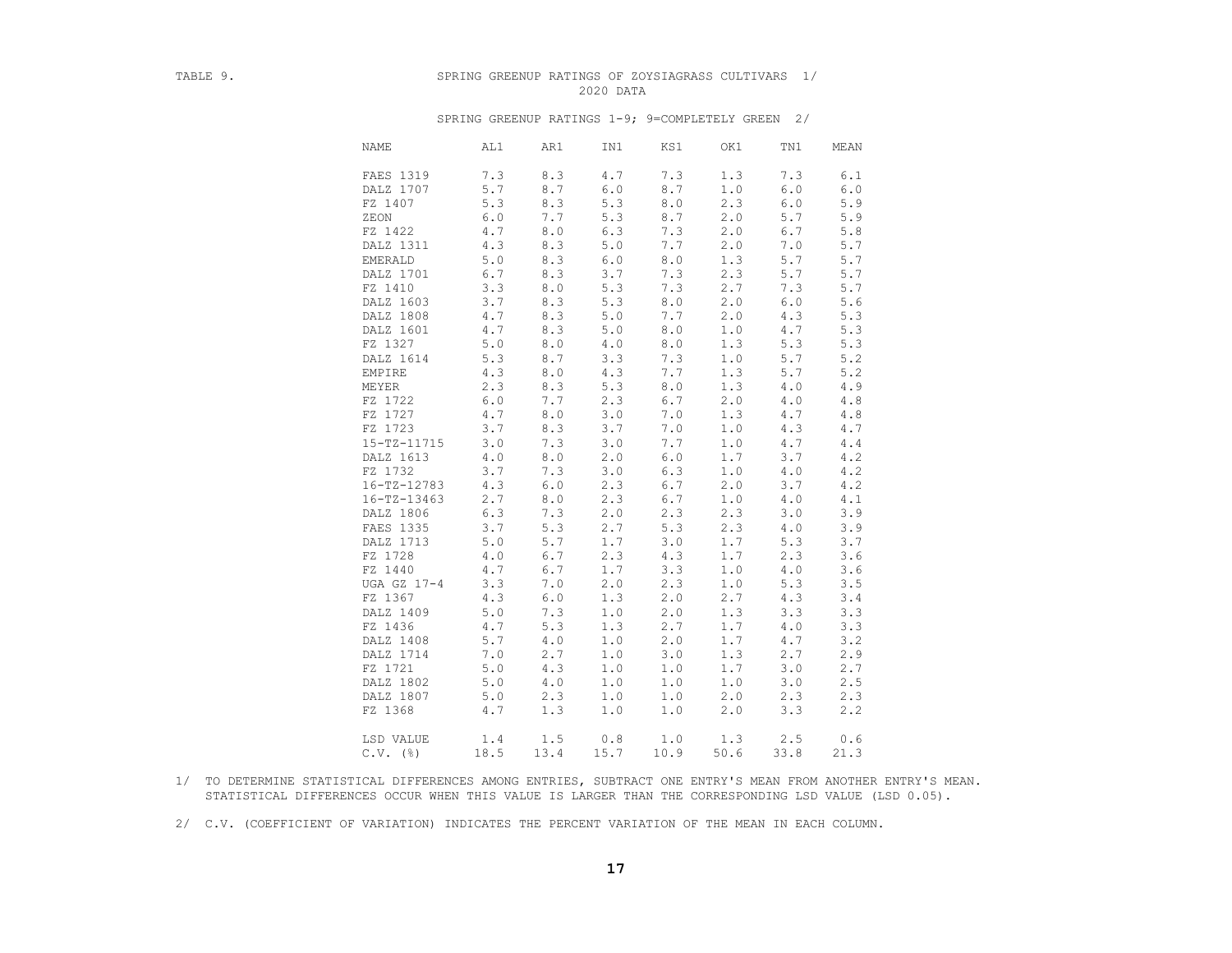### TABLE 10. LEAF TEXTURE RATINGS OF ZOYSIAGRASS CULTIVARS 1/ 2020 DATA

#### LEAF TEXTURE RATINGS 1-9; 9=VERY FINE 2/

| <b>NAME</b>     | AL1                      | AR1   | CA3     | FL1       | FL3   | IN1           | KS1    | OK1   | TN1   | MEAN          |
|-----------------|--------------------------|-------|---------|-----------|-------|---------------|--------|-------|-------|---------------|
| FZ 1728         | 7.7                      | 8.3   | $8.0$   | 4.7       | 8.3   | 8.7           | 9.0    | 8.0   | 9.0   | $8 \, . \, 0$ |
|                 | 8.0<br>DALZ 1806         | 8.3   | 7.7     | 3.7       | 8.3   | 8.3           | 8.7    | 8.0   | 9.0   | 7.8           |
|                 | DALZ 1409<br>7.7         | 8.0   | 8.0     | 3.0       | 8.7   | 8.0           | 8.7    | 8.0   | 9.0   | 7.7           |
| FZ 1440         | 6.7                      | 8.3   | 7.7     | 4.7       | 7.7   | 8.0           | 8.3    | 8.0   | 9.0   | 7.6           |
| FZ 1367         | 7.3                      | 8.0   | 7.3     | $4\ .\ 0$ | 7.3   | 8.0           | 8.3    | $8.0$ | 9.0   | $7.5\,$       |
| FZ 1727         | 6.7                      | 7.0   | $6.7$   | $6.0$     | 7.3   | 8.0           | 8.3    | 7.7   | 9.0   | 7.4           |
| FZ 1436         | 7.3                      | 8.0   | 7.0     | 3.7       | 7.7   | 8.0           | 8.3    | 8.0   | 8.3   | $7\,.4$       |
| DALZ 1408       | 7.0                      | 7.7   | 7.0     | 4.0       | 7.3   | 8.0           | 8.3    | 7.7   | 9.0   | 7.3           |
|                 | UGA GZ 17-4<br>1.3       | 8.7   | 8.0     | 4.0       | 8.7   | 8.3           | 9.0    | 8.0   | 9.0   | 7.2           |
|                 | $16 - TZ - 13463$<br>5.3 | 7.0   | 7.0     | 5.3       | 9.0   | 7.3           | 7.3    | 7.3   | 9.0   | 7.2           |
| FZ 1723         | 5.7                      | 7.0   | 6.7     | 3.7       | 8.0   | 8.0           | 8.0    | 7.7   | 8.7   | 7.0           |
| ZEON            | 6.7                      | 6.3   | $6.7\,$ | 3.3       | 7.7   | $8 \, . \, 0$ | 8.0    | 7.3   | 9.0   | 7.0           |
| EMERALD         | 5.3                      | 6.3   | 6.3     | 4.7       | 7.7   | 7.7           | 8.0    | 7.7   | 9.0   | 7.0           |
| FZ 1722         | 5.7                      | 6.7   | $6.7$   | 4.7       | 6.3   | 7.0           | 8.0    | 7.7   | 9.0   | 6.9           |
| FZ 1368         | 6.3                      | 8.0   | 7.7     | 4.7       | 7.0   | 3.3           | 7.5    | 8.0   | 9.0   | $6.8$         |
| FZ 1732         | 6.3                      | 6.3   | 6.7     | 5.3       | 6.3   | 7.7           | 7.7    | 7.0   | 7.5   | $6.8$         |
|                 | 15-TZ-11715<br>6.0       | 5.7   | 5.7     | 5.3       | 6.7   | 7.3           | 7.7    | 7.0   | 8.7   | 6.7           |
| FAES 1335       | 4.7                      | 6.7   | $6.0$   | 5.7       | $6.0$ | 7.3           | 7.7    | 7.7   | 8.3   | $6.7\,$       |
| FZ 1721         | 7.7                      | 7.7   | 7.3     | 4.7       | 8.0   | 1.0           | 8.0    | $8.0$ | $6.0$ | $6.5$         |
|                 | DALZ 1802<br>9.0         | 9.0   | 9.0     | 3.0       | 7.0   | $1.0$         | 9.0    | 8.0   | 3.0   | $6.4\,$       |
|                 | DALZ 1613<br>4.3         | 5.7   | 6.0     | 6.3       | $6.0$ | 7.0           | 7.7    | 7.0   | 8.0   | $6.4\,$       |
| DALZ 1614       | 5.0                      | $6.0$ | 6.0     | $5.0$     | 5.0   | 7.0           | 7.7    | 7.3   | $8.0$ | $6.3\,$       |
|                 | DALZ 1713<br>3.7         | 6.7   | 5.7     | 6.7       | 4.7   | 7.0           | 6.7    | 7.0   | 8.3   | 6.3           |
| DALZ 1714       | 3.7                      | 5.7   | $6.0$   | 7.3       | 5.3   | 5.7           | 7.3    | 7.0   | 8.3   | 6.3           |
| FZ 1422         | 4.3                      | 6.0   | 5.7     | 6.3       | $4.0$ | 7.0           | 7.0    | 7.0   | $8.0$ | 6.1           |
| DALZ 1701       | $4.0$                    | 5.7   | $5.7$   | $6.7\,$   | $4.7$ | 7.0           | 6.7    | 6.7   | 7.7   | $6.1$         |
|                 | DALZ 1807<br>9.0         | 9.0   | 9.0     | 2.7       | 9.0   | 1.0           | $\sim$ | $8.0$ | 0.0   | $6 \, . \, 0$ |
|                 | DALZ 1707<br>2.7         | 5.0   | 5.7     | 6.7       | 4.7   | 6.7           | 7.0    | 7.0   | 8.0   | $5.9$         |
| MEYER           | 3.0                      | 5.0   | $6.0$   | 7.3       | 4.3   | 7.0           | 6.0    | 7.0   | 7.7   | $5.9$         |
|                 | 16-TZ-12783<br>2.7       | 6.0   | 6.0     | 7.0       | 4.0   | 6.3           | 5.7    | 7.0   | 8.0   | 5.9           |
| DALZ 1808       | 3.3                      | 5.3   | 5.0     | 6.7       | 3.0   | 7.0           | 6.7    | 6.3   | 8.0   | 5.7           |
| FAES 1319       | 2.7                      | 5.0   | 5.0     | 6.3       | 3.3   | 6.7           | 6.3    | 6.7   | 8.3   | 5.6           |
| EMPIRE          | 8.3                      | 4.0   | 3.7     | 7.3       | 1.3   | 6.0           | 4.0    | 5.7   | 6.3   | $5.2\,$       |
| FZ 1327         | 1.7                      | $4.0$ | 4.3     | 7.3       | 2.7   | 6.0           | 4.0    | 6.0   | 7.3   | $4\ .\ 8$     |
| DALZ 1601       | 1.0                      | 4.3   | 3.7     | 7.3       | 2.3   | 6.0           | 4.0    | 6.7   | $6.0$ | $4.6\,$       |
| FZ 1410         | 1.3                      | $4.0$ | 3.7     | 8.3       | 1.3   | 6.0           | 4.0    | $6.0$ | $6.0$ | 4.5           |
| DALZ 1311       | 1.3                      | 4.0   | 3.7     | 7.0       | 2.0   | 6.0           | 4.0    | 6.0   | 6.0   | 4.4           |
| FZ 1407         | 1.0                      | 3.7   | 3.3     | 7.3       | 1.3   | 6.0           | 4.0    | 6.0   | 7.3   | $4.4$         |
| DALZ 1603       | 1.3                      | 4.0   | 3.0     | 7.7       | 1.3   | 6.0           | 4.0    | 5.7   | 6.0   | 4.3           |
|                 |                          |       |         |           |       |               |        |       |       |               |
| LSD VALUE       | 1.0                      | 1.0   | 0.8     | 1.3       | 1.2   | 1.6           | 0.7    | 0.6   | 2.2   | 0.4           |
| $C.V.$ ( $\S$ ) | 12.0                     | 9.5   | 7.9     | 14.8      | 13.1  | 14.7          | 6.5    | 5.5   | 17.2  | 12.0          |

 1/ TO DETERMINE STATISTICAL DIFFERENCES AMONG ENTRIES, SUBTRACT ONE ENTRY'S MEAN FROM ANOTHER ENTRY'S MEAN. STATISTICAL DIFFERENCES OCCUR WHEN THIS VALUE IS LARGER THAN THE CORRESPONDING LSD VALUE (LSD 0.05).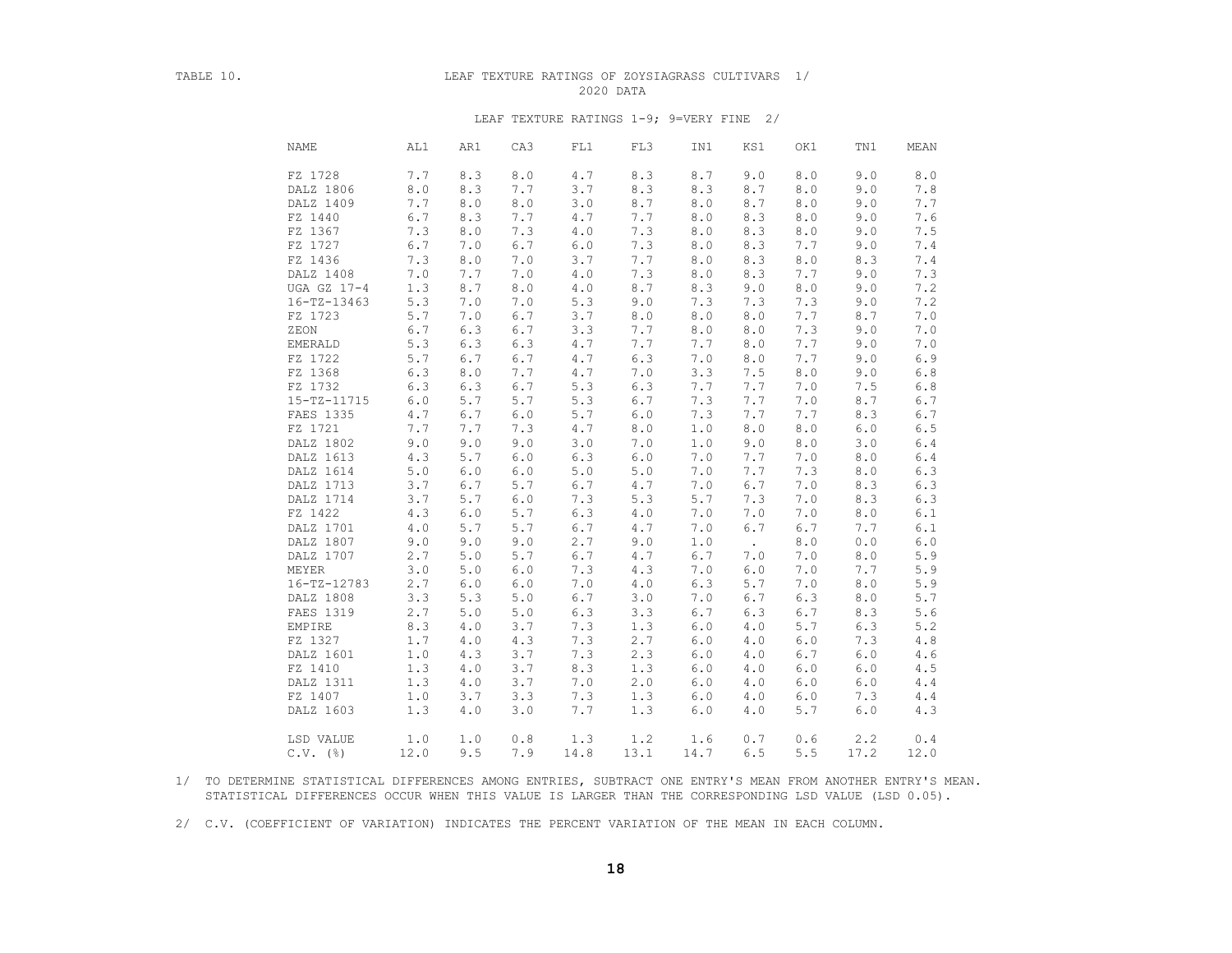#### TABLE 11. SPRING DENSITY RATINGS OF ZOYSIAGRASS CULTIVARS 1/ 2020 DATA

DENSITY RATINGS 1-9; 9=MAXIMUM DENSITY 2/

| NAME              | TN1  |
|-------------------|------|
| FZ 1410           | 4.0  |
| DALZ 1311         | 3.7  |
| FAES 1319         | 3.3  |
| DALZ 1614         | 3.0  |
| DALZ 1701         | 3.0  |
| DALZ 1707         | 3.0  |
| EMPIRE            | 3.0  |
| FZ 1407           | 2.7  |
| FZ 1422           | 2.7  |
| ZEON              | 2.7  |
| DALZ 1601         | 2.3  |
| DALZ 1603         | 2.3  |
| FZ 1327           | 2.3  |
| FZ 1727           | 2.3  |
| DALZ 1713         | 2.0  |
| EMERALD           | 2.0  |
| 15-TZ-11715       | 1.7  |
| $16 - TZ - 12783$ | 1.7  |
| $16 - TZ - 13463$ | 1.7  |
| DALZ 1613         | 1.7  |
| DALZ 1807         | 1.7  |
| DALZ 1808         | 1.7  |
| FZ 1723           | 1.7  |
| FZ 1732           | 1.7  |
| UGA GZ 17-4       | 1.7  |
| DALZ 1408         | 1.3  |
| DALZ 1714         | 1.3  |
| DALZ 1802         | 1.3  |
| FAES 1335         | 1.3  |
| FZ 1440           | 1.3  |
| FZ 1721           | 1.3  |
| FZ 1722           | 1.3  |
| FZ 1728           | 1.3  |
| <b>MEYER</b>      | 1.3  |
| DALZ 1409         | 1.0  |
| DALZ 1806         | 1.0  |
| FZ 1367           | 1.0  |
| FZ 1368           | 1.0  |
| FZ 1436           | 1.0  |
| LSD VALUE         | 1.4  |
| $C.V.$ (%)        | 44.8 |

- 1/ TO DETERMINE STATISTICAL DIFFERENCES AMONG ENTRIES, SUBTRACT ONE ENTRY'S MEAN FROM ANOTHER ENTRY'S MEAN. STATISTICAL DIFFERENCES OCCUR WHEN THIS VALUE IS LARGER THAN THE CORRESPONDING LSD VALUE (LSD 0.05).
- 2/ C.V. (COEFFICIENT OF VARIATION) INDICATES THE PERCENT VARIATION OF THE MEAN IN EACH COLUMN.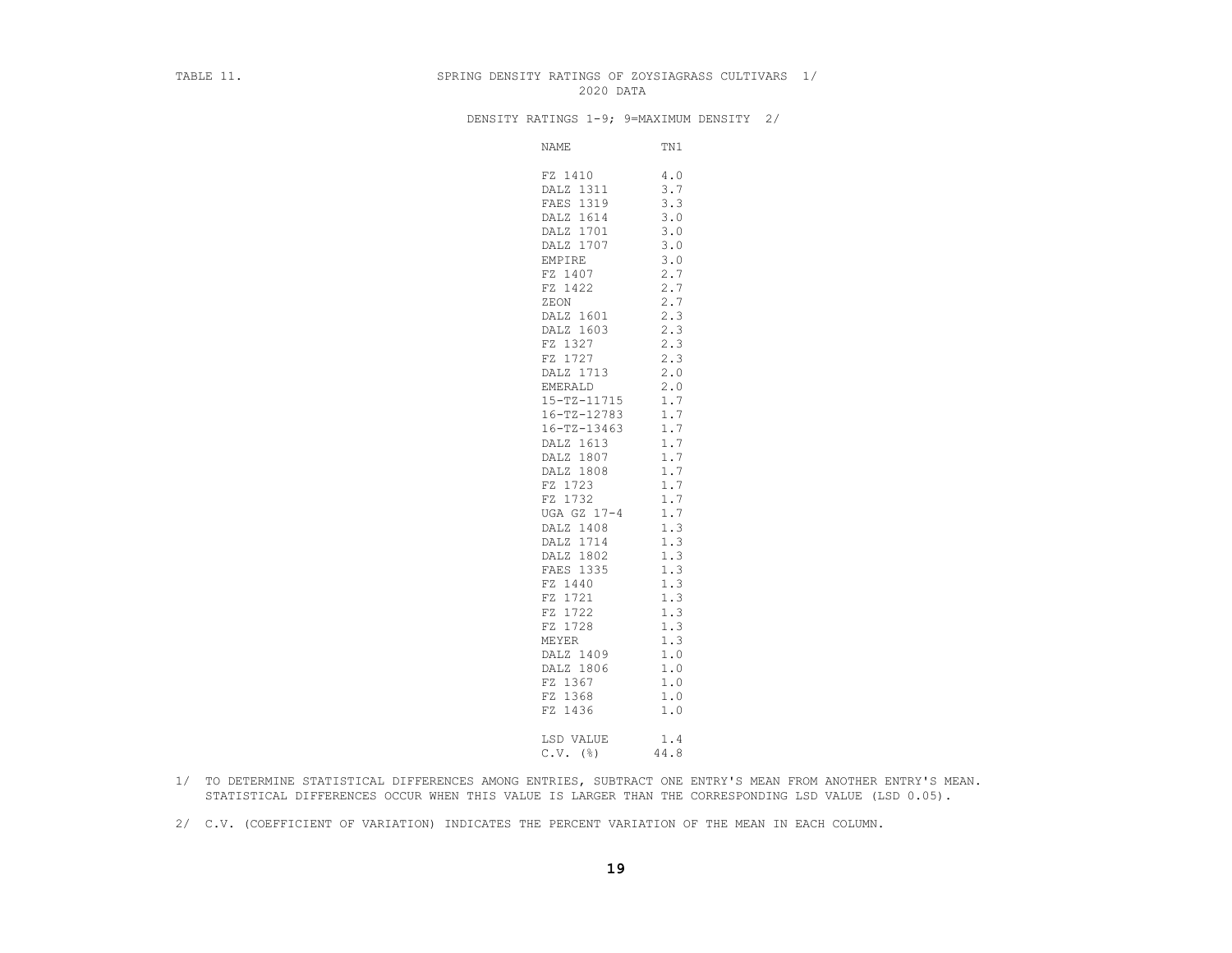### TABLE 12. SUMMER DENSITY RATINGS OF ZOYSIAGRASS CULTIVARS 1/ 2020 DATA

DENSITY RATINGS 1-9; 9=MAXIMUM DENSITY 2/

| NAME              | TN1   |
|-------------------|-------|
| FZ 1407           | 6.3   |
| FZ 1410           | 6.3   |
| DALZ 1707         | 6.0   |
| DALZ 1714         | 5.7   |
| EMPIRE            | 5.0   |
| FZ 1422           | 5.0   |
| FZ 1436           | 5.0   |
| FZ 1440           | 5.0   |
| 15-TZ-11715       | 4.7   |
| DALZ 1603         | 4.7   |
| DALZ 1808         | 4.7   |
| FZ 1327           | 4.7   |
| $16 - TZ - 12783$ | 4.3   |
| DALZ 1613         | 4.3   |
| DALZ 1701         | 4.3   |
| DALZ 1802         | 4.3   |
| DALZ 1806         | 4.3   |
| FZ 1367           | 4.3   |
| FZ 1722           | 4.3   |
| DALZ 1614         | 4.0   |
| DALZ 1807         | 4.0   |
| FAES 1319         | 4.0   |
| DALZ 1311         | 3.7   |
| EMERALD           | 3.7   |
| FZ 1368           | 3.7   |
| FZ 1732           | 3.7   |
| $16 - TZ - 13463$ | 3.3   |
| DALZ 1408         | 3.0   |
| FAES 1335         | $3.0$ |
| FZ 1721           | 3.0   |
| FZ 1723           | 3.0   |
| FZ 1728           | 3.0   |
| MEYER             | 2.7   |
| DALZ 1601         | 2.3   |
| FZ 1727           | 2.3   |
| UGA GZ 17-4       | 2.3   |
| ZEON              | 2.3   |
| DALZ 1409         | 2.0   |
| DALZ 1713         | 1.7   |
| LSD VALUE         | 3.7   |
| $C.V.$ (%)        | 58.3  |
|                   |       |

- 1/ TO DETERMINE STATISTICAL DIFFERENCES AMONG ENTRIES, SUBTRACT ONE ENTRY'S MEAN FROM ANOTHER ENTRY'S MEAN. STATISTICAL DIFFERENCES OCCUR WHEN THIS VALUE IS LARGER THAN THE CORRESPONDING LSD VALUE (LSD 0.05).
- 2/ C.V. (COEFFICIENT OF VARIATION) INDICATES THE PERCENT VARIATION OF THE MEAN IN EACH COLUMN.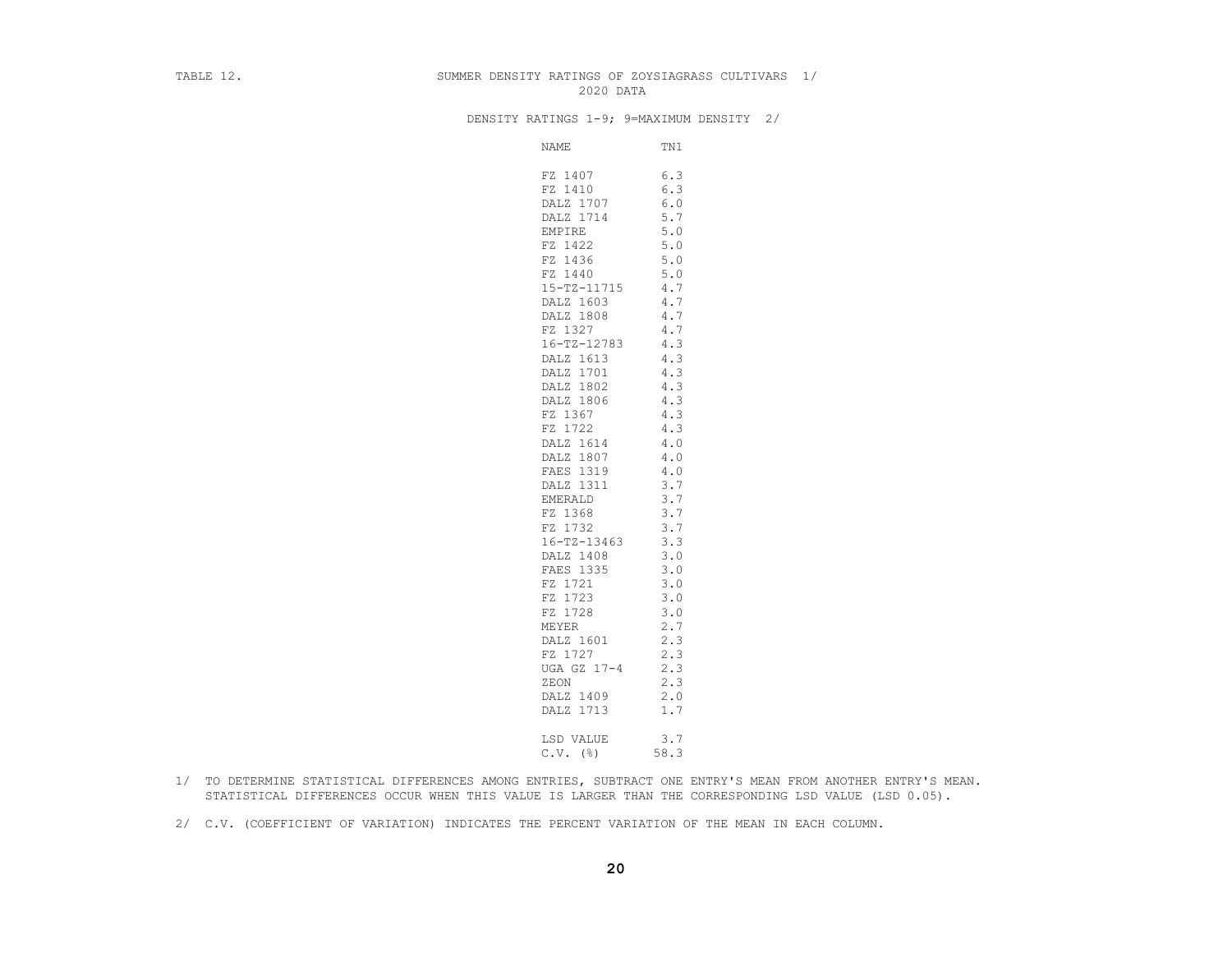#### TABLE 13. FALL DENSITY RATINGS OF ZOYSIAGRASS CULTIVARS 1/ 2020 DATA

DENSITY RATINGS 1-9; 9=MAXIMUM DENSITY 2/

| NAME                     | TN1        |
|--------------------------|------------|
| $16 - TZ - 13463$        | 7.3        |
| EMERALD                  | $6.0$      |
| FZ 1732                  | $6.0\,$    |
| DALZ 1701                | 5.3        |
| DALZ 1806                | 5.3        |
| DALZ 1603                | 5.0        |
| DALZ 1707                | $5.0$      |
| DALZ 1713                | 5.0        |
| FZ 1422                  | $5.0$      |
| FZ 1723                  | 5.0        |
| MEYER                    | 5.0        |
| 15-TZ-11715              | 4.7        |
| DALZ 1409                | 4.7        |
| DALZ 1714                | 4.7        |
| DALZ 1808                | 4.7        |
| FZ 1722                  | 4.7        |
| FZ 1728                  | 4.7        |
| DALZ 1311                | 4.3        |
| DALZ 1408                | 4.3        |
| DALZ 1613                | 4.3        |
| FAES 1319                | 4.3        |
| FZ 1368                  | 4.3        |
| UGA GZ 17-4              | 4.3        |
| ZEON                     | 4.3        |
| DALZ 1614                | 4.0        |
| FAES 1335<br>16-TZ-12783 | 4.0<br>3.7 |
| DALZ 1601                | 3.7        |
| DALZ 1802                | 3.7        |
| EMPIRE                   | 3.7        |
| FZ 1327                  | 3.7        |
| FZ 1407                  | 3.7        |
| FZ 1410                  | 3.7        |
| FZ 1436                  | 3.7        |
| FZ 1721                  | 3.7        |
| FZ 1727                  | 3.7        |
| FZ 1367                  | 3.0        |
| FZ 1440                  | 3.0        |
| DALZ 1807                | 2.7        |
| LSD VALUE                | 2.4        |
| $C.V.$ ( $\S$ )          | 34.1       |
|                          |            |

- 1/ TO DETERMINE STATISTICAL DIFFERENCES AMONG ENTRIES, SUBTRACT ONE ENTRY'S MEAN FROM ANOTHER ENTRY'S MEAN. STATISTICAL DIFFERENCES OCCUR WHEN THIS VALUE IS LARGER THAN THE CORRESPONDING LSD VALUE (LSD 0.05).
- 2/ C.V. (COEFFICIENT OF VARIATION) INDICATES THE PERCENT VARIATION OF THE MEAN IN EACH COLUMN.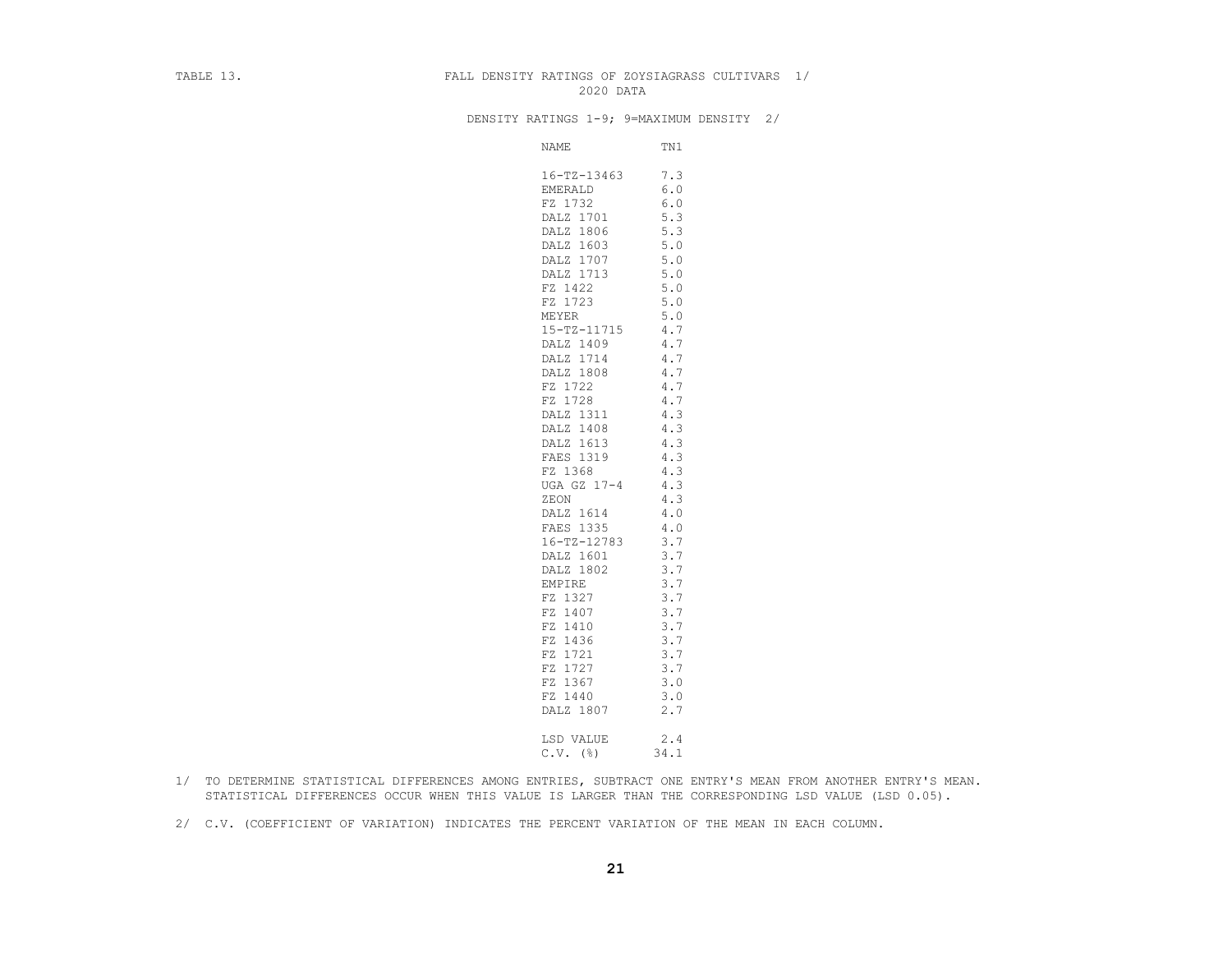## TABLE 14. PERCENT LIVING GROUND COVER (SPRING) RATINGS OF ZOYSIAGRASS CULTIVARS 1/ 2020 DATA

PERCENT LIVING GROUND COVER IN SPRING: LOCATIONS 2/

| <b>NAME</b>       | AR1  | IN1  | MO1   | TN1  | MEAN |
|-------------------|------|------|-------|------|------|
| <b>EMERALD</b>    | 90.0 | 81.7 | 56.7  | 45.7 | 68.5 |
| FZ 1410           | 90.0 | 90.0 | 30.0  | 63.7 | 68.4 |
| ZEON              | 83.3 | 78.3 | 56.7  | 45.3 | 65.9 |
| EMPIRE            | 83.3 | 91.7 | 40.0  | 48.3 | 65.8 |
| DALZ 1603         | 90.0 | 85.0 | 28.3  | 50.7 | 63.5 |
| FZ 1422           | 86.7 | 71.7 | 33.3  | 57.7 | 62.3 |
| FAES 1319         | 88.3 | 63.3 | 31.7  | 63.0 | 61.6 |
| DALZ 1311         | 86.7 | 83.3 | 10.0  | 60.7 | 60.2 |
| DALZ 1707         | 88.3 | 81.7 | 20.0  | 50.7 | 60.2 |
| FZ 1407           | 85.0 | 81.7 | 21.7  | 50.3 | 59.7 |
| DALZ 1614         | 90.0 | 50.0 | 38.3  | 47.3 | 56.4 |
| DALZ 1808         | 86.7 | 75.0 | 33.3  | 29.7 | 56.2 |
| DALZ 1701         | 90.0 | 46.7 | 41.7  | 45.3 | 55.9 |
| DALZ 1601         | 86.7 | 81.7 | 8.3   | 39.3 | 54.0 |
| FZ 1327           | 88.3 | 61.7 | 6.7   | 45.0 | 50.4 |
| FZ 1732           | 83.3 | 36.7 | 53.3  | 26.7 | 50.0 |
| FZ 1723           | 80.0 | 46.7 | 36.7  | 35.3 | 49.7 |
| FZ 1727           | 86.7 | 45.0 | 25.0  | 40.3 | 49.3 |
| 15-TZ-11715       | 85.0 | 40.0 | 23.3  | 36.7 | 46.3 |
| MEYER             | 86.7 | 51.7 | 10.0  | 31.0 | 44.8 |
| $16 - TZ - 13463$ | 88.3 | 26.7 | 21.7  | 31.7 | 42.1 |
| FZ 1722           | 85.0 | 20.0 | 28.3  | 33.0 | 41.6 |
| DALZ 1613         | 86.7 | 21.7 | 23.3  | 28.3 | 40.0 |
| UGA GZ 17-4       | 75.0 | 2.7  | 30.0  | 41.3 | 37.3 |
| $16 - TZ - 12783$ | 85.0 | 7.0  | 21.7  | 27.3 | 35.3 |
| FZ 1367           | 73.3 | 1.0  | 25.0  | 36.7 | 34.0 |
| FAES 1335         | 73.3 | 16.0 | 13.3  | 29.7 | 33.1 |
| DALZ 1713         | 73.3 | 1.7  | 11.7  | 41.7 | 32.1 |
| DALZ 1408         | 60.0 | 0.0  | 31.7  | 36.0 | 31.9 |
| FZ 1436           | 71.7 | 0.7  | 23.3  | 30.3 | 31.5 |
| FZ 1440           | 70.0 | 4.3  | 20.0  | 30.7 | 31.3 |
| DALZ 1409         | 78.3 | 0.3  | 20.0  | 24.3 | 30.8 |
| FZ 1728           | 80.0 | 11.7 | 15.0  | 14.3 | 30.3 |
| DALZ 1806         | 80.0 | 5.0  | 10.0  | 20.3 | 28.8 |
| DALZ 1802         | 66.7 | 0.0  | 11.7  | 18.7 | 24.3 |
| DALZ 1807         | 43.3 | 0.0  | 15.0  | 17.0 | 18.8 |
| FZ 1721           | 40.0 | 0.0  | 11.7  | 22.0 | 18.4 |
| FZ 1368           | 36.7 | 0.0  | $5.0$ | 25.0 | 16.7 |
| DALZ 1714         | 41.7 | 0.3  | 1.7   | 19.7 | 15.8 |
| LSD VALUE         | 12.1 | 10.6 | 22.2  | 24.7 | 9.2  |
| $C.V.$ (%)        | 9.7  | 17.5 | 57.1  | 41.6 | 26.0 |

- 1/ TO DETERMINE STATISTICAL DIFFERENCES AMONG ENTRIES, SUBTRACT ONE ENTRY'S MEAN FROM ANOTHER ENTRY'S MEAN. STATISTICAL DIFFERENCES OCCUR WHEN THIS VALUE IS LARGER THAN THE CORRESPONDING LSD VALUE (LSD 0.05).
- 2/ C.V. (COEFFICIENT OF VARIATION) INDICATES THE PERCENT VARIATION OF THE MEAN IN EACH COLUMN.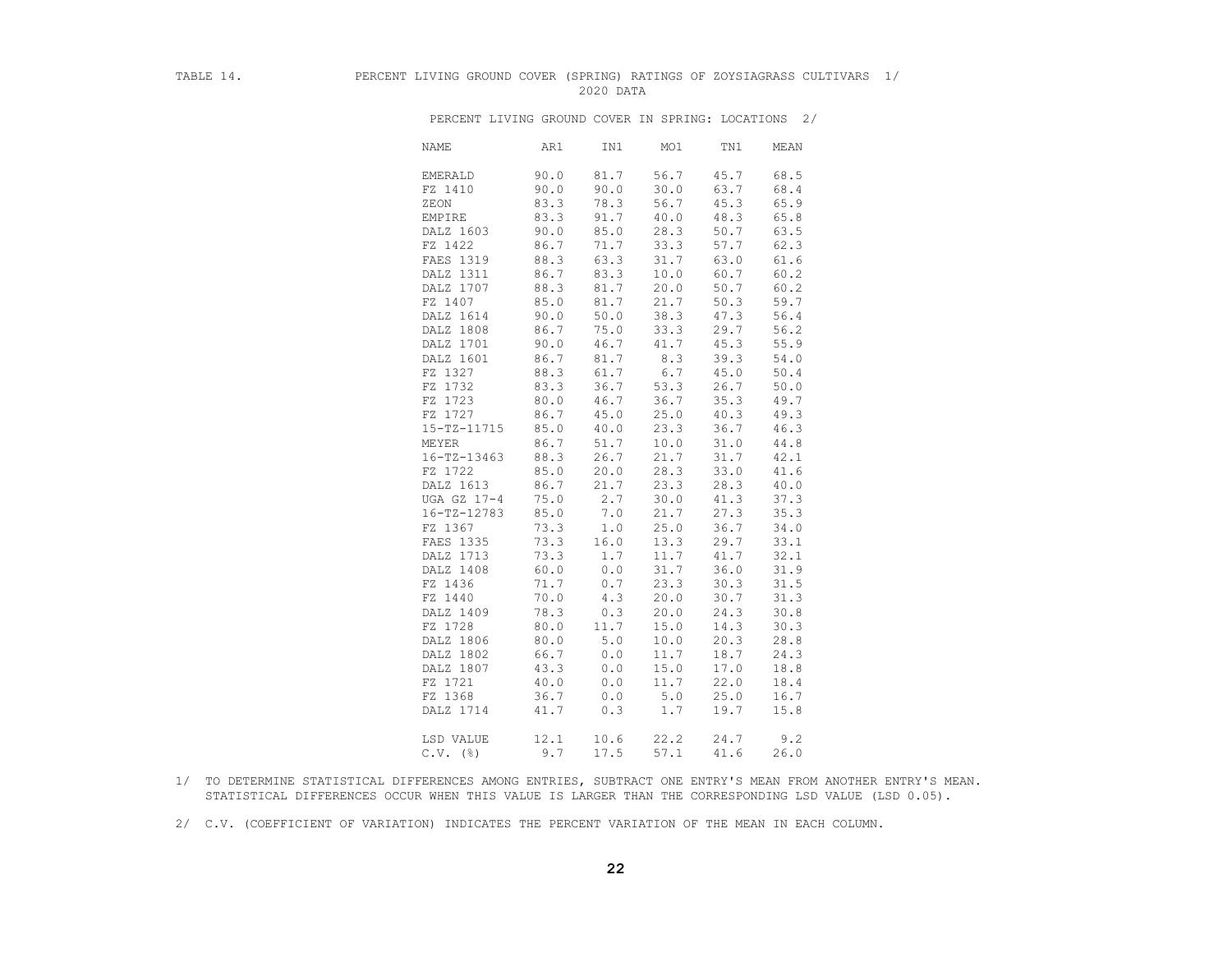## TABLE 15. PERCENT LIVING GROUND COVER (SUMMER) RATINGS OF ZOYSIAGRASS CULTIVARS 1/ 2020 DATA

| <b>NAME</b> | IN1  | TN1  | MEAN |
|-------------|------|------|------|
| FZ 1407     | 95.7 | 95.0 | 95.3 |
| FZ 1410     | 98.3 | 91.3 | 94.8 |
| DALZ 1707   | 95.0 | 82.7 | 88.8 |
| EMPIRE      | 98.0 | 74.0 | 86.0 |
| DALZ 1603   | 95.3 | 74.7 | 85.0 |
| DALZ 1311   | 96.0 | 72.0 | 84.0 |
| DALZ 1808   | 95.3 | 71.3 | 83.3 |
| FZ 1327     | 89.3 | 76.0 | 82.7 |
| DALZ 1614   | 86.0 | 76.0 | 81.0 |
| FZ 1732     | 81.7 | 78.0 | 79.8 |
| DALZ 1613   | 72.7 | 82.3 | 77.5 |
| 15-TZ-11715 | 81.3 | 72.7 | 77.0 |
| FZ 1422     | 89.0 | 64.3 | 76.7 |
| EMERALD     | 95.0 | 57.3 | 76.2 |
| FAES 1319   | 87.3 | 64.7 | 76.0 |
| DALZ 1601   | 98.3 | 41.7 | 70.0 |
| FZ 1723     | 86.7 | 52.3 | 69.5 |
| ZEON        | 96.3 | 40.3 | 68.3 |
| DALZ 1701   | 66.7 | 66.3 | 66.5 |
| FZ 1722     | 58.3 | 73.7 | 66.0 |
| FZ 1727     | 85.7 | 42.0 | 63.8 |
| 16-TZ-13463 | 65.7 | 58.7 | 62.2 |
| 16-TZ-12783 | 58.3 | 60.3 | 59.3 |
| MEYER       | 68.3 | 39.7 | 54.0 |
| FZ 1440     | 35.0 | 68.0 | 51.5 |
| FAES 1335   | 56.7 | 36.3 | 46.5 |
| DALZ 1806   | 16.7 | 72.3 | 44.5 |
| FZ 1436     | 15.0 | 73.0 | 44.0 |
| FZ 1367     | 11.0 | 71.3 | 41.2 |
| FZ 1728     | 43.3 | 36.7 | 40.0 |
| DALZ 1714   | 0.7  | 77.7 | 39.2 |
| DALZ 1807   | 0.0  | 70.0 | 35.0 |
| FZ 1368     | 0.3  | 68.7 | 34.5 |
| DALZ 1802   | 0.0  | 67.3 | 33.7 |
| UGA GZ 17-4 | 8.0  | 54.7 | 31.3 |
| DALZ 1408   | 1.3  | 51.3 | 26.3 |
| DALZ 1713   | 11.7 | 38.7 | 25.2 |
| FZ 1721     | 0.0  | 43.3 | 21.7 |
| DALZ 1409   | 0.7  | 37.7 | 19.2 |
| LSD VALUE   | 11.8 | 46.2 | 23.8 |
| $C.V.$ (%)  | 12.8 | 45.3 | 34.7 |

PERCENT LIVING GROUND COVER IN SUMMER: LOCATIONS 2/

- 1/ TO DETERMINE STATISTICAL DIFFERENCES AMONG ENTRIES, SUBTRACT ONE ENTRY'S MEAN FROM ANOTHER ENTRY'S MEAN. STATISTICAL DIFFERENCES OCCUR WHEN THIS VALUE IS LARGER THAN THE CORRESPONDING LSD VALUE (LSD 0.05).
- 2/ C.V. (COEFFICIENT OF VARIATION) INDICATES THE PERCENT VARIATION OF THE MEAN IN EACH COLUMN.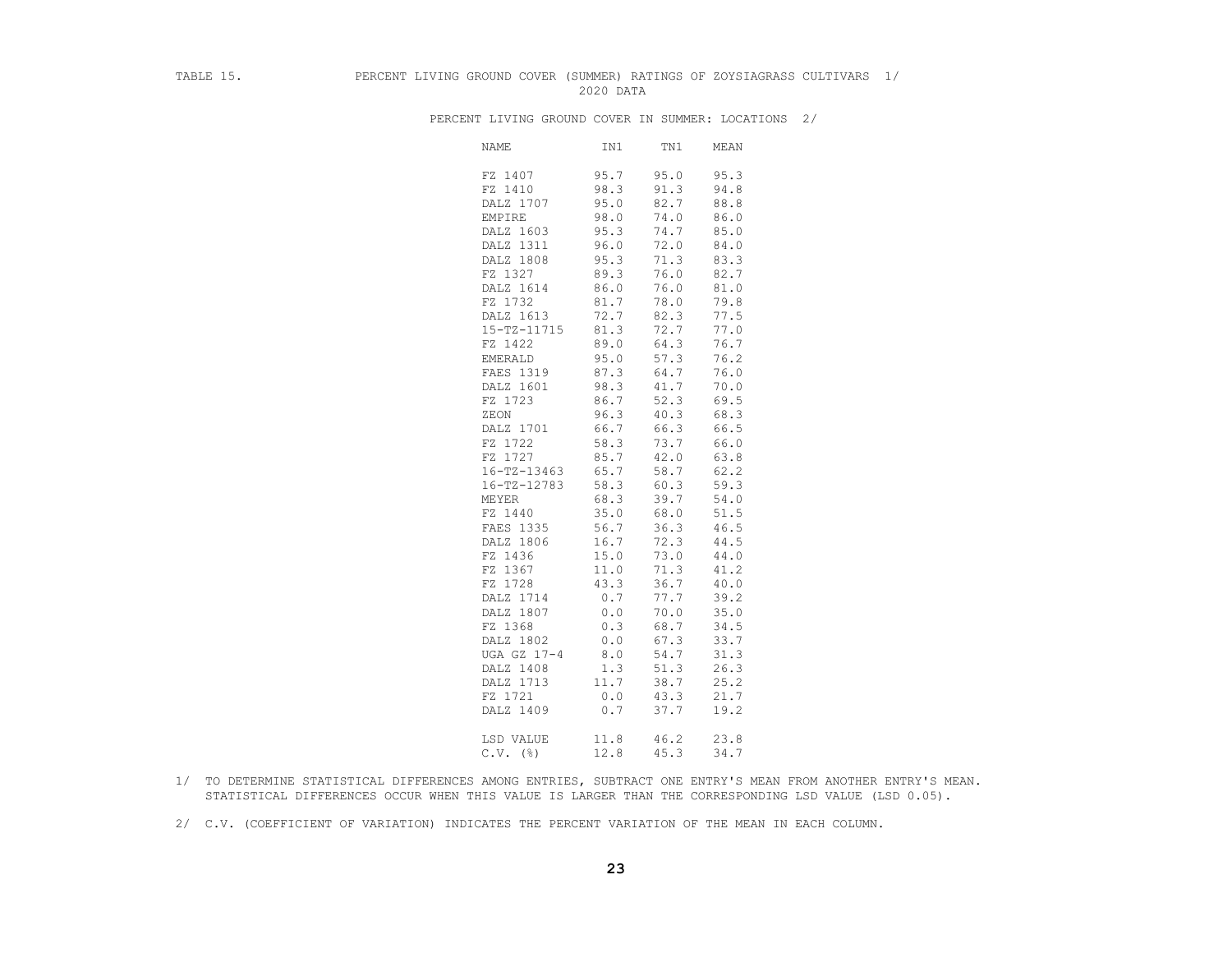### TABLE 16. PERCENT LIVING GROUND COVER (FALL) RATINGS OF ZOYSIAGRASS CULTIVARS 1/ 2020 DATA

PERCENT LIVING GROUND COVER IN FALL: LOCATIONS 2/

| <b>NAME</b>       | AR1  | FL5  | IN1  | TN1  | MEAN     |
|-------------------|------|------|------|------|----------|
| 15-TZ-11715       | 30.0 | 99.0 | 97.7 | 93.7 | 80.1     |
| DALZ 1614         | 20.0 | 99.0 | 98.0 | 98.0 | 78.8     |
| <b>EMPIRE</b>     | 21.7 | 99.0 | 99.0 | 93.7 | 78.3     |
| DALZ 1707         | 20.0 | 99.0 | 98.0 | 93.7 | 77.7     |
| DALZ 1601         | 16.7 | 99.0 | 99.0 | 95.3 | 77.5     |
| FZ 1727           | 20.0 | 99.0 | 95.7 | 95.3 | 77.5     |
| FZ 1732           | 18.3 | 99.0 | 96.0 | 96.7 | 77.5     |
| DALZ 1603         | 18.3 | 99.0 | 99.0 | 93.0 | 77.3     |
| FZ 1410           | 20.0 | 99.0 | 99.0 | 91.0 | 77.3     |
| DALZ 1311         | 13.3 | 99.0 | 99.0 | 96.3 | 76.9     |
| DALZ 1808         | 13.3 | 99.0 | 99.0 | 93.3 | 76.2     |
| <b>EMERALD</b>    | 13.3 | 99.0 | 98.3 | 94.0 | 76.2     |
| ZEON              | 21.7 | 96.0 | 98.7 | 88.0 | 76.1     |
| FAES 1319         | 15.0 | 99.0 | 96.0 | 92.7 | 75.7     |
| FZ 1327           | 11.7 | 99.0 | 96.7 | 95.3 | 75.7     |
| FZ 1407           | 10.0 | 99.0 | 99.0 | 94.7 | 75.7     |
| FZ 1723           | 11.7 | 99.0 | 96.0 | 91.3 | 74.5     |
| $16 - TZ - 12783$ | 18.3 | 99.0 | 89.0 | 90.7 | 74.3     |
| DALZ 1613         | 11.7 | 99.0 | 90.7 | 95.3 | 74.2     |
| FZ 1422           | 13.3 | 99.0 | 96.3 | 87.0 | 73.9     |
| DALZ 1701         | 13.3 | 99.0 | 87.7 | 95.0 | 73.8     |
| FZ 1722           | 10.0 | 99.0 | 89.3 | 93.3 | 72.9     |
| $16 - TZ - 13463$ | 18.3 | 96.0 | 90.3 | 78.7 | 70.8     |
| FZ 1440           | 10.0 | 99.0 | 83.3 | 90.7 | 70.8     |
| MEYER             | 13.3 | 99.0 | 92.0 | 76.3 | 70.2     |
| FAES 1335         | 11.7 | 99.0 | 85.0 | 76.7 | 68.1     |
| FZ 1436           | 18.3 | 99.0 | 55.0 | 94.3 | 66.7     |
| FZ 1728           | 8.3  | 99.0 | 87.3 | 65.7 | 65.1     |
| FZ 1367           | 15.0 | 99.0 | 50.0 | 94.7 | 64.7     |
| UGA GZ 17-4       | 11.7 | 99.0 | 38.3 | 92.3 | 60.3     |
| DALZ 1713         | 10.0 | 99.0 | 25.0 | 97.7 | 57.9     |
| DALZ 1806         | 10.0 | 96.0 | 33.3 | 91.3 | 57.7     |
| DALZ 1714         | 16.7 | 99.0 | 3.0  | 91.0 | 52.4     |
| DALZ 1408         | 13.3 | 99.0 | 6.7  | 88.0 | $51.8\,$ |
| FZ 1368           | 9.3  | 99.0 | 0.7  | 95.3 | 51.1     |
| FZ 1721           | 15.0 | 89.7 | 0.0  | 91.7 | 49.1     |
| DALZ 1409         | 13.3 | 99.0 | 3.7  | 75.0 | 47.8     |
| DALZ 1802         | 11.7 | 88.3 | 0.0  | 86.7 | 46.7     |
| DALZ 1807         | 9.0  | 80.0 | 0.0  | 94.7 | 45.9     |
|                   |      |      |      |      |          |
| LSD VALUE         | 9.1  | 4.1  | 11.9 | 21.6 | 6.7      |
| $C.V.$ (%)        | 38.2 | 2.6  | 10.4 | 14.8 | 12.1     |

- 1/ TO DETERMINE STATISTICAL DIFFERENCES AMONG ENTRIES, SUBTRACT ONE ENTRY'S MEAN FROM ANOTHER ENTRY'S MEAN. STATISTICAL DIFFERENCES OCCUR WHEN THIS VALUE IS LARGER THAN THE CORRESPONDING LSD VALUE (LSD 0.05).
- 2/ C.V. (COEFFICIENT OF VARIATION) INDICATES THE PERCENT VARIATION OF THE MEAN IN EACH COLUMN.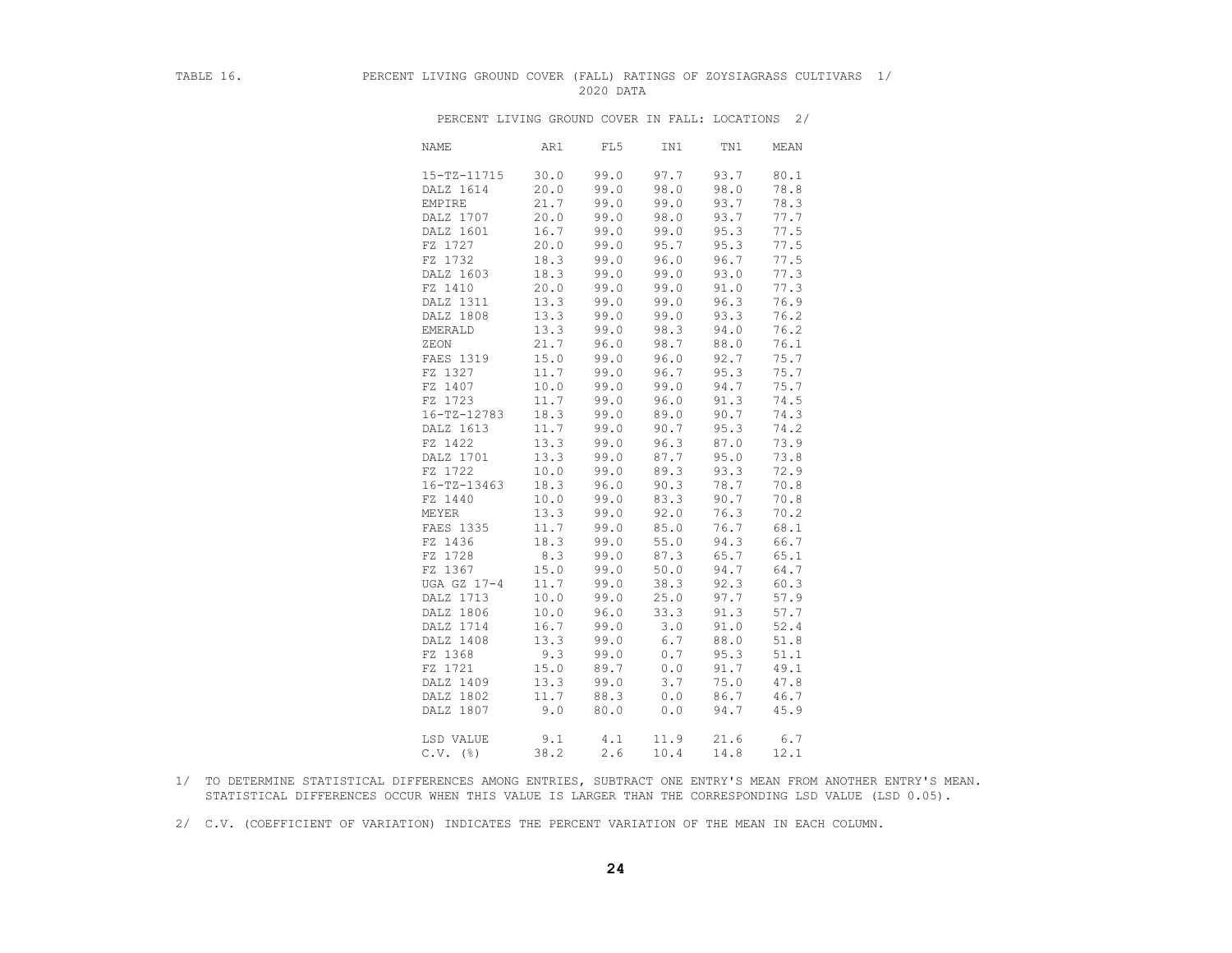#### TABLE 17. TABLE 17. WINTER COLOR RATINGS OF ZOYSIAGRASS CULTIVARS 1/ 2020 DATA

| <b>NAME</b>       | AL1         | FL1  | MEAN  |
|-------------------|-------------|------|-------|
| DALZ 1714         | 6.3         | 8.3  | 7.3   |
| DALZ 1713         | 5.7         | 8.7  | 7.2   |
| DALZ 1806         | 6.0         | 8.0  | 7.0   |
| FZ 1721           | 4.7         | 8.7  | 6.7   |
| DALZ 1408         | 4.7         | 8.3  | 6.5   |
| DALZ 1802         | 4.7         | 8.3  | $6.5$ |
| DALZ 1409         | 4.3         | 8.3  | 6.3   |
| DALZ 1613         | 4.3         | 8.3  | 6.3   |
| FAES 1335         | 5.0         | 7.7  | 6.3   |
| FZ 1732           | 5.3         | 7.3  | 6.3   |
| FZ 1440           | 3.7         | 8.7  | 6.2   |
| EMPIRE            | $5.0$       | 7.0  | $6.0$ |
| FZ 1722           | 4.3         | 7.7  | $6.0$ |
| $16 - TZ - 13463$ | 3.3         | 8.3  | 5.8   |
| DALZ 1807         | 3.3         | 8.3  | 5.8   |
| 16-TZ-12783       | 3.7         | 7.7  | 5.7   |
| <b>EMERALD</b>    | 3.7         | 7.7  | 5.7   |
| FZ 1436           | 3.3         | 8.0  | 5.7   |
| DALZ 1707         | $4\,$ . $0$ | 7.3  | 5.7   |
| FZ 1368           | 4.3         | 7.0  | 5.7   |
| DALZ 1614         | 3.0         | 8.0  | 5.5   |
| FAES 1319         | 3.3         | 7.7  | 5.5   |
| FZ 1367           | 2.7         | 8.3  | 5.5   |
| DALZ 1701         | 3.3         | 7.3  | 5.3   |
| FZ 1407           | 3.3         | 7.3  | 5.3   |
| FZ 1727           | 2.7         | 7.7  | 5.2   |
| ZEON              | 4.0         | 6.3  | 5.2   |
| DALZ 1601         | 2.7         | 7.3  | $5.0$ |
| DALZ 1808         | 2.7         | 7.3  | 5.0   |
| FZ 1422           | 2.3         | 7.7  | 5.0   |
| FZ 1728           | 2.0         | 8.0  | 5.0   |
| FZ 1327           | 3.0         | 6.7  | 4.8   |
| DALZ 1603         | 2.7         | 7.0  | $4.8$ |
| DALZ 1311         | 2.7         | 6.7  | 4.7   |
| FZ 1723           | 1.3         | 8.0  | 4.7   |
| UGA GZ 17-4       | 2.3         | 7.0  | 4.7   |
| 15-TZ-11715       | 1.7         | 7.0  | 4.3   |
| FZ 1410           | 1.7         | 6.3  | 4.0   |
| MEYER             | 1.3         | 3.7  | 2.5   |
|                   |             |      |       |
| LSD VALUE         | 1.5         | 1.2  | $1.0$ |
| $C.V.$ (%)        | 26.1        | 10.1 | 15.3  |

WINTER COLOR RATINGS 1-9; 9=COMPLETE COLOR RETENTION 2/

- 1/ TO DETERMINE STATISTICAL DIFFERENCES AMONG ENTRIES, SUBTRACT ONE ENTRY'S MEAN FROM ANOTHER ENTRY'S MEAN. STATISTICAL DIFFERENCES OCCUR WHEN THIS VALUE IS LARGER THAN THE CORRESPONDING LSD VALUE (LSD 0.05).
- 2/ C.V. (COEFFICIENT OF VARIATION) INDICATES THE PERCENT VARIATION OF THE MEAN IN EACH COLUMN.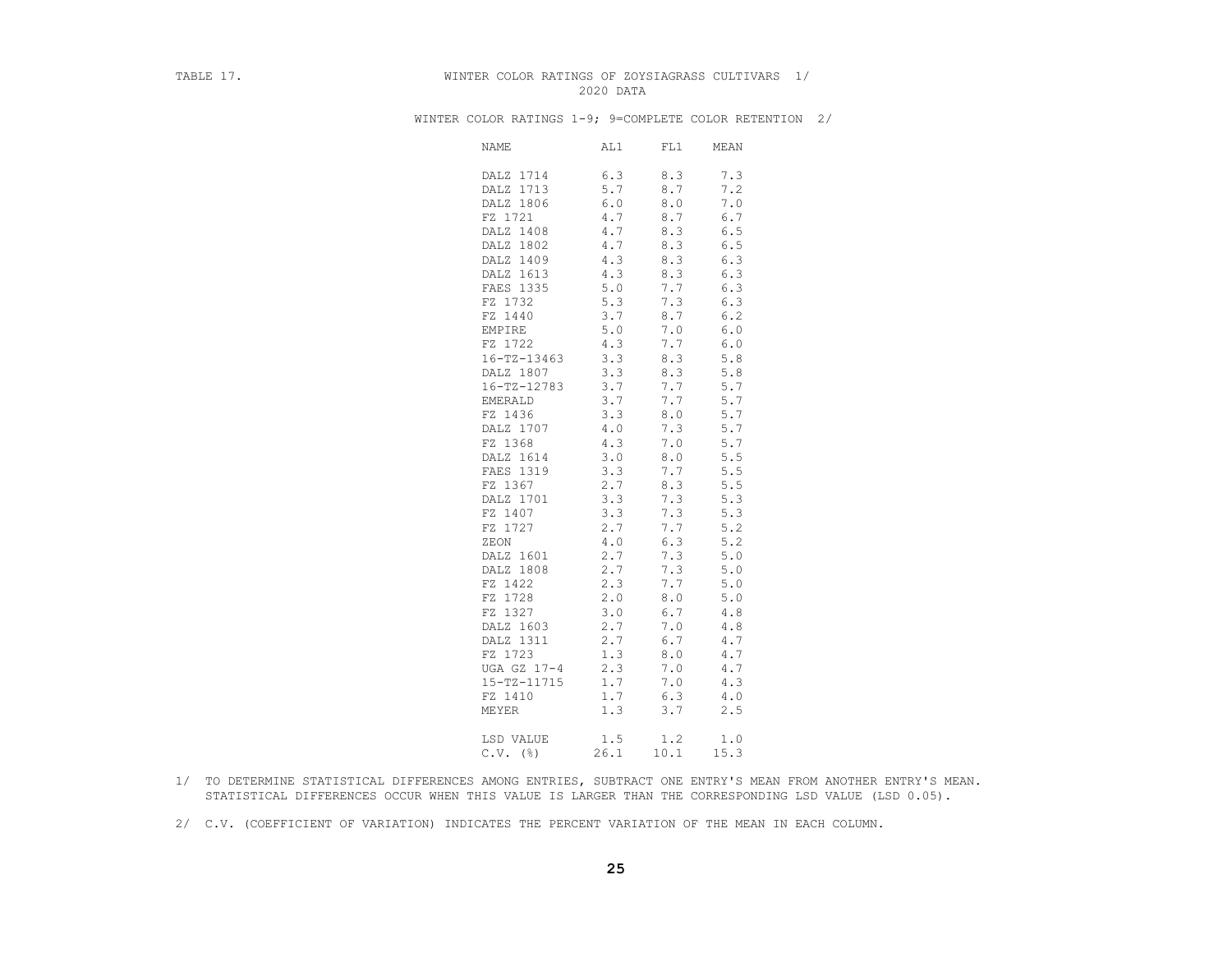#### TABLE 18. DROUGHT TOLERANCE (WILTING) RATINGS OF ZOYSIAGRASS CULTIVARS 1/ 2020 DATA

DROUGHT TOLERANCE (WILTING) RATINGS 1-9; 9=NO WILTING 2/

| NAME              | KS1        |
|-------------------|------------|
| DALZ 1311         | 9.0        |
| DALZ 1601         | 9.0        |
| DALZ 1603         | 9.0        |
| EMPIRE            | 9.0        |
| FZ 1407           |            |
| FZ 1410           | 9.0<br>9.0 |
|                   |            |
| DALZ 1701         | 8.7        |
| FAES 1319         | 8.7        |
| FZ 1327           | 8.7        |
| FZ 1422           | 8.7        |
| DALZ 1707         | 8.3        |
| DALZ 1713         | 8.3        |
| DALZ 1808         | 8.3        |
| DALZ 1613         | 8.0        |
| <b>EMERALD</b>    | $8.0$      |
| $16 - TZ - 12783$ | 7.7        |
| FAES 1335         | 7.7        |
| DALZ 1714         | 7.3        |
| 15-TZ-11715       | 7.0        |
| DALZ 1614         | 7.0        |
| DALZ 1806         | 7.0        |
| FZ 1440           | 7.0        |
| FZ 1722           | 7.0        |
| FZ 1732           | 7.0        |
| ZEON              | 7.0        |
| DALZ 1409         | 6.3        |
| FZ 1436           | 6.3        |
| FZ 1727           | 6.3        |
| FZ 1367           | 6.0        |
| FZ 1723           | 6.0        |
| DALZ 1408         | 5.7        |
| UGA GZ 17-4       | 5.7        |
| $16 - TZ - 13463$ | 4.7        |
| FZ 1728           | 3.7        |
| <b>MEYER</b>      | 3.3        |
| LSD VALUE         | 1.6        |
| $C.V.$ (%)        | 12.9       |
|                   |            |

- 1/ TO DETERMINE STATISTICAL DIFFERENCES AMONG ENTRIES, SUBTRACT ONE ENTRY'S MEAN FROM ANOTHER ENTRY'S MEAN. STATISTICAL DIFFERENCES OCCUR WHEN THIS VALUE IS LARGER THAN THE CORRESPONDING LSD VALUE (LSD 0.05).
- 2/ C.V. (COEFFICIENT OF VARIATION) INDICATES THE PERCENT VARIATION OF THE MEAN IN EACH COLUMN.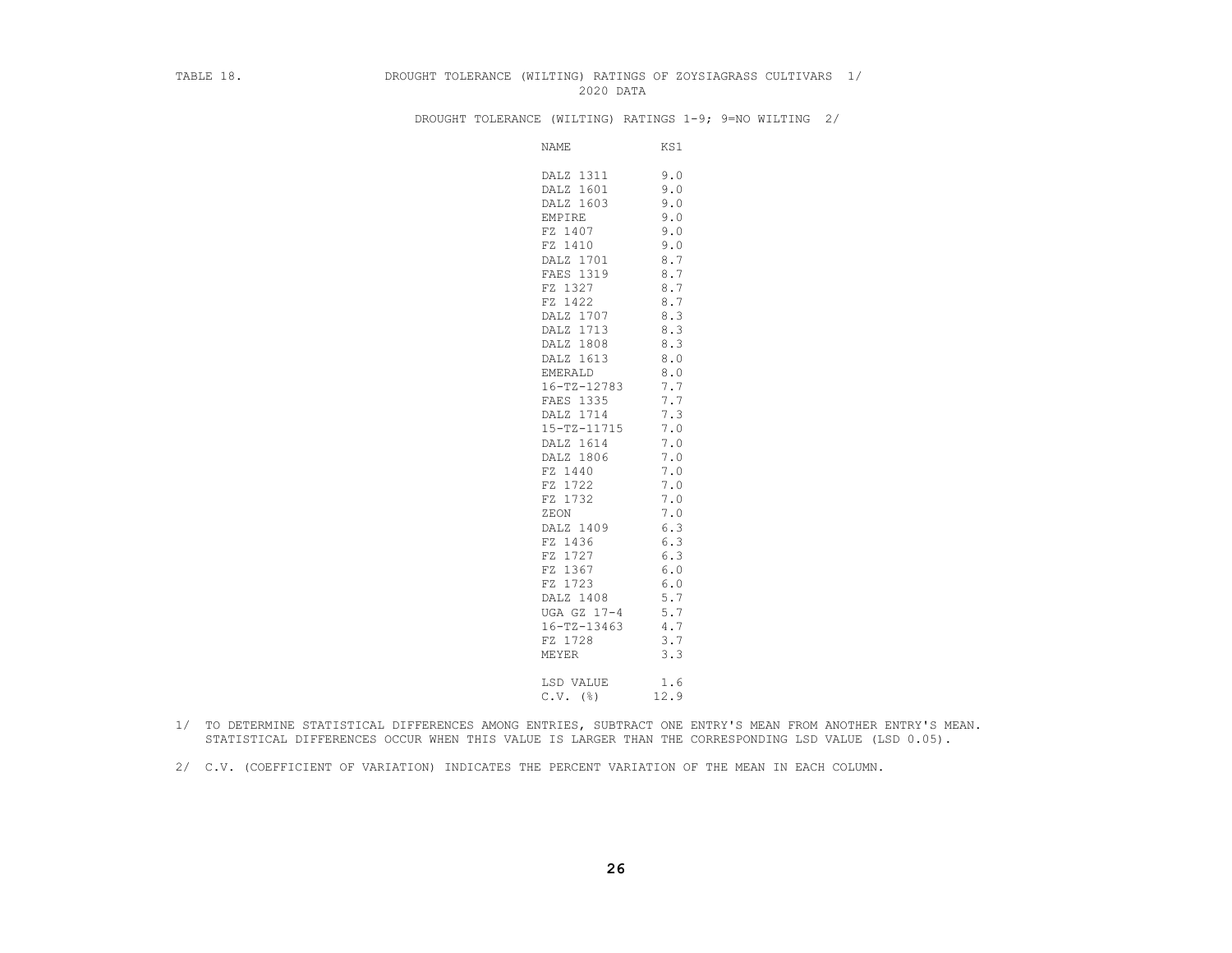#### TABLE 19. ZOYSIAGRASS MITE DAMAGE RATINGS OF ZOYSIAGRASS CULTIVARS 1/ 2020 DATA

ZOYSIAGRASS MITE DAMAGE RATINGS 1-9; 9=NO DAMAGE 2/

| NAME              | CA3   |
|-------------------|-------|
| FZ 1732           | 8.7   |
| ZEON              | 8.3   |
| FZ 1367           | 8.0   |
| DALZ 1613         | 7.7   |
| DALZ 1701         | 7.7   |
| DALZ 1713         | 7.7   |
| FZ 1368           | 7.7   |
| FZ 1410           | 7.7   |
| FZ 1440           | 7.7   |
| FZ 1728           | 7.7   |
| DALZ 1311         | 7.3   |
| DALZ 1408         | 7.3   |
| DALZ 1614         | 7.3   |
| DALZ 1806         | 7.3   |
| FAES 1335         | 7.3   |
| FZ 1436           | 7.3   |
| FZ 1723           | 7.3   |
| $16 - TZ - 12783$ | 7.0   |
| DALZ 1409         | 7.0   |
| DALZ 1603         | 7.0   |
| DALZ 1802         | 7.0   |
| EMPIRE            | 7.0   |
| FZ 1721           | 7.0   |
| FZ 1722           | 7.0   |
| FZ 1727           | 7.0   |
| UGA GZ 17-4       | 7.0   |
| FZ 1327           | 6.7   |
| $16 - TZ - 13463$ | 6.3   |
| DALZ 1601         | 6.3   |
| DALZ 1807         | 6.3   |
| DALZ 1808         | 6.3   |
| <b>EMERALD</b>    | 6.3   |
| FAES 1319         | 6.3   |
| FZ 1422           | 6.3   |
| 15-TZ-11715       | $6.0$ |
| DALZ 1707         | 5.7   |
| DALZ 1714         | 5.7   |
| FZ 1407           | 5.0   |
| MEYER             | 4.7   |
|                   |       |
| LSD VALUE         | 1.5   |
| $C.V.$ (%)        | 13.4  |
|                   |       |

- 1/ TO DETERMINE STATISTICAL DIFFERENCES AMONG ENTRIES, SUBTRACT ONE ENTRY'S MEAN FROM ANOTHER ENTRY'S MEAN. STATISTICAL DIFFERENCES OCCUR WHEN THIS VALUE IS LARGER THAN THE CORRESPONDING LSD VALUE (LSD 0.05).
- 2/ C.V. (COEFFICIENT OF VARIATION) INDICATES THE PERCENT VARIATION OF THE MEAN IN EACH COLUMN.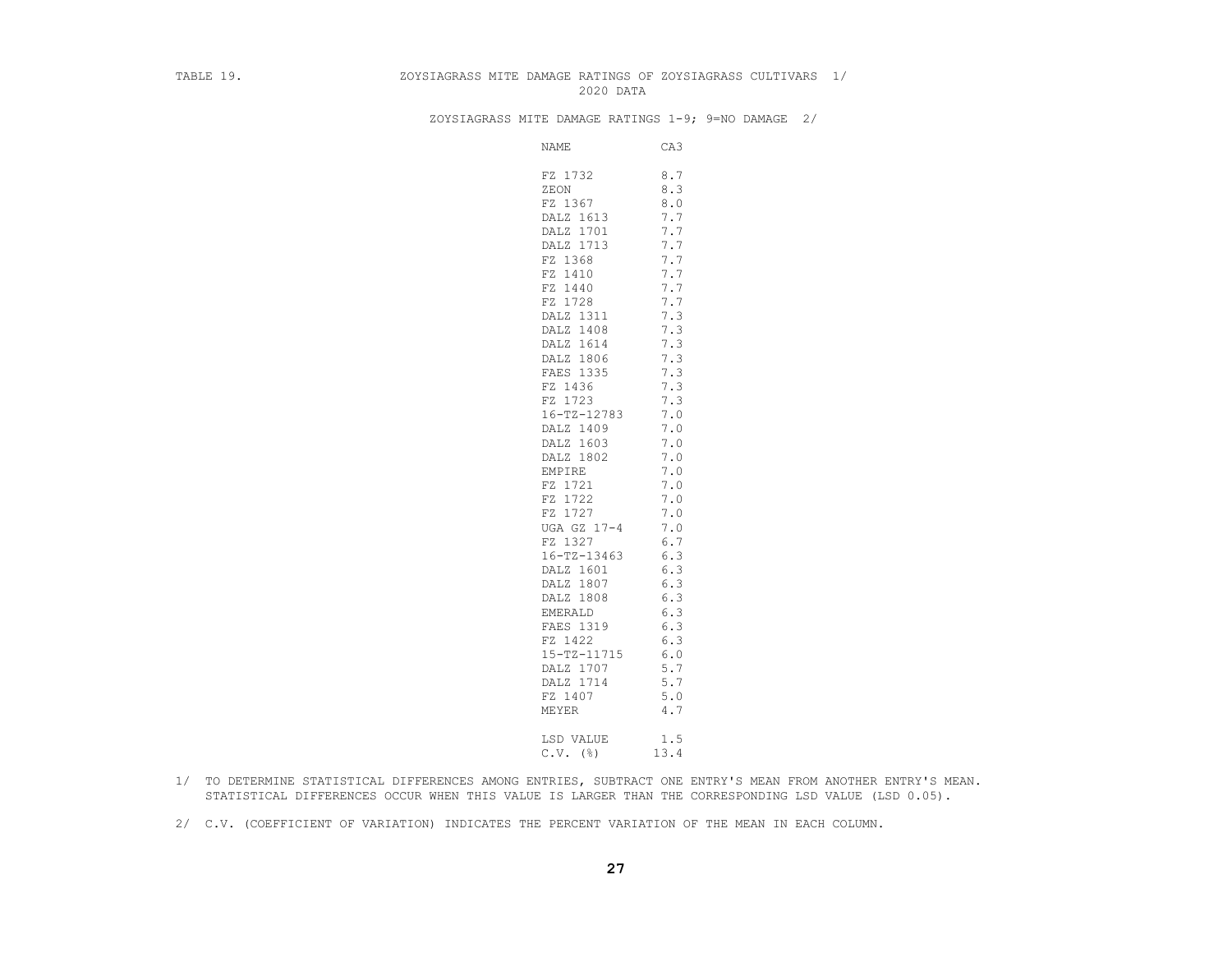#### TABLE 20. FALL COLOR (SEPTEMBER) RATINGS OF ZOYSIAGRASS CULTIVARS 1/ 2020 DATA

FALL COLOR RATINGS 1-9; 9=COMPLETE COLOR RETENTION 2/

| NAME                 | GA1        |
|----------------------|------------|
| $16 - TZ - 12783$    | 7.0        |
| 15-TZ-11715          | 6.7        |
| $16 - TZ - 13463$    | 6.7        |
| DALZ 1311            | 6.7        |
| DALZ 1614            | 6.7        |
| DALZ 1713            | 6.7        |
| <b>EMPIRE</b>        | 6.7        |
| FZ 1410              | 6.7        |
| FZ 1436              | 6.7        |
| FZ 1440              | 6.7        |
| FZ 1727              | 6.7        |
| UGA GZ 17-4          | 6.7        |
| DALZ 1408            | 6.3        |
| DALZ 1603            | 6.3        |
| DALZ 1701            | 6.3        |
| DALZ 1707            | 6.3        |
| DALZ 1714            | 6.3        |
| DALZ 1802            | 6.3        |
| DALZ 1806            | 6.3        |
| DALZ 1808            | 6.3        |
| FAES 1335            | 6.3        |
| FZ 1327              | 6.3        |
| FZ 1367              | 6.3        |
| FZ 1368              | 6.3        |
| FZ 1407              | 6.3        |
| FZ 1422              | 6.3        |
| FZ 1721              | 6.3        |
| FZ 1722              | 6.3        |
| FZ 1732              | 6.3        |
| ZEON                 | 6.3        |
| DALZ 1409            | $6.0$      |
| DALZ 1601            | 6.0        |
| DALZ 1613            | 6.0        |
| EMERALD<br>FZ 1723   | 6.0<br>6.0 |
|                      |            |
| FAES 1319<br>FZ 1728 | 5.7<br>5.7 |
| MEYER                | 5.7        |
|                      | 5.3        |
| DALZ 1807            |            |
| LSD VALUE            | 1.0        |
| $C.V.$ (%)           | 10.1       |
|                      |            |

- 1/ TO DETERMINE STATISTICAL DIFFERENCES AMONG ENTRIES, SUBTRACT ONE ENTRY'S MEAN FROM ANOTHER ENTRY'S MEAN. STATISTICAL DIFFERENCES OCCUR WHEN THIS VALUE IS LARGER THAN THE CORRESPONDING LSD VALUE (LSD 0.05).
- 2/ C.V. (COEFFICIENT OF VARIATION) INDICATES THE PERCENT VARIATION OF THE MEAN IN EACH COLUMN.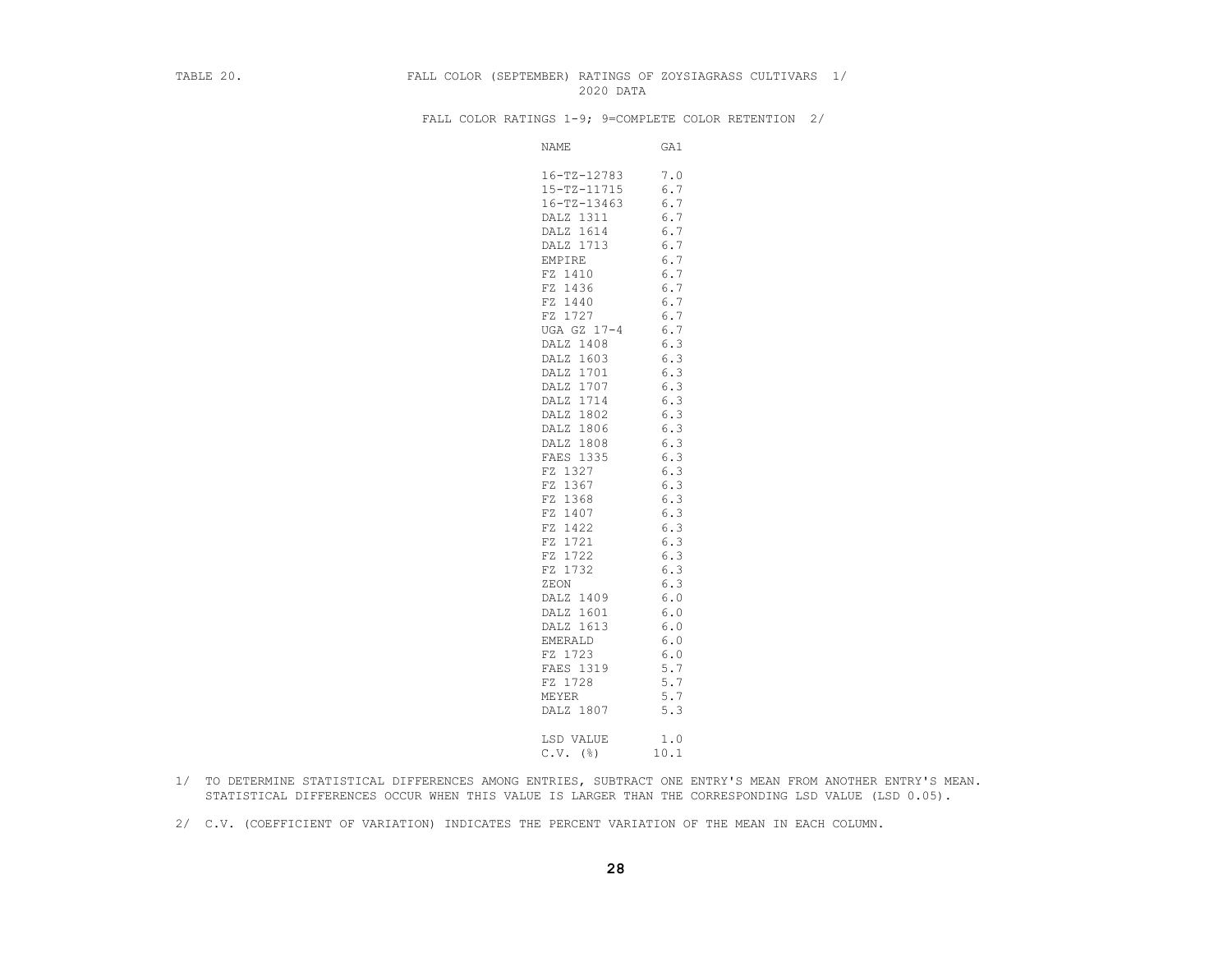## TABLE 21. FALL COLOR (OCTOBER) RATINGS OF ZOYSIAGRASS CULTIVARS 1/ 2020 DATA

|                   | FALL COLOR RATINGS 1-9; 9=COMPLETE COLOR RETENTION 2/ |       |      |          |      |  |
|-------------------|-------------------------------------------------------|-------|------|----------|------|--|
| <b>NAME</b>       | AR1                                                   | GA1   | IN1  | OK1      | MEAN |  |
| FZ 1436           | 8.3                                                   | 6.7   | 8.3  | 9        | 8.1  |  |
| FZ 1440           | 8.7                                                   | 6.7   | 8.0  | 9        | 8.1  |  |
| FZ 1367           | 8.0                                                   | 6.3   | 8.7  | 9        | 8.0  |  |
| DALZ 1806         | 7.3                                                   | 6.3   | 8.3  | 9        | 7.8  |  |
| UGA GZ 17-4       | 7.7                                                   | 6.7   | 7.3  | 9        | 7.7  |  |
| FAES 1335         | 8.0                                                   | 6.3   | 7.3  | 9        | 7.7  |  |
| $16 - TZ - 13463$ | 6.7                                                   | 6.7   | 8.0  | 9        | 7.6  |  |
| DALZ 1614         | 7.7                                                   | 6.3   | 7.3  | 9        | 7.6  |  |
| FZ 1723           | 7.3                                                   | 6.3   | 7.7  | 9        | 7.6  |  |
| ZEON              | 7.7                                                   | 6.3   | 7.0  | 9        | 7.5  |  |
| DALZ 1613         | 7.7                                                   | $6.0$ | 7.0  | 9        | 7.4  |  |
| DALZ 1701         | 6.7                                                   | 6.0   | 8.0  | 9        | 7.4  |  |
| FZ 1728           | 7.7                                                   | 5.7   | 7.3  | 9        | 7.4  |  |
| 15-TZ-11715       | 6.7                                                   | 6.7   | 7.0  | 9        | 7.3  |  |
| 16-TZ-12783       | 5.7                                                   | 6.7   | 8.0  | 9        | 7.3  |  |
| DALZ 1713         | 6.7                                                   | 6.7   | 7.0  | 9        | 7.3  |  |
| DALZ 1707         | 7.0                                                   | 6.3   | 7.0  | 9        | 7.3  |  |
| FZ 1722           | 7.0                                                   | 6.0   | 7.3  | 9        | 7.3  |  |
| FZ 1732           | $7.0$                                                 | 6.3   | 7.0  | 9        | 7.3  |  |
| DALZ 1408         | 8.0                                                   | 6.3   | 5.7  | 9        | 7.3  |  |
| DALZ 1409         | 7.0                                                   | 6.0   | 7.0  | 9        | 7.3  |  |
| FZ 1727           | 7.0                                                   | 6.3   | 6.7  | 9        | 7.3  |  |
| FZ 1327           | 5.3                                                   | 6.7   | 7.7  | 9        | 7.2  |  |
| FZ 1410           | 5.0                                                   | 6.7   | 7.7  | 9        | 7.1  |  |
| DALZ 1603         | 5.3                                                   | 6.7   | 7.3  | 9        | 7.1  |  |
| FZ 1407           | 5.3                                                   | 6.3   | 7.7  | 9        | 7.1  |  |
| EMPIRE            | 5.3                                                   | 6.7   | 7.0  | 9        | 7.0  |  |
| FAES 1319         | 5.0                                                   | 5.7   | 8.3  | 9        | 7.0  |  |
| DALZ 1311         | 5.0                                                   | 6.7   | 7.0  | 9        | 6.9  |  |
| EMERALD           | 7.0                                                   | 5.7   | 6.0  | 9        | 6.9  |  |
| FZ 1422           | 5.7                                                   | 6.7   | 6.3  | 9        | 6.9  |  |
| DALZ 1601         | 5.3                                                   | 6.3   | 7.0  | 9        | 6.9  |  |
| DALZ 1808         | 6.0                                                   | 6.3   | 6.3  | 9        | 6.9  |  |
| DALZ 1714         | 6.0                                                   | 6.0   | 5.0  | 9        | 6.5  |  |
| MEYER             | 4.7                                                   | 5.7   | 6.0  | 9        | 6.3  |  |
| FZ 1368           | 6.7                                                   | 6.3   | 3.0  | 9        | 6.3  |  |
| DALZ 1802         | 8.3                                                   | 6.3   | 1.0  | 9        | 6.2  |  |
| FZ 1721           | 7.7                                                   | 6.7   | 1.0  | 9        | 6.1  |  |
| DALZ 1807         | 7.3                                                   | 5.3   | 1.0  | 9        | 5.7  |  |
|                   |                                                       |       |      |          |      |  |
| LSD VALUE         | 1.3                                                   | 1.1   | 1.9  | 0        | 0.6  |  |
| $C.V.$ ( $\S$ )   | 11.7                                                  | 10.9  | 18.3 | $\Omega$ | 11.2 |  |

 1/ TO DETERMINE STATISTICAL DIFFERENCES AMONG ENTRIES, SUBTRACT ONE ENTRY'S MEAN FROM ANOTHER ENTRY'S MEAN. STATISTICAL DIFFERENCES OCCUR WHEN THIS VALUE IS LARGER THAN THE CORRESPONDING LSD VALUE (LSD 0.05).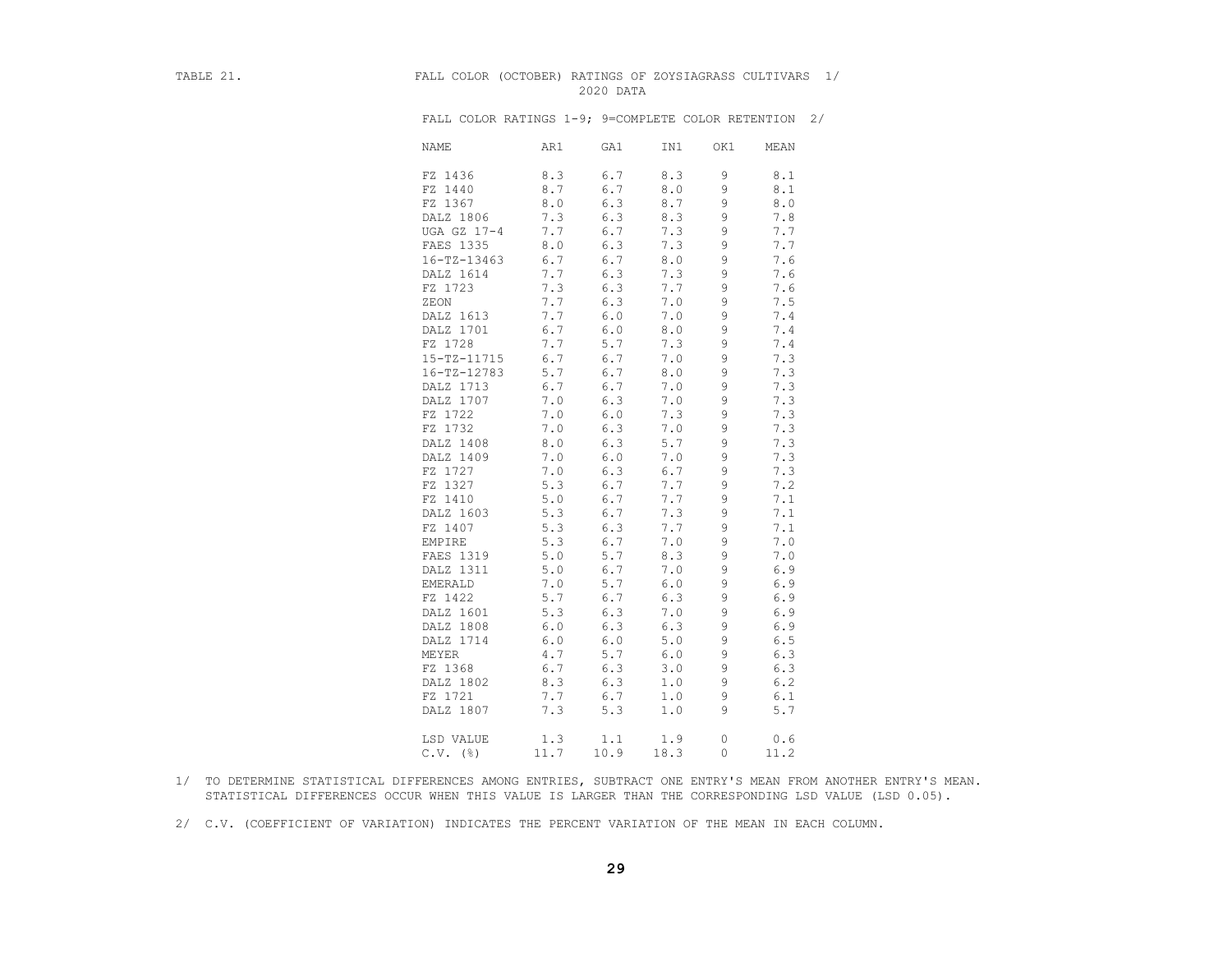#### TABLE 22. FALL COLOR (NOVEMBER) RATINGS OF ZOYSIAGRASS CULTIVARS 1/ 2020 DATA

| NAME              | AL1   | CA3         | IN1   | KS1    | OK1   | MEAN          |
|-------------------|-------|-------------|-------|--------|-------|---------------|
| DALZ 1806         | 6.0   | 8.7         | 8.0   | 7.3    | 8.3   | 7.7           |
| DALZ 1409         | 4.7   | 8.7         | $8.0$ | 7.0    | 7.7   | 7.2           |
| UGA GZ 17-4       | 4.3   | 8.7         | 8.0   | 7.0    | 7.3   | 7.1           |
| FAES 1335         | $5.0$ | 8.7         | $8.0$ | 5.7    | 8.0   |               |
|                   |       |             |       |        |       | 7.1           |
| DALZ 1701         | 4.7   | 8.3         | $8.0$ | 5.7    | 8.0   | $6.9$         |
| DALZ 1714         | $5.0$ | $8.0$       | 5.7   | 7.0    | 9.0   | 6.9           |
| FAES 1319         | 5.7   | 8.3         | 7.3   | 5.0    | 8.0   | 6.9           |
| FZ 1368           | 6.0   | 9.0         | 3.3   | 7.0    | 9.0   | 6.9           |
| ZEON              | 6.3   | $8.0$       | 6.3   | 5.7    | 8.0   | 6.9           |
| $16 - TZ - 13463$ | 7.0   | 8.0         | 7.0   | 5.0    | 6.3   | 6.7           |
| FZ 1722           | 6.0   | 8.3         | 6.3   | 6.0    | 6.7   | 6.7           |
| DALZ 1614         | 4.7   | $8.0$       | 6.7   | 6.3    | 7.3   | $6.6$         |
| FZ 1732           | 5.7   | 8.3         | 5.7   | 6.0    | 7.0   | 6.5           |
| DALZ 1713         | $6.0$ | $8.0$       | 7.3   | 4.3    | 6.7   | $6.5$         |
| DALZ 1802         | 6.3   | 9.0         | 1.0   | 7.0    | 9.0   | $6.5$         |
| <b>EMERALD</b>    | 6.0   | 7.3         | 5.3   | 6.3    | 7.3   | $6.5$         |
| FZ 1723           | 4.3   | 8.0         | 7.3   | 5.0    | 7.7   | 6.5           |
| 15-TZ-11715       | 4.3   | 7.7         | 7.0   | 5.3    | 7.7   | $6.4\,$       |
| DALZ 1707         | 4.3   | 7.0         | 7.3   | 6.0    | 7.3   | $6.4$         |
| FZ 1436           | 6.3   | 8.0         | 6.7   | 4.7    | $6.0$ | 6.3           |
| EMPIRE            | 5.0   | 7.7         | 6.7   | 4.7    | 7.3   | 6.3           |
| FZ 1727           | 5.3   | 8.7         | 5.7   | 5.7    | 6.0   | 6.3           |
| DALZ 1408         | 6.0   | 8.3         | 5.7   | 5.3    | 6.0   | 6.3           |
| FZ 1440           | 6.7   | 8.3         | 6.3   | 3.7    | 6.3   | 6.3           |
| FZ 1367           | 5.3   | 8.3         | 7.3   | 4.3    | 5.7   | $6.2$         |
| DALZ 1613         | 6.7   | $\,8$ . $0$ | 6.0   | 4.3    | 5.7   | 6.1           |
| $16 - TZ - 12783$ | 4.7   | 7.7         | 5.7   | 5.3    | 7.3   | 6.1           |
| DALZ 1603         | 3.3   | 7.3         | 7.0   | 5.7    | 7.0   | 6.1           |
| DALZ 1808         | $4.0$ | 7.3         | 7.0   | 5.3    | 6.7   | 6.1           |
|                   |       | 7.7         |       |        | 7.0   |               |
| DALZ 1311         | 4.0   |             | 6.7   | 4.7    |       | $6 \, . \, 0$ |
| FZ 1327           | 4.3   | 7.0         | 6.3   | 5.3    | 7.0   | 6.0           |
| DALZ 1601         | 3.0   | 7.3         | 7.0   | 5.3    | 7.0   | 5.9           |
| FZ 1407           | 3.7   | 7.0         | 7.0   | 4.7    | 7.0   | 5.9           |
| FZ 1728           | 4.7   | $8.0$       | $6.0$ | 5.3    | 5.3   | 5.9           |
| FZ 1410           | 3.3   | 7.7         | 6.7   | 5.0    | 6.3   | 5.8           |
| FZ 1422           | 4.0   | 6.7         | 6.3   | $5.0$  | 7.0   | $5.8$         |
| DALZ 1807         | 5.3   | 8.7         | 1.0   | $\sim$ | 7.0   | 5.5           |
| FZ 1721           | 6.0   | 8.3         | $1.0$ | 7.0    | 5.0   | $5.5$         |
| MEYER             | 2.7   | 4.0         | $4.0$ | $4.0$  | 5.7   | 4.1           |
|                   |       |             |       |        |       |               |
| LSD VALUE         | 1.9   | 1.0         | 2.0   | 0.9    | 0.9   | 0.6           |
| $C.V.$ (%)        | 22.9  | 7.6         | 20.1  | 10.1   | 8.2   | 13.9          |

FALL COLOR RATINGS 1-9; 9=COMPLETE COLOR RETENTION 2/

- 1/ TO DETERMINE STATISTICAL DIFFERENCES AMONG ENTRIES, SUBTRACT ONE ENTRY'S MEAN FROM ANOTHER ENTRY'S MEAN. STATISTICAL DIFFERENCES OCCUR WHEN THIS VALUE IS LARGER THAN THE CORRESPONDING LSD VALUE (LSD 0.05).
- 2/ C.V. (COEFFICIENT OF VARIATION) INDICATES THE PERCENT VARIATION OF THE MEAN IN EACH COLUMN.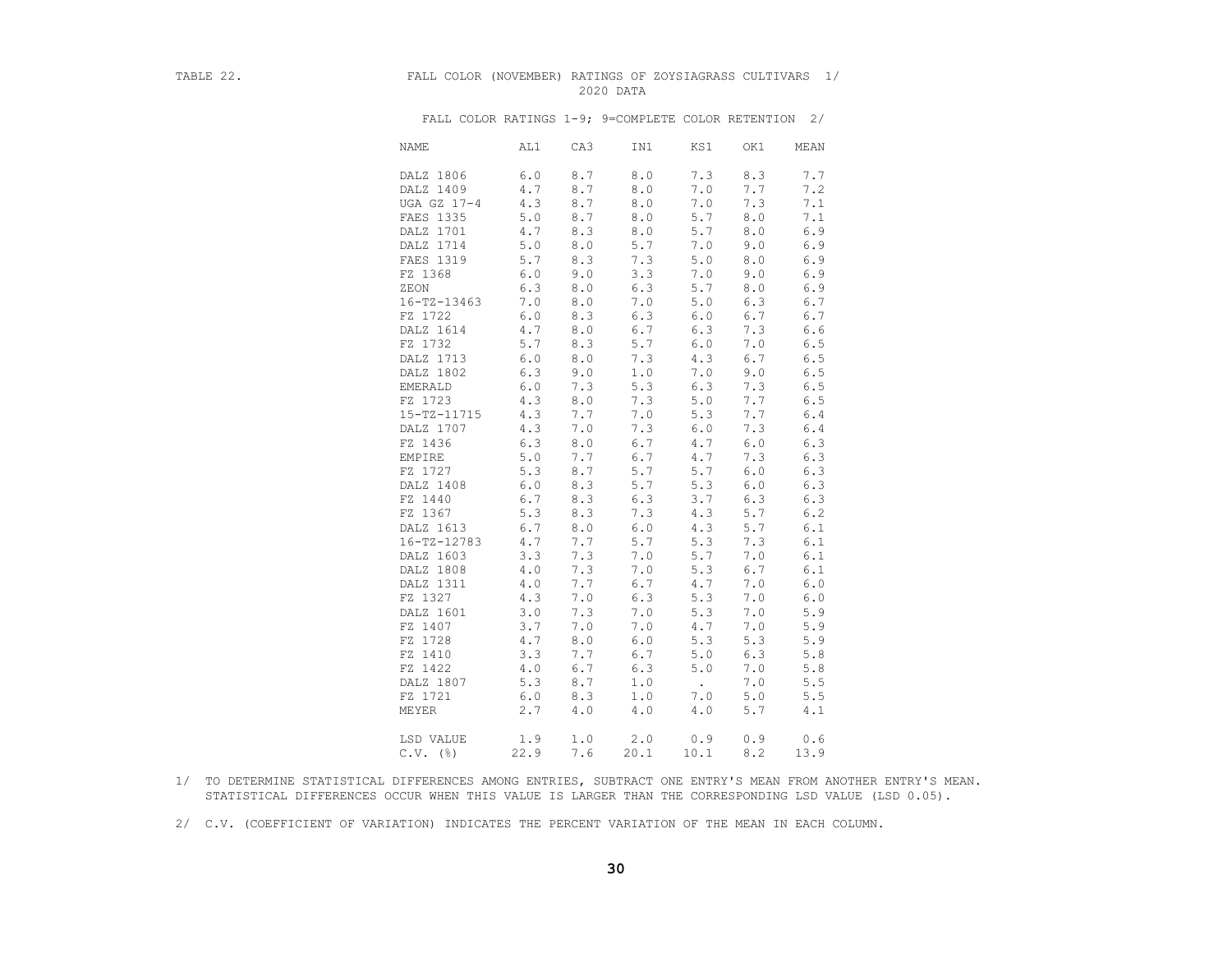#### TABLE 23. FALL COLOR (DECEMBER) RATINGS OF ZOYSIAGRASS CULTIVARS 1/ 2020 DATA

| <b>NAME</b>       | CA3   | OK1     | MEAN    |
|-------------------|-------|---------|---------|
| DALZ 1802         | 8.7   | 5.5     | 7.1     |
| DALZ 1806         | 7.7   | 5.3     | 6.5     |
| DALZ 1807         | 7.3   | 5.5     | 6.4     |
| FZ 1368           | 7.7   | 4.3     | 6.0     |
| UGA GZ 17-4       | 7.7   | 4.3     | $6.0$   |
| DALZ 1409         | 7.7   | 3.7     | 5.7     |
| DALZ 1714         | $6.0$ | $4.7\,$ | 5.3     |
| FZ 1436           | 7.0   | 3.0     | 5.0     |
| FZ 1722           | 7.3   | 2.7     | 5.0     |
| DALZ 1713         | 6.7   | 3.0     | 4.8     |
| FZ 1440           | 6.7   | 3.0     | 4.8     |
| FZ 1728           | 6.7   | 3.0     | $4.8\,$ |
| FAES 1335         | 7.3   | 2.3     | 4.8     |
| FZ 1723           | 6.3   | 3.3     | 4.8     |
| DALZ 1408         | 6.7   | 2.7     | 4.7     |
| FAES 1319         | 6.7   | 2.7     | 4.7     |
| FZ 1732           | 7.3   | 2.0     | 4.7     |
| $16 - TZ - 12783$ | 6.0   | 3.0     | 4.5     |
| FZ 1367           | 6.7   | 2.3     | 4.5     |
| FZ 1721           | 6.3   | 2.7     | $4\,.5$ |
| FZ 1727           | 7.3   | 1.7     | 4.5     |
| $16 - TZ - 13463$ | 5.7   | 3.0     | 4.3     |
| DALZ 1614         | 6.7   | 2.0     | 4.3     |
| <b>EMERALD</b>    | 5.7   | 3.0     | 4.3     |
| DALZ 1701         | 5.7   | 2.7     | 4.2     |
| DALZ 1613         | $6.7$ | 1.3     | $4.0$   |
| 15-TZ-11715       | 5.3   | 2.3     | 3.8     |
| DALZ 1707         | 5.0   | 2.7     | 3.8     |
| DALZ 1601         | 5.7   | 1.7     | 3.7     |
| FZ 1327           | 5.0   | 2.3     | 3.7     |
| ZEON              | 5.0   | 2.3     | 3.7     |
| DALZ 1603         | 5.3   | 2.0     | 3.7     |
| DALZ 1311         | 5.0   | 2.0     | 3.5     |
| DALZ 1808         | 4.7   | 2.3     | 3.5     |
| FZ 1422           | 4.0   | 2.7     | 3.3     |
| FZ 1407           | 4.7   | 1.7     | 3.2     |
| EMPIRE            | 5.0   | 1.3     | 3.2     |
| FZ 1410           | 4.3   | 1.3     | 2.8     |
| MEYER             | 2.7   | 1.7     | 2.2     |
| LSD VALUE         | 1.1   | 1.3     | 0.8     |
| $C.V.$ (%)        | 11.4  | 27.9    | 16.6    |

FALL COLOR RATINGS 1-9; 9=COMPLETE COLOR RETENTION 2/

- 1/ TO DETERMINE STATISTICAL DIFFERENCES AMONG ENTRIES, SUBTRACT ONE ENTRY'S MEAN FROM ANOTHER ENTRY'S MEAN. STATISTICAL DIFFERENCES OCCUR WHEN THIS VALUE IS LARGER THAN THE CORRESPONDING LSD VALUE (LSD 0.05).
- 2/ C.V. (COEFFICIENT OF VARIATION) INDICATES THE PERCENT VARIATION OF THE MEAN IN EACH COLUMN.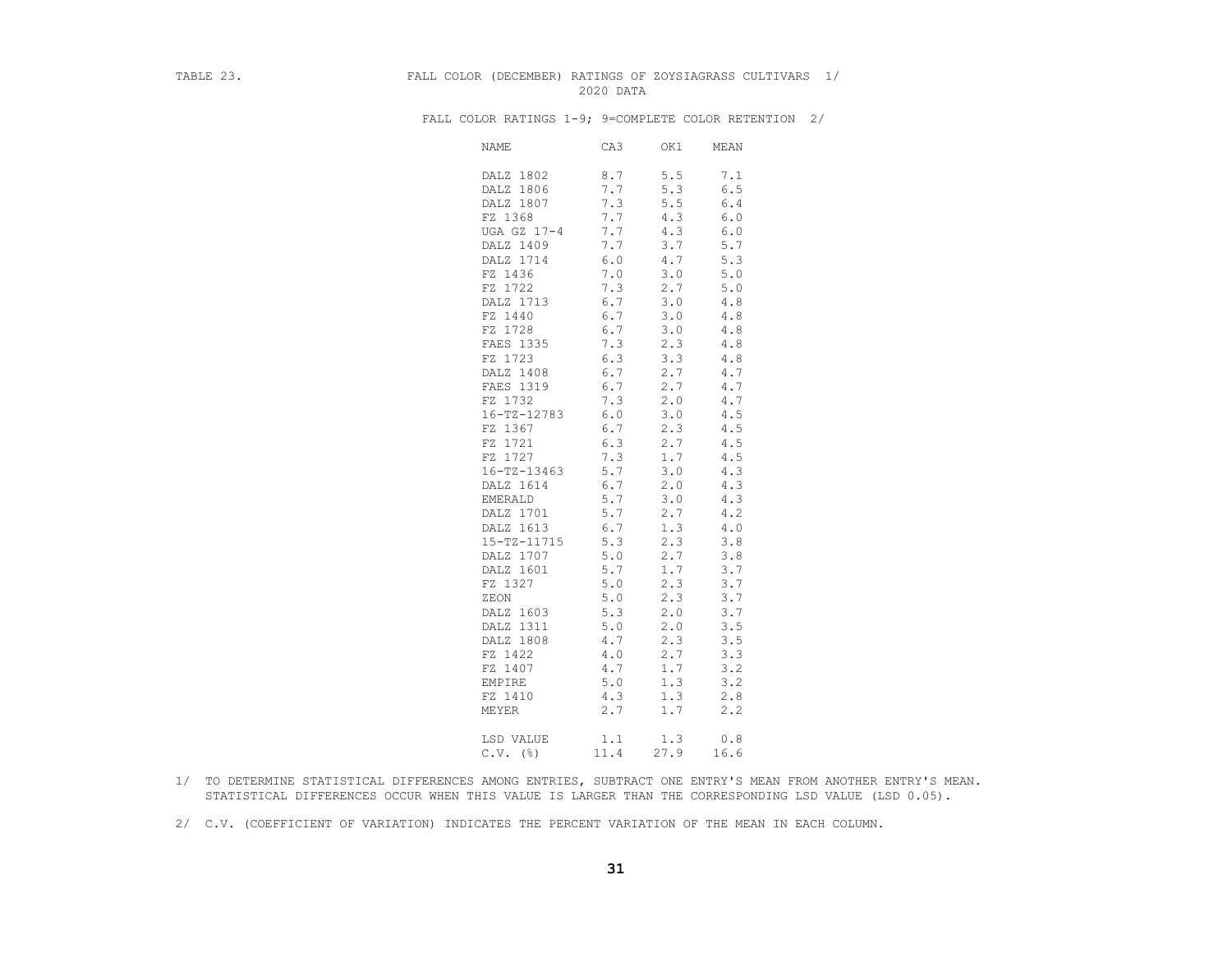#### TABLE 24. SEEDHEAD RATINGS OF ZOYSIAGRASS CULTIVARS 1/ 2020 DATA

#### SEEDHEAD RATINGS 1-9; 9=NONE 2/

| <b>NAME</b>            | CA3  | FL1   | OK1 | MEAN        |
|------------------------|------|-------|-----|-------------|
| 16-TZ-13463            | 8.3  | 8.3   | 9.0 | $\,8$ . $6$ |
| DALZ 1807              | 8.3  | 8.0   | 9.0 | 8.4         |
| FZ 1368                | 7.0  | 8.7   | 9.0 | 8.2         |
| DALZ 1808              | 8.7  | 6.3   | 9.0 | $8.0$       |
| $16 - TZ - 12783$      | 8.0  | 6.7   | 9.0 | 7.9         |
| DALZ 1603              | 7.0  | 8.7   | 7.7 | 7.8         |
| FZ 1723                | 8.7  | 6.0   | 8.7 | 7.8         |
| FZ 1327                | 8.3  | 8.0   | 6.7 | 7.7         |
| DALZ 1802              | 9.0  | $5.0$ | 9.0 | 7.7         |
| FAES 1335              | 5.3  | 8.7   | 9.0 | 7.7         |
| DALZ 1311              | 7.0  | 8.3   | 7.3 | 7.6         |
| FZ 1722                | 7.3  | 7.0   | 8.3 | 7.6         |
| DALZ 1408              | 6.0  | 7.7   | 8.7 | 7.4         |
| DALZ 1601              | 7.3  | 8.0   | 7.0 | 7.4         |
| ZEON                   | 8.7  | 4.7   | 9.0 | 7.4         |
| FZ 1407                | 7.0  | $8.0$ | 7.0 | 7.3         |
| FZ 1436                | 4.7  | 8.7   | 8.7 | 7.3         |
| FZ 1367                | 4.3  | 8.3   | 8.7 | 7.1         |
| <b>EMERALD</b>         | 8.7  | 3.7   | 9.0 | 7.1         |
| FAES 1319              | 6.3  | 5.7   | 8.7 | 6.9         |
| DALZ 1713              | 5.3  | 6.7   | 8.3 | 6.8         |
| FZ 1440                | 4.0  | 8.3   | 8.0 | 6.8         |
| FZ 1422                | 8.0  | 2.7   | 9.0 | 6.6         |
| EMPIRE                 | 4.0  | 7.7   | 7.7 | $6.4\,$     |
| MEYER                  | 4.3  | 6.0   | 9.0 | 6.4         |
| 15-TZ-11715            | 8.0  | 2.0   | 9.0 | 6.3         |
| DALZ 1614              | 3.7  | 6.3   | 9.0 | 6.3         |
| FZ 1410                | 5.0  | 6.7   | 7.0 | 6.2         |
| DALZ 1409              | 6.0  | 2.7   | 9.0 | 5.9         |
| FZ 1732                | 2.0  | 7.3   | 8.3 | 5.9         |
| DALZ 1707              | 3.7  | 4.0   | 9.0 | 5.6         |
| UGA GZ 17-4            | 4.3  | 3.0   | 9.0 | 5.4         |
| DALZ 1613              | 5.3  | 1.7   | 9.0 | 5.3         |
| FZ 1727                | 2.7  | 3.7   | 8.7 | 5.0         |
| DALZ 1714              | 3.0  | 2.3   | 9.0 | 4.8         |
| FZ 1721                | 2.0  | 3.3   | 9.0 | 4.8         |
| FZ 1728                | 1.7  | 5.3   | 6.7 | 4.6         |
| DALZ 1701              | 3.0  | 1.0   | 9.0 | 4.3         |
| DALZ 1806              | 1.3  | 1.3   | 9.0 | 3.9         |
| LSD VALUE              | 2.0  | 2.5   | 0.8 | 1.1         |
| $C.V.$ $(\frac{6}{6})$ | 22.3 | 26.5  | 5.6 | 17.8        |

- 1/ TO DETERMINE STATISTICAL DIFFERENCES AMONG ENTRIES, SUBTRACT ONE ENTRY'S MEAN FROM ANOTHER ENTRY'S MEAN. STATISTICAL DIFFERENCES OCCUR WHEN THIS VALUE IS LARGER THAN THE CORRESPONDING LSD VALUE (LSD 0.05).
- 2/ C.V. (COEFFICIENT OF VARIATION) INDICATES THE PERCENT VARIATION OF THE MEAN IN EACH COLUMN.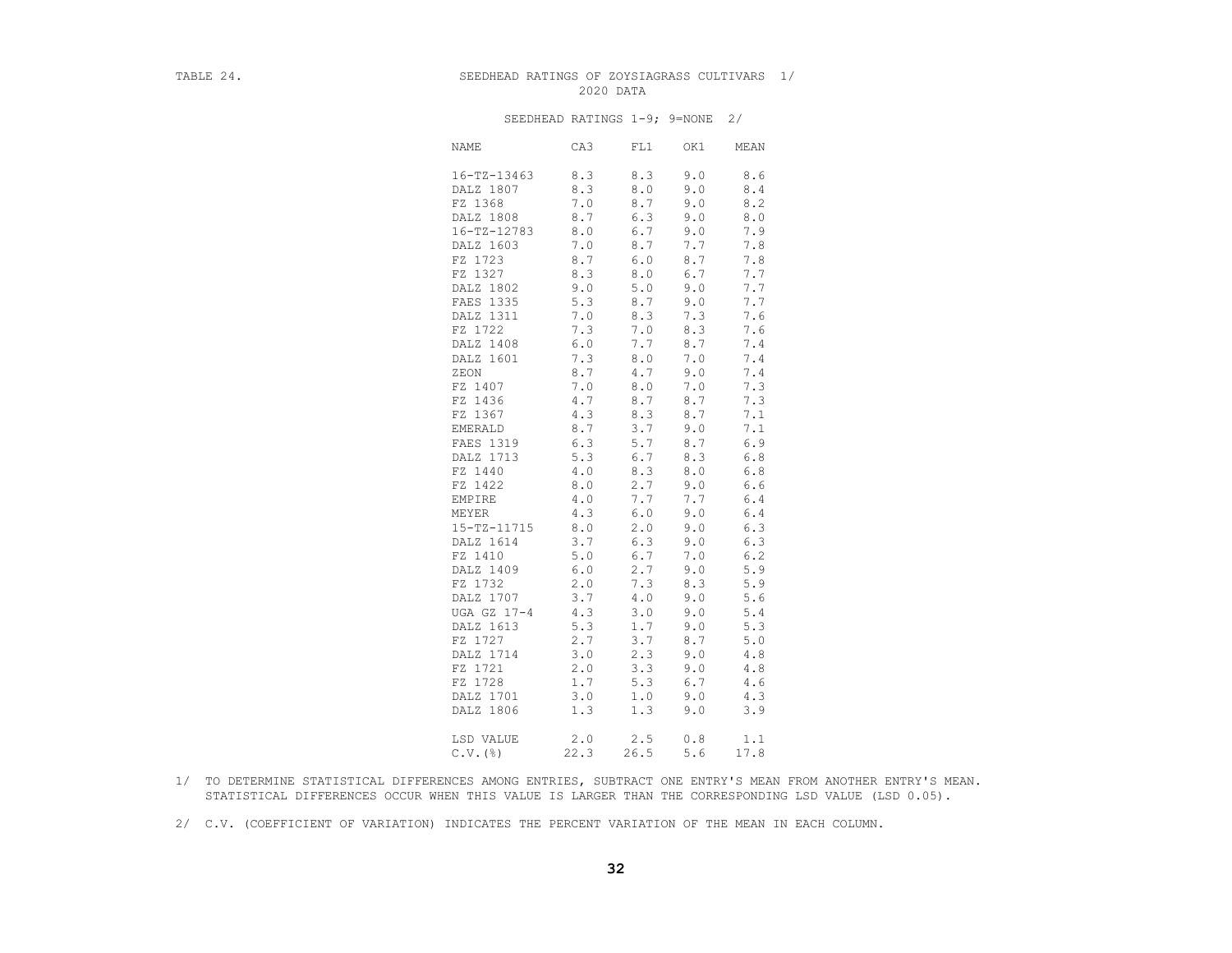## TABLE 25. SEEDHEAD RATINGS OF ZOYSIAGRASS CULTIVARS RIVERSIDE, CA 1/<br>2020 DATA 2020 DATA

#### SEEDHEAD RATINGS 1-9; 9=NONE 2/

| <b>NAME</b>       | SPRING      | FALL  | MEAN        |
|-------------------|-------------|-------|-------------|
| DALZ 1808         | 8.7         | 9.0   | 8.8         |
| $16 - TZ - 13463$ | 8.3         | 9.0   | 8.7         |
| <b>EMERALD</b>    | 8.7         | 8.3   | 8.5         |
| ZEON              | 8.7         | 8.3   | 8.5         |
| $16 - TZ - 12783$ | 8.0         | 8.7   | 8.3         |
| FZ 1723           | $8.7\,$     | $8.0$ | 8.3         |
| DALZ 1311         | 7.0         | 9.0   | $\,8$ . $0$ |
| DALZ 1601         | 7.3         | 8.7   | 8.0         |
| DALZ 1807         | 8.3         | 7.0   | 7.7         |
| FZ 1327           | 8.3         | 7.0   | 7.7         |
| DALZ 1408         | 6.0         | 9.0   | $7.5\,$     |
| FZ 1368           | 7.0         | 7.7   | 7.3         |
| FZ 1407           | 7.0         | 7.7   | 7.3         |
| DALZ 1802         | 9.0         | 5.3   | 7.2         |
| FAES 1335         | 5.3         | 9.0   | 7.2         |
| FZ 1422           | 8.0         | 6.3   | 7.2         |
| DALZ 1603         | 7.0         | 7.0   | 7.0         |
| FZ 1410           | 5.0         | 9.0   | 7.0         |
| FAES 1319         | 6.3         | 7.3   | 6.8         |
| DALZ 1409         | 6.0         | 7.3   | 6.7         |
| MEYER             | 4.3         | 9.0   | 6.7         |
| 15-TZ-11715       | $\,8$ . $0$ | 5.0   | 6.5         |
| DALZ 1707         | 3.7         | 9.0   | 6.3         |
| EMPIRE            | 4.0         | 8.7   | 6.3         |
| FZ 1436           | 4.7         | $8.0$ | 6.3         |
| DALZ 1613         | 5.3         | 7.0   | 6.2         |
| FZ 1722           | 7.3         | 5.0   | 6.2         |
| FZ 1440           | 4.0         | 8.0   | 6.0         |
| FZ 1367           | 4.3         | 7.0   | 5.7         |
| DALZ 1714         | 3.0         | 6.7   | 4.8         |
| DALZ 1713         | 5.3         | 4.0   | 4.7         |
| FZ 1732           | 2.0         | 7.3   | 4.7         |
| DALZ 1701         | 3.0         | $6.0$ | 4.5         |
| FZ 1721           | 2.0         | 7.0   | 4.5         |
| UGA GZ 17-4       | 4.3         | 4.7   | 4.5         |
| DALZ 1614         | 3.7         | 4.7   | 4.2         |
| FZ 1727           | 2.7         | 5.7   | 4.2         |
| FZ 1728           | 1.7         | 5.7   | 3.7         |
| DALZ 1806         | 1.3         | 4.3   | 2.8         |
| LSD VALUE         | 1.9         | 2.0   | 1.4         |
| $C.V.$ (%)        | 22.0        | 17.1  | 14.5        |

 1/ TO DETERMINE STATISTICAL DIFFERENCES AMONG ENTRIES, SUBTRACT ONE ENTRY'S MEAN FROM ANOTHER ENTRY'S MEAN. STATISTICAL DIFFERENCES OCCUR WHEN THIS VALUE IS LARGER THAN THE CORRESPONDING LSD VALUE (LSD 0.05).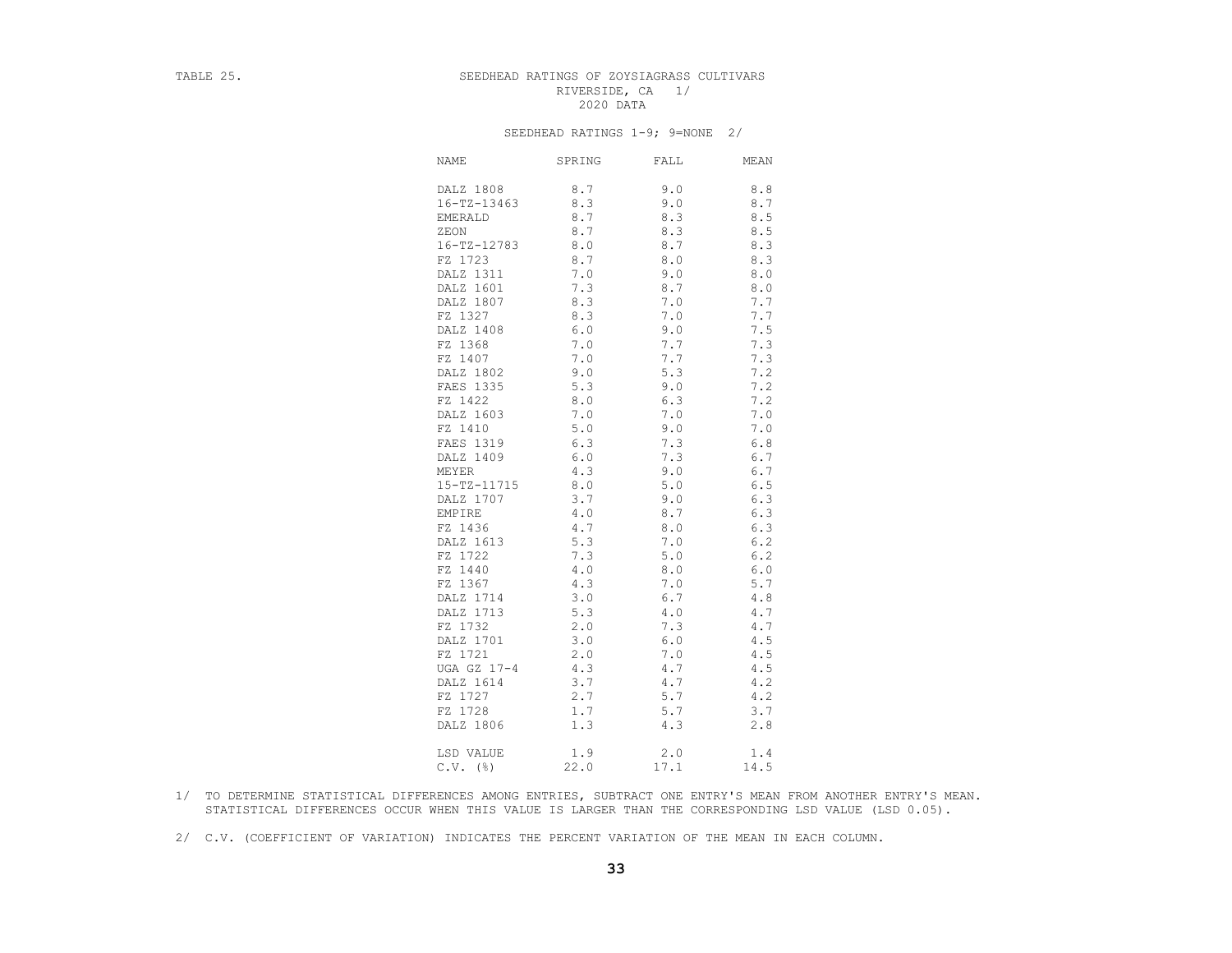| ı |  |  |
|---|--|--|
|---|--|--|

#### PERCENT ESTABLISHMENT RATINGS OF ZOYSIAGRASS CULTIVARS AT AUBURN, AL 1/ 2019-20 DATA 2/

|                        | PERCENT       |       |               |      |      |        |          |      |
|------------------------|---------------|-------|---------------|------|------|--------|----------|------|
|                        | ESTABLISHMENT | MARCH | APRIL<br>2020 | JUNE | JULY | AUGUST | NOVEMBER |      |
| NAME                   | 2019          | 2020  | 2020          | 2020 | 2020 | 2020   | 2020     | MEAN |
|                        |               |       |               |      |      |        |          |      |
| FZ 1727                | 66.7          | 60.0  | 96.0          | 99.0 | 99.0 | 99.0   | 99.0     | 79.3 |
| 16-TZ-12783            | 66.7          | 66.7  | 83.0          | 99.0 | 99.0 | 99.0   | 99.0     | 78.8 |
| FZ 1436                | 63.0          | 70.0  | 86.7          | 99.0 | 99.0 | 99.0   | 99.0     | 77.6 |
| FZ 1410                | 63.3          | 66.7  | 86.3          | 93.0 | 99.0 | 99.0   | 99.0     | 76.9 |
| FZ 1440                | 60.0          | 66.7  | 83.3          | 99.0 | 99.0 | 99.0   | 99.0     | 75.5 |
| DALZ 1613              | 60.0          | 60.0  | 83.3          | 96.0 | 96.0 | 99.0   | 99.0     | 74.4 |
| FZ 1732                | 56.7          | 70.0  | 80.0          | 99.0 | 99.0 | 99.0   | 99.0     | 73.8 |
| FZ 1407                | 60.0          | 53.3  | 69.7          | 93.0 | 99.0 | 99.0   | 99.0     | 72.8 |
| FZ 1327                | 50.0          | 60.0  | 86.3          | 96.0 | 99.0 | 99.0   | 99.0     | 69.9 |
| 16-TZ-13463            | 46.7          | 66.7  | 93.0          | 99.0 | 99.0 | 99.0   | 99.0     | 69.6 |
| FAES 1319              | 46.7          | 66.7  | 83.3          | 96.0 | 99.0 | 99.0   | 99.0     | 68.6 |
| FZ 1367                | 46.7          | 60.0  | 83.3          | 93.0 | 99.0 | 99.0   | 99.0     | 67.8 |
| UGA GZ 17-4            | 50.0          | 53.3  | 60.0          | 96.0 | 99.0 | 99.0   | 99.0     | 67.2 |
| DALZ 1701              | 43.3          | 36.7  | 70.0          | 96.0 | 99.0 | 99.0   | 99.0     | 63.3 |
| FZ 1723                | 43.3          | 46.7  | 56.7          | 96.0 | 99.0 | 99.0   | 99.0     | 63.0 |
| FZ 1422                | 40.0          | 46.7  | 76.7          | 96.0 | 96.0 | 99.0   | 99.0     | 62.8 |
| FAES 1335              | 36.7          | 56.7  | 73.3          | 96.0 | 99.0 | 99.0   | 99.0     | 61.9 |
| FZ 1722                | 43.3          | 30.0  | 46.7          | 86.7 | 96.0 | 99.0   | 99.0     | 59.8 |
| DALZ 1603              | 35.0          | 43.3  | 76.7          | 89.7 | 96.0 | 99.0   | 99.0     | 59.5 |
| DALZ 1808              | 33.3          | 46.7  | 66.3          | 96.0 | 99.0 | 99.0   | 99.0     | 58.8 |
| DALZ 1614              | 33.3          | 30.0  | 60.0          | 92.7 | 99.0 | 99.0   | 99.0     | 56.6 |
| EMERALD                | 30.0          | 33.3  | 63.3          | 96.0 | 99.0 | 99.0   | 99.0     | 55.8 |
| 15-TZ-11715            | 23.3          | 50.0  | 66.7          | 99.0 | 99.0 | 99.0   | 99.0     | 54.4 |
| DALZ 1601              | 28.3          | 26.7  | 56.7          | 89.3 | 96.0 | 99.0   | 99.0     | 53.1 |
| FZ 1368                | 26.7          | 40.0  | 40.0          | 89.7 | 99.0 | 99.0   | 99.0     | 52.2 |
| ZEON                   | 23.3          | 30.0  | 56.7          | 92.7 | 96.0 | 96.0   | 96.0     | 50.6 |
| DALZ 1707              | 23.3          | 33.3  | 56.7          | 80.0 | 89.3 | 96.0   | 96.0     | 49.3 |
| DALZ 1714              | 26.7          | 26.7  | 33.3          | 83.3 | 92.7 | 96.0   | 96.0     | 49.0 |
| DALZ 1713              | 20.0          | 36.7  | 66.7          | 79.7 | 86.3 | 89.7   | 96.0     | 47.9 |
| DALZ 1408              | 15.0          | 36.7  | 56.7          | 93.0 | 99.0 | 99.0   | 99.0     | 47.8 |
| DALZ 1311              | 20.0          | 23.3  | 40.0          | 83.3 | 92.7 | 96.0   | 96.0     | 45.9 |
| FZ 1721                | 18.3          | 26.7  | 46.7          | 80.0 | 86.3 | 96.0   | 99.0     | 45.4 |
| FZ 1728                | 20.0          | 23.3  | 30.0          | 73.3 | 83.0 | 89.7   | 96.0     | 42.9 |
| EMPIRE                 | 15.0          | 26.7  | 43.3          | 80.0 | 83.3 | 92.7   | 96.0     | 42.7 |
| DALZ 1409              | 20.0          | 20.0  | 26.7          | 73.3 | 86.0 | 89.3   | 92.7     | 42.3 |
| DALZ 1802              | 13.3          | 13.3  | 36.7          | 83.3 | 86.7 | 96.0   | 99.0     | 41.3 |
| MEYER                  | 15.0          | 13.3  | 33.3          | 70.0 | 73.3 | 79.7   | 86.3     | 37.2 |
| DALZ 1806              | 10.0          | 13.3  | 20.0          | 70.0 | 80.0 | 89.7   | 96.0     | 35.8 |
| DALZ 1807              | 5.0           | 13.3  | 20.0          | 73.0 | 76.3 | 83.0   | 89.7     | 32.1 |
| LSD VALUE              | 28.1          | 24.8  | 23.7          | 17.2 | 15.0 | 13.0   | 10.2     | 52.6 |
| $C.V.$ $(\frac{6}{6})$ | 45.7          | 35.7  | 24.5          | 10.5 | 8.4  | 6.1    | 4.0      | 47.5 |

 1/ TO DETERMINE STATISTICAL DIFFERENCES AMONG ENTRIES, SUBTRACT ONE ENTRY'S MEAN FROM ANOTHER ENTRY'S MEAN. STATISTICAL DIFFERENCES OCCUR WHEN THIS VALUE IS LARGER THAN THE CORRESPONDING LSD VALUE (LSD 0.05).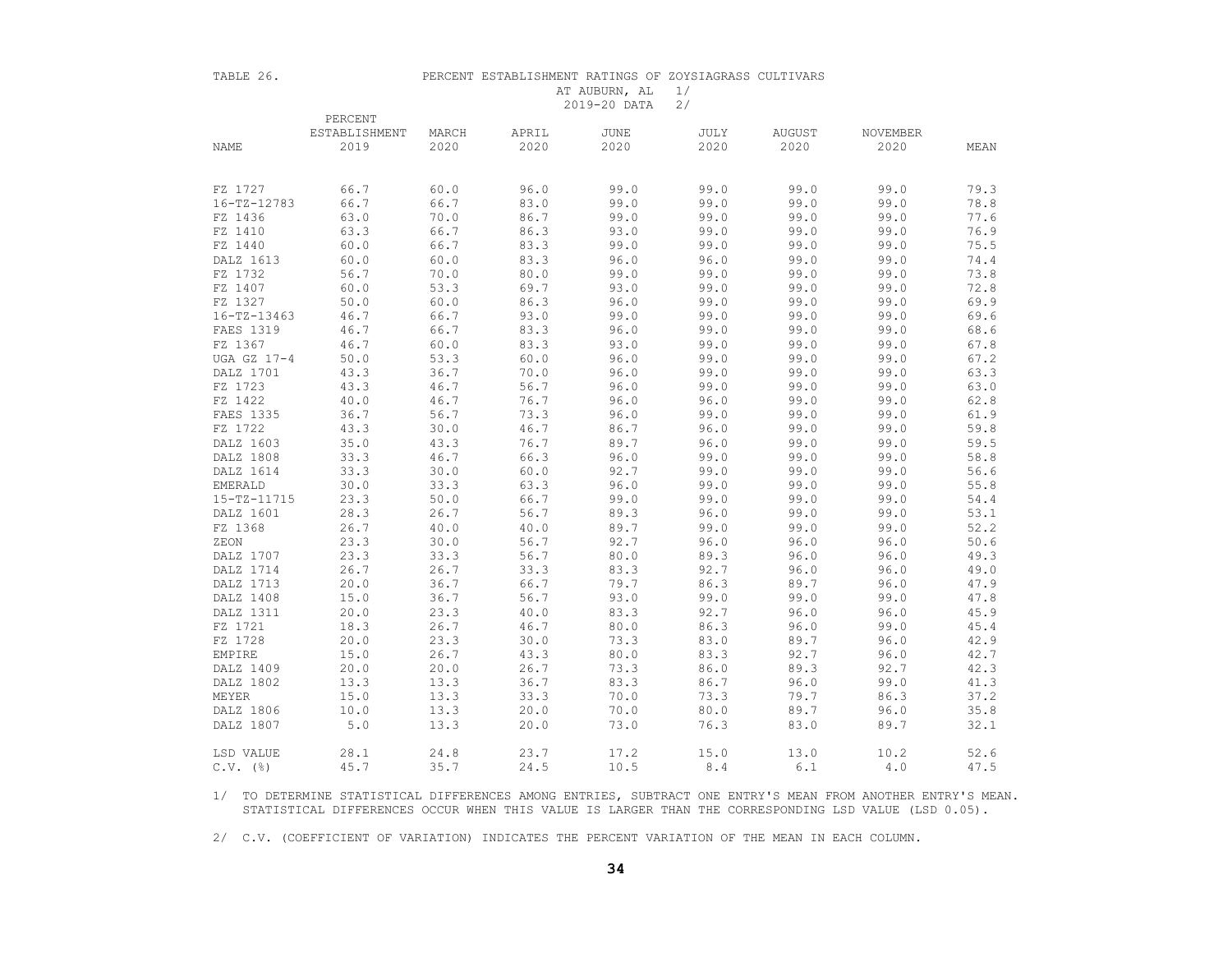#### TABLE 27. PERCENT ESTABLISHMENT RATINGS OF ZOYSIAGRASS CULTIVARS AT RIVERSIDE, CA 1/ 2020 DATA 2/

| <b>NAME</b>            | FEBRUARY | MARCH | APRIL | MAY  | <b>JUNE</b> | <b>JULY</b> | AUGUST | SEPTEMBER | <b>OCTOBER</b> | MEAN         |
|------------------------|----------|-------|-------|------|-------------|-------------|--------|-----------|----------------|--------------|
| FZ 1367                | 73.3     | 93.0  | 97.7  | 99.0 | 99.0        | 99.0        | 99.0   | 99.0      | 99.0           | 95.3         |
| FZ 1410                | 78.3     | 88.0  | 99.0  | 97.7 | 99.0        | 99.0        | 99.0   | 99.0      | 99.0           | 95.3         |
| ZEON                   | 70.0     | 92.7  | 97.7  | 97.7 | 99.0        | 99.0        | 99.0   | 99.0      | 99.0           | 94.8         |
| FZ 1440                | 66.7     | 93.0  | 97.7  | 99.0 | 99.0        | 99.0        | 99.0   | 99.0      | 99.0           | 94.6         |
| DALZ 1311              | 70.0     | 88.3  | 96.3  | 96.0 | 94.3        | 97.7        | 99.0   | 99.0      | 99.0           | 93.3         |
| DALZ 1603              | 66.7     | 90.0  | 94.7  | 97.7 | 97.7        | 96.0        | 97.7   | 99.0      | 99.0           | 93.1         |
| EMPIRE                 | 68.3     | 86.3  | 96.3  | 96.3 | 96.3        | 97.7        | 99.0   | 99.0      | 99.0           | 93.1         |
| FAES 1335              | 68.3     | 83.3  | 96.3  | 97.7 | 99.0        | 96.3        | 99.0   | 99.0      | 99.0           | 93.1         |
| FZ 1727                | 68.3     | 85.0  | 93.3  | 96.0 | 96.0        | 94.7        | 97.7   | 99.0      | 99.0           | 92.1         |
| DALZ 1408              | 63.3     | 80.0  | 95.0  | 97.7 | 97.7        | 97.7        | 99.0   | 99.0      | 99.0           | 92.0         |
| FZ 1732                | 66.7     | 81.7  | 88.3  | 94.7 | 97.7        | 97.7        | 99.0   | 99.0      | 99.0           | 91.5         |
| UGA GZ 17-4            | 60.0     | 78.3  | 91.7  | 96.3 | 97.7        | 97.7        | 99.0   | 99.0      | 99.0           | 91.0         |
| FZ 1436                | 65.0     | 78.3  | 88.3  | 95.0 | 97.7        | 96.3        | 99.0   | 99.0      | 99.0           | 90.9         |
| DALZ 1601              | 66.7     | 78.3  | 89.7  | 91.3 | 94.7        | 97.7        | 99.0   | 99.0      | 99.0           | 90.6         |
| DALZ 1808              | 63.3     | 78.3  | 86.7  | 93.3 | 97.7        | 96.3        | 99.0   | 99.0      | 99.0           | 90.3         |
| $16 - TZ - 12783$      | 58.3     | 76.7  | 89.7  | 94.7 | 97.7        | 97.7        | 99.0   | 99.0      | 99.0           | 90.2         |
| DALZ 1613              | 60.0     | 75.0  | 88.3  | 95.0 | 96.3        | 96.3        | 99.0   | 99.0      | 99.0           | 89.8         |
| 15-TZ-11715            | 63.3     | 75.0  | 88.3  | 94.7 | 92.7        | 96.0        | 97.7   | 99.0      | 99.0           | 89.5         |
| FZ 1422                | 55.0     | 73.3  | 91.7  | 94.7 | 96.0        | 96.3        | 99.0   | 99.0      | 99.0           | 89.3         |
| DALZ 1713              | 56.7     | 70.0  | 81.7  | 96.3 | 99.0        | 99.0        | 99.0   | 99.0      | 99.0           | 88.9         |
| FAES 1319              | 61.7     | 78.3  | 88.0  | 91.3 | 93.0        | 93.0        | 96.0   | 97.7      | 97.7           | 88.5         |
| EMERALD                | 50.0     | 68.3  | 88.3  | 91.7 | 94.7        | 96.0        | 97.7   | 99.0      | 99.0           | 87.2         |
| FZ 1728                | 56.7     | 70.0  | 81.7  | 93.3 | 93.0        | 93.3        | 99.0   | 99.0      | 99.0           | 87.2         |
| $16 - TZ - 13463$      | 56.7     | 75.0  | 85.0  | 96.0 | 86.3        | 91.3        | 96.0   | 99.0      | 99.0           | 87.1         |
| FZ 1327                | 58.3     | 66.7  | 85.0  | 85.0 | 86.7        | 94.7        | 99.0   | 99.0      | 99.0           | 85.9         |
| FZ 1407                | 51.7     | 66.7  | 81.7  | 90.0 | 85.0        | 93.3        | 99.0   | 99.0      | 99.0           | 85.0         |
| FZ 1722                | 55.0     | 71.7  | 83.3  | 89.7 | 84.7        | 91.0        | 94.3   | 97.7      | 96.0           | $8\,4$ . $8$ |
| DALZ 1409              | 43.3     | 58.3  | 76.7  | 91.7 | 95.0        | 95.0        | 99.0   | 99.0      | 99.0           | 84.1         |
| DALZ 1802              | 45.0     | 58.3  | 73.3  | 91.7 | 93.3        | 95.0        | 99.0   | 99.0      | 99.0           | 83.7         |
| FZ 1723                | 55.0     | 61.7  | 76.7  | 86.7 | 93.3        | 91.7        | 94.3   | 96.0      | 97.7           | 83.7         |
| DALZ 1701              | 50.0     | 61.7  | 80.0  | 88.3 | 86.7        | 90.0        | 97.7   | 97.7      | 97.7           | 83.3         |
| DALZ 1614              | 51.7     | 63.3  | 80.0  | 88.3 | 90.0        | 86.7        | 93.3   | 97.7      | 97.7           | 83.2         |
| DALZ 1714              | 53.3     | 65.0  | 75.0  | 88.3 | 78.3        | 88.3        | 96.3   | 99.0      | 99.0           | 82.5         |
| DALZ 1806              | 48.3     | 58.3  | 75.0  | 85.0 | 83.3        | 86.7        | 94.7   | 96.3      | 96.3           | 80.4         |
| FZ 1368                | 46.7     | 56.7  | 75.0  | 81.7 | 79.7        | 89.7        | 97.7   | 97.7      | 97.7           | 80.3         |
| DALZ 1707              | 50.0     | 65.0  | 75.0  | 81.7 | 80.0        | 85.0        | 90.0   | 96.0      | 96.0           | 79.9         |
| FZ 1721                | 48.3     | 58.3  | 73.3  | 80.0 | 83.3        | 85.0        | 87.7   | 91.0      | 89.3           | 77.4         |
| DALZ 1807              | 33.3     | 36.7  | 53.3  | 71.7 | 73.3        | 78.3        | 88.3   | 96.0      | 94.3           | 69.5         |
| <b>MEYER</b>           | 36.7     | 33.3  | 51.7  | 61.7 | 60.0        | 55.0        | 63.3   | 60.0      | 68.3           | 54.4         |
| LSD VALUE              | 12.6     | 16.4  | 13.8  | 10.4 | 17.1        | 15.1        | 10.6   | 7.3       | 9.0            | 9.6          |
| $C.V.$ $(\frac{6}{6})$ | 13.4     | 14.2  | 10.0  | 6.9  | 10.0        | 8.8         | 6.2    | 4.7       | 5.2            | 6.9          |

 1/ TO DETERMINE STATISTICAL DIFFERENCES AMONG ENTRIES, SUBTRACT ONE ENTRY'S MEAN FROM ANOTHER ENTRY'S MEAN. STATISTICAL DIFFERENCES OCCUR WHEN THIS VALUE IS LARGER THAN THE CORRESPONDING LSD VALUE (LSD 0.05).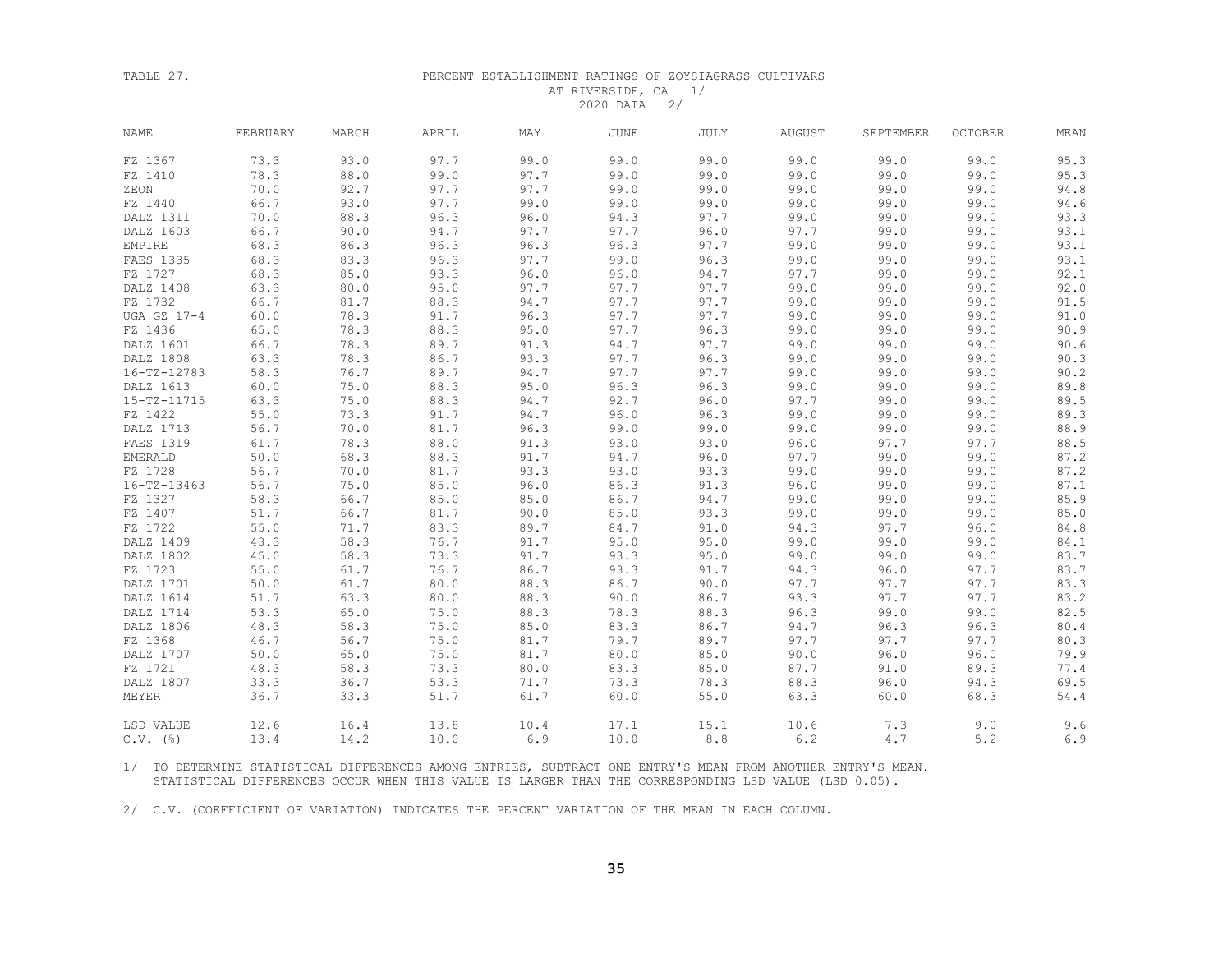## TABLE 28. PERCENT ESTABLISHMENT RATINGS OF ZOYSIAGRASS CULTIVARS AT GAINESVILLE, FL 1/ 2019 DATA 2/

| <b>NAME</b>       | <b>AUGUST</b> | SEPTEMBER | <b>OCTOBER</b> | NOVEMBER | DECEMBER | MEAN |
|-------------------|---------------|-----------|----------------|----------|----------|------|
| $16 - TZ - 12783$ | 50.0          | 63.3      | 90.0           | 90.0     | 99.0     | 78.5 |
| FZ 1440           | 43.3          | 53.3      | 86.7           | 90.0     | 99.0     | 74.5 |
| FZ 1327           | 36.7          | 56.7      | 86.7           | 90.0     | 99.0     | 73.8 |
| EMPIRE            | 40.0          | 60.0      | 86.3           | 83.3     | 96.0     | 73.1 |
| FZ 1407           | 36.7          | 53.3      | 86.7           | 90.0     | 99.0     | 73.1 |
| FZ 1727           | 40.0          | 53.3      | 83.3           | 90.0     | 99.0     | 73.1 |
| $15 - TZ - 11715$ | 36.7          | 50.0      | 83.3           | 86.7     | 96.0     | 70.5 |
| 16-TZ-13463       | 40.0          | 53.3      | 83.3           | 80.0     | 92.7     | 69.9 |
| FZ 1410           | 36.7          | 50.0      | 83.3           | 86.7     | 93.0     | 69.9 |
| FZ 1436           | 36.7          | 50.0      | 83.3           | 83.3     | 92.7     | 69.2 |
| DALZ 1701         | 30.0          | 53.3      | 83.3           | 83.3     | 93.0     | 68.6 |
| DALZ 1603         | 33.3          | 40.0      | 80.0           | 90.0     | 96.0     | 67.9 |
| DALZ 1614         | 33.3          | 50.0      | 80.0           | 86.7     | 89.7     | 67.9 |
| FZ 1728           | 33.3          | 46.7      | 80.0           | 86.7     | 93.0     | 67.9 |
| DALZ 1601         | 30.0          | 43.3      | 80.0           | 90.0     | 93.0     | 67.3 |
| FAES 1335         | 40.0          | 43.3      | 80.0           | 83.3     | 90.0     | 67.3 |
| ZEON              | 33.3          | 40.0      | 83.3           | 90.0     | 90.0     | 67.3 |
| DALZ 1311         | 30.0          | 43.3      | 80.0           | 86.7     | 96.0     | 67.2 |
| FAES 1319         | 33.3          | 43.3      | 76.7           | 86.7     | 93.0     | 66.6 |
| DALZ 1613         | 33.3          | 46.7      | 73.3           | 83.3     | 96.0     | 66.5 |
| FZ 1723           | 33.3          | 46.7      | 80.0           | 80.0     | 90.0     | 66.0 |
| FZ 1722           | 30.0          | 43.3      | 76.7           | 86.7     | 90.0     | 65.3 |
| DALZ 1808         | 30.0          | 43.3      | 73.3           | 86.7     | 90.0     | 64.7 |
| FZ 1721           | 40.0          | 46.7      | 70.0           | 80.0     | 86.7     | 64.7 |
| FZ 1732           | 33.3          | 40.0      | 76.7           | 83.3     | 90.0     | 64.7 |
| FZ 1367           | 30.0          | 43.3      | 76.7           | 80.0     | 90.0     | 64.0 |
| DALZ 1707         | 30.0          | 40.0      | 73.3           | 83.3     | 90.0     | 63.3 |
| FZ 1368           | 36.7          | 43.3      | 70.0           | 83.3     | 83.3     | 63.3 |
| FZ 1422           | 33.3          | 43.3      | 73.3           | 76.7     | 86.7     | 62.7 |
| DALZ 1408         | 30.0          | 36.7      | 76.7           | 83.3     | 83.3     | 62.0 |
| <b>EMERALD</b>    | 33.3          | 40.0      | 73.3           | 80.0     | 83.3     | 62.0 |
| UGA GZ 17-4       | 30.0          | 40.0      | 73.3           | 76.7     | 83.3     | 60.7 |
| DALZ 1409         | 30.0          | 33.3      | 66.7           | 80.0     | 86.7     | 59.3 |
| DALZ 1713         | 30.0          | 36.7      | 63.3           | 76.7     | 83.3     | 58.0 |
| DALZ 1714         | 33.3          | 40.0      | 66.7           | 70.0     | 76.7     | 57.3 |
| DALZ 1806         | 30.0          | 40.0      | 63.3           | 73.3     | 80.0     | 57.3 |
| DALZ 1802         | 30.0          | 33.3      | 66.7           | 73.3     | 76.7     | 56.0 |
| MEYER             | 30.0          | 40.0      | 66.7           | 73.3     | 70.0     | 56.0 |
| DALZ 1807         | 30.0          | 33.3      | 63.3           | 70.0     | 76.7     | 54.7 |
|                   |               |           |                |          |          |      |
| LSD VALUE         | 6.8           | 10.2      | 11.1           | 8.4      | 9.0      | 5.7  |
| $C.V.$ (%)        | 11.8          | 13.6      | 8.5            | 6.1      | 6.2      | 5.6  |

 1/ TO DETERMINE STATISTICAL DIFFERENCES AMONG ENTRIES, SUBTRACT ONE ENTRY'S MEAN FROM ANOTHER ENTRY'S MEAN. STATISTICAL DIFFERENCES OCCUR WHEN THIS VALUE IS LARGER THAN THE CORRESPONDING LSD VALUE (LSD 0.05).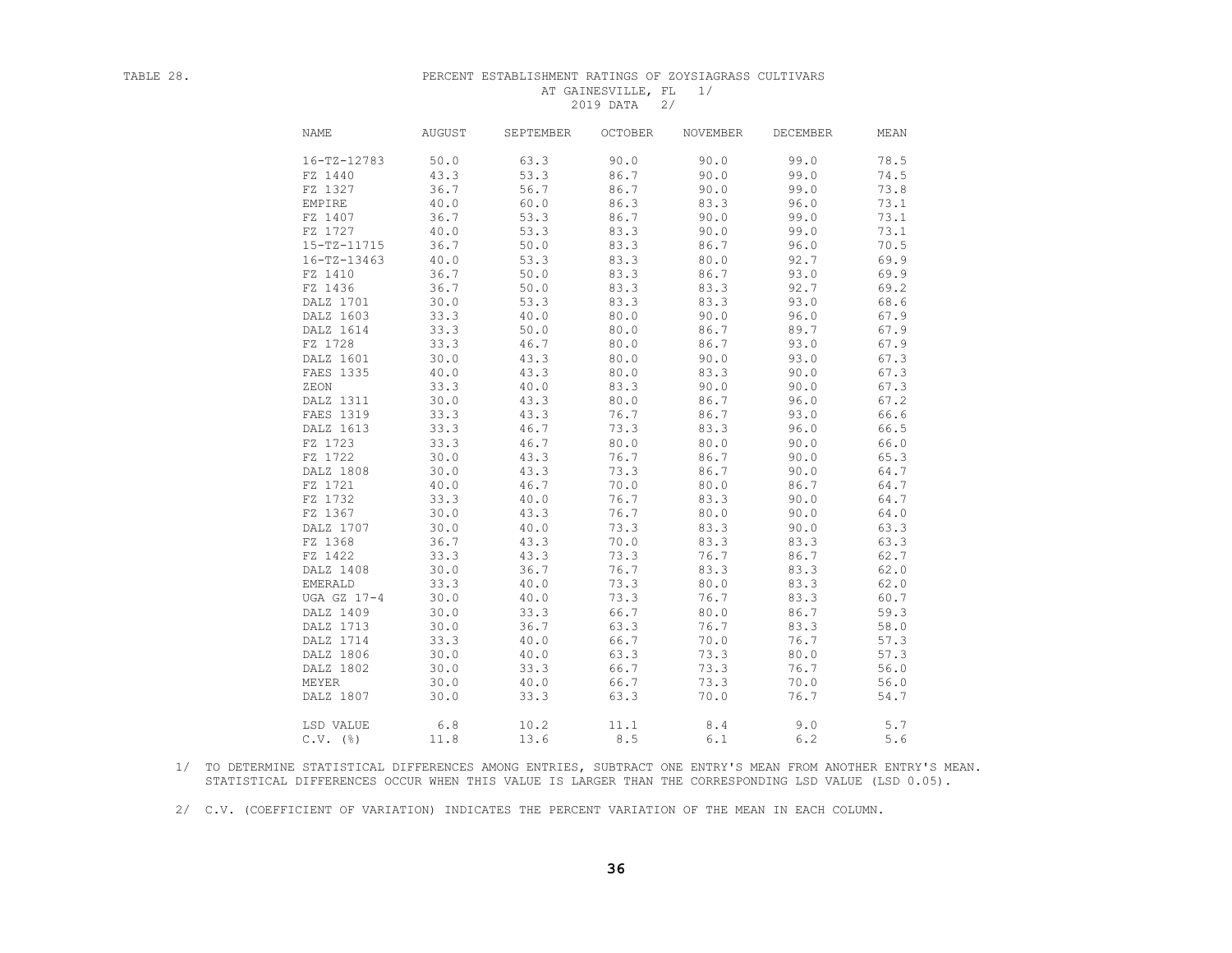TABLE 29.

## PERCENT ESTABLISHMENT RATINGS OF ZOYSIAGRASS CULTIVARS AT JAY, FL 1/

# 2019-20 DATA 2/

### PERCENT ESTABLISHMENT RATINGS FROM SEPTEMBER 2019 THROUGH OCTOBER 2020

| NAME              | 9/13/19 | 9/30/19 | 10/20/19 | 03/2020 | 04/2020 | 05/2020 | 06/2020 | 07/2020 | 08/2020 | 09/2020 | 10/2020 | MEAN     |
|-------------------|---------|---------|----------|---------|---------|---------|---------|---------|---------|---------|---------|----------|
| <b>EMPIRE</b>     | 30.0    | 40.0    | 66.7     | 80.0    | 88.3    | 93.3    | 96.3    | 99.0    | 99.0    | 99.0    | 99.0    | 81.0     |
| DALZ 1311         | 26.7    | 33.3    | 55.0     | 75.0    | 86.7    | 93.3    | 99.0    | 99.0    | 99.0    | 99.0    | 99.0    | 78.6     |
| DALZ 1603         | 26.7    | 26.7    | 43.3     | 56.7    | 70.0    | 80.0    | 89.3    | 96.0    | 97.7    | 99.0    | 99.0    | 71.3     |
| FZ 1410           | 20.0    | 26.7    | 41.7     | 58.3    | 68.3    | 83.3    | 91.7    | 97.7    | 97.7    | 99.0    | 99.0    | 71.2     |
| DALZ 1701         | 20.0    | 30.0    | 41.7     | 56.7    | 70.0    | 81.7    | 91.7    | 94.7    | 97.7    | 99.0    | 99.0    | 71.1     |
| DALZ 1601         | 16.7    | 23.3    | 41.7     | 55.0    | 66.7    | 80.0    | 89.7    | 96.0    | 97.7    | 99.0    | 99.0    | 69.5     |
| FZ 1422           | 16.7    | 23.3    | 36.7     | 50.0    | 63.3    | 78.3    | 91.7    | 94.3    | 96.0    | 97.7    | 99.0    | 67.9     |
| FZ 1732           | 10.0    | 20.0    | 33.3     | 53.3    | 70.0    | 80.0    | 90.0    | 95.0    | 95.0    | 99.0    | 99.0    | 67.7     |
| FZ 1440           | 20.0    | 23.3    | 30.0     | 46.7    | 60.0    | 80.0    | 90.0    | 94.7    | 97.7    | 99.0    | 99.0    | 67.3     |
| 15-TZ-11715       | 20.0    | 23.3    | 36.7     | 48.3    | 60.0    | 71.7    | 85.0    | 93.3    | 95.0    | 99.0    | 99.0    | 66.5     |
| FZ 1436           | 23.3    | 23.3    | 31.7     | 40.0    | 55.0    | 73.3    | 88.3    | 94.7    | 97.7    | 99.0    | 99.0    | 65.9     |
| FAES 1335         | 10.0    | 20.0    | 33.3     | 46.7    | 61.7    | 76.7    | 86.7    | 93.3    | 96.0    | 97.7    | 99.0    | 65.5     |
| FZ 1407           | 20.0    | 23.3    | 36.7     | 48.3    | 61.7    | 73.3    | 79.7    | 89.3    | 92.7    | 96.0    | 97.7    | 65.3     |
| FZ 1367           | 13.3    | 16.7    | 23.3     | 43.3    | 56.7    | 75.0    | 85.0    | 94.7    | 97.7    | 99.0    | 99.0    | $64.0\,$ |
| DALZ 1713         | 16.7    | 20.0    | 26.7     | 38.3    | 55.0    | 73.3    | 85.0    | 91.3    | 96.3    | 97.7    | 99.0    | 63.6     |
| FZ 1368           | 13.3    | 23.3    | 30.0     | 36.7    | 48.3    | 71.7    | 86.7    | 91.7    | 96.3    | 99.0    | 99.0    | 63.3     |
| $16 - TZ - 12783$ | 13.3    | 16.7    | 25.0     | 38.3    | 50.0    | 70.0    | 85.0    | 97.7    | 97.7    | 99.0    | 99.0    | 62.9     |
| DALZ 1707         | 16.7    | 16.7    | 31.7     | 43.3    | 55.0    | 66.7    | 81.7    | 88.3    | 94.7    | 97.7    | 99.0    | 62.8     |
| FZ 1728           | 10.0    | 20.0    | 30.0     | 45.0    | 55.0    | 70.0    | 83.3    | 88.3    | 93.3    | 96.3    | 99.0    | 62.8     |
| FZ 1723           | 16.7    | 23.3    | 31.7     | 38.3    | 53.3    | 68.3    | 80.0    | 86.7    | 90.0    | 94.3    | 96.0    | 61.7     |
| DALZ 1614         | 16.7    | 16.7    | 25.0     | 36.7    | 48.3    | 70.0    | 83.3    | 90.0    | 94.7    | 97.7    | 99.0    | 61.6     |
| FZ 1327           | 16.7    | 23.3    | 38.3     | 48.3    | 58.3    | 65.0    | 73.3    | 82.7    | 86.0    | 91.0    | 94.3    | 61.6     |
| FAES 1319         | 20.0    | 20.0    | 30.0     | 36.7    | 46.7    | 63.3    | 78.3    | 86.7    | 93.0    | 94.7    | 97.7    | 60.6     |
| DALZ 1408         | 16.7    | 16.7    | 23.3     | 30.0    | 46.7    | 65.0    | 80.0    | 90.0    | 95.0    | 99.0    | 99.0    | 60.1     |
| DALZ 1409         | 10.0    | 13.3    | 21.7     | 30.0    | 45.0    | 68.3    | 85.0    | 91.7    | 97.7    | 99.0    | 99.0    | 60.1     |
| ZEON              | 16.7    | 20.0    | 28.3     | 33.3    | 41.7    | 61.7    | 75.0    | 88.0    | 94.3    | 96.0    | 97.7    | 59.3     |
| DALZ 1714         | 10.0    | 13.3    | 23.3     | 36.7    | 48.3    | 63.3    | 75.0    | 86.7    | 93.3    | 96.3    | 99.0    | 58.7     |
| FZ 1727           | 16.7    | 16.7    | 25.0     | 30.0    | 45.0    | 61.7    | 76.7    | 86.7    | 91.7    | 96.3    | 99.0    | 58.7     |
| UGA GZ 17-4       | 10.0    | 13.3    | 18.3     | 28.3    | 45.0    | 63.3    | 81.7    | 91.3    | 96.0    | 97.7    | 97.7    | 58.4     |
| DALZ 1808         | 20.0    | 20.0    | 28.3     | 35.0    | 43.3    | 51.7    | 61.7    | 80.0    | 88.3    | 93.3    | 97.7    | 56.3     |
| FZ 1721           | 23.3    | 23.3    | 30.0     | 36.7    | 46.7    | 56.7    | 66.7    | 73.3    | 83.3    | 88.3    | 91.3    | 56.3     |
| <b>EMERALD</b>    | 23.3    | 23.3    | 26.7     | 35.0    | 43.3    | 53.3    | 65.0    | 75.0    | 85.0    | 91.3    | 96.3    | 56.2     |
| DALZ 1613         | 10.0    | 10.0    | 21.7     | 31.7    | 40.0    | 51.7    | 68.3    | 83.3    | 94.7    | 96.3    | 99.0    | 55.2     |
| FZ 1722           | 10.0    | 13.3    | 21.7     | 30.0    | 41.7    | 58.3    | 70.0    | 80.0    | 88.3    | 92.7    | 96.0    | 54.7     |
| DALZ 1802         | 20.0    | 20.0    | 20.0     | 25.0    | 35.0    | 43.3    | 63.3    | 81.7    | 91.7    | 96.3    | 99.0    | 54.1     |
| $16 - TZ - 13463$ | 10.0    | 10.0    | 20.0     | 23.3    | 25.0    | 40.0    | 56.7    | 76.7    | 88.3    | 93.0    | 96.0    | 49.0     |
| MEYER             | 26.7    | 26.7    | 30.0     | 30.0    | 33.3    | 38.3    | 41.7    | 55.0    | 68.3    | 78.3    | 86.7    | 46.8     |
| DALZ 1806         | 10.0    | 10.0    | 13.3     | 18.3    | 18.3    | 30.0    | 46.7    | 65.0    | 78.3    | 86.7    | 91.7    | 42.6     |
| DALZ 1807         | 10.0    | 10.0    | 11.7     | 13.3    | 16.7    | 25.0    | 36.7    | 56.7    | 71.7    | 81.7    | 90.0    | 38.5     |
|                   |         |         |          |         |         |         |         |         |         |         |         |          |
| LSD VALUE         | 6.1     | 9.3     | 12.3     | 17.1    | 21.3    | 22.1    | 20.0    | 15.0    | 11.3    | 7.5     | 5.6     | 11.4     |
| $C.V.$ (%)        | 23.1    | 27.3    | 25.4     | 26.0    | 24.8    | 20.1    | 15.5    | 10.3    | 7.1     | 4.6     | 3.1     | 11.3     |

1/ TO DETERMINE STATISTICAL DIFFERENCES AMONG ENTRIES, SUBTRACT ONE ENTRY'S MEAN FROM ANOTHER ENTRY'S MEAN. STATISTICAL DIFFERENCES OCCUR WHEN THIS VALUE IS LARGER THAN THE CORRESPONDING LSD VALUE (LSD 0.05).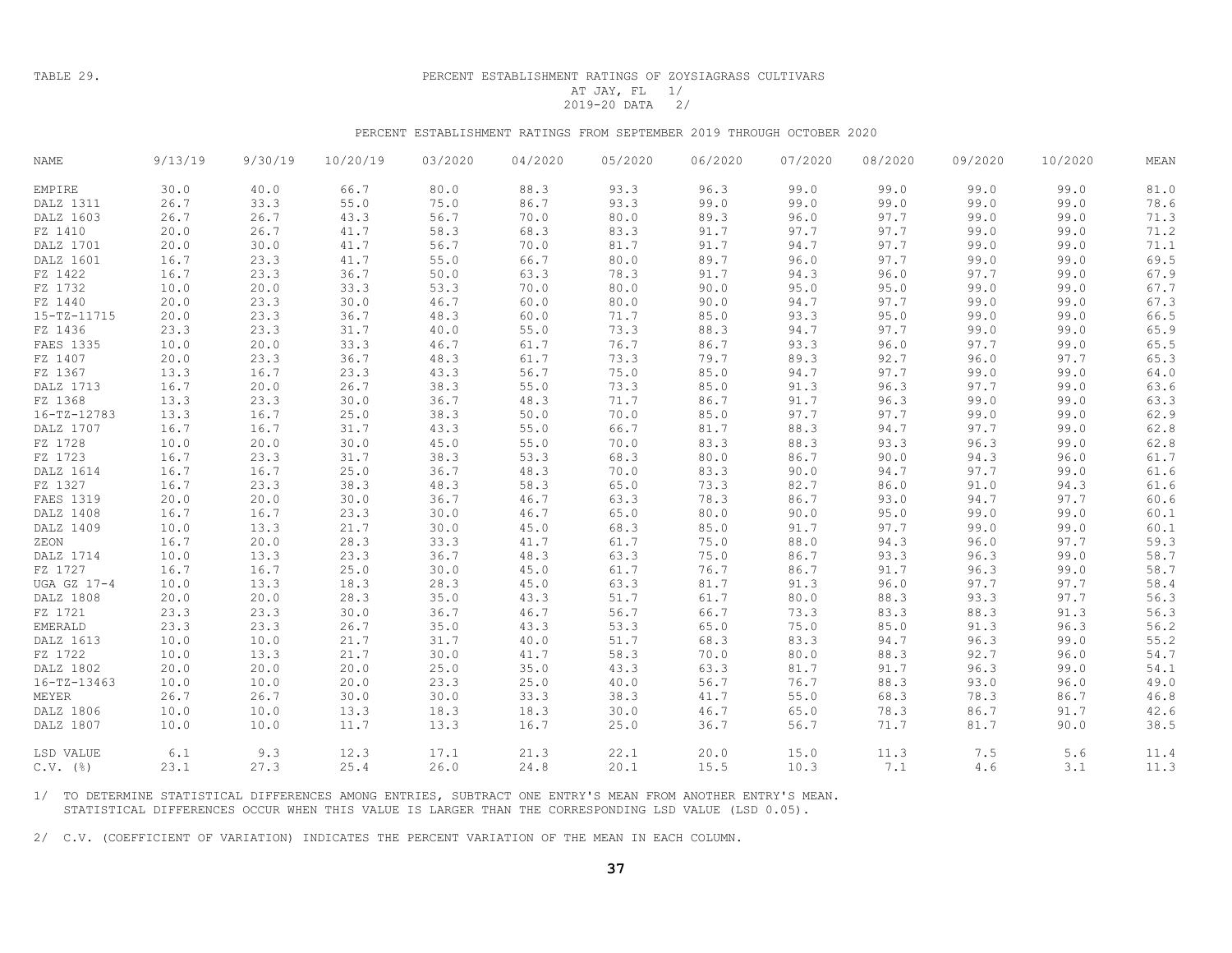### TABLE 30. PERCENT ESTABLISHMENT RATINGS OF ZOYSIAGRASS CULTIVARS AT GRIFFIN, GA 1/ 2019 DATA 2/

|                   |        | PERCENT ESTABLISHMENT FROM SEPTEMBER-NOVEMBER |            |        |       |      |
|-------------------|--------|-----------------------------------------------|------------|--------|-------|------|
| <b>NAME</b>       | SEPT 5 | SEPT 19                                       | OCT 3      | OCT 17 | NOV 7 | MEAN |
| $16 - TZ - 12783$ | 4.0    | 5.0                                           | 6.0        | 7.0    | 7.0   | 5.8  |
| FZ 1722           | 4.0    | 3.7                                           | 5.0        | 5.7    | 6.0   | 4.9  |
| $16 - TZ - 13463$ | 4.3    | 4.0                                           | 4.7        | 5.3    | 5.7   | 4.8  |
| EMPIRE            | 3.3    | 3.7                                           | $4\cdot 7$ | 5.7    | 6.0   | 4.7  |
| FAES 1335         | 3.3    | 3.7                                           | 4.7        | 5.7    | 6.0   | 4.7  |
| FZ 1327           | 3.7    | 4.0                                           | 5.0        | 5.3    | 5.3   | 4.7  |
| FZ 1407           | 3.7    | 4.0                                           | 4.7        | 5.3    | 5.3   | 4.6  |
| FZ 1367           | 3.3    | 3.7                                           | 5.0        | 5.0    | 5.0   | 4.4  |
| DALZ 1603         | 2.7    | 3.7                                           | 4.7        | 5.0    | 5.0   | 4.2  |
| 15-TZ-11715       | 2.7    | 2.7                                           | 4.0        | 5.3    | 5.3   | 4.0  |
| FZ 1410           | 3.0    | 3.7                                           | 4.0        | 4.3    | 4.7   | 3.9  |
| FZ 1436           | 2.0    | 3.0                                           | 4.7        | 5.0    | 5.0   | 3.9  |
| DALZ 1601         | 3.0    | 3.7                                           | 3.7        | 4.3    | 4.3   | 3.8  |
| DALZ 1701         | 2.3    | 3.0                                           | 4.0        | 4.7    | 4.7   | 3.7  |
| FZ 1732           | 3.0    | 3.0                                           | 3.7        | 4.3    | 4.7   | 3.7  |
| FZ 1422           | 3.0    | 3.0                                           | 3.7        | 4.3    | 4.0   | 3.6  |
| UGA GZ 17-4       | 3.3    | 3.3                                           | 3.3        | 4.0    | 4.0   | 3.6  |
| DALZ 1311         | 2.3    | 3.3                                           | 3.7        | 4.0    | 4.0   | 3.5  |
| FZ 1723           | 2.7    | 3.0                                           | 4.0        | 4.0    | 4.0   | 3.5  |
| FAES 1319         | 2.3    | 2.7                                           | 3.7        | 4.0    | 4.0   | 3.3  |
| FZ 1440           | 3.0    | 2.7                                           | 3.3        | 3.7    | 4.0   | 3.3  |
| FZ 1727           | 2.3    | 2.7                                           | 3.3        | 4.0    | 4.0   | 3.3  |
| FZ 1728           | 2.3    | 2.7                                           | 3.3        | 3.7    | 4.0   | 3.2  |
| DALZ 1613         | 2.0    | 2.3                                           | 3.0        | 3.3    | 3.7   | 2.9  |
| DALZ 1808         | 2.7    | 2.7                                           | 3.0        | 3.0    | 3.0   | 2.9  |
| DALZ 1614         | 2.0    | 2.3                                           | 3.0        | 3.3    | 3.3   | 2.8  |
| EMERALD           | 2.3    | 2.3                                           | 2.7        | 3.3    | 3.3   | 2.8  |
| DALZ 1408         | 2.0    | 2.0                                           | 3.0        | 3.0    | 3.3   | 2.7  |
| DALZ 1707         | 2.0    | 2.7                                           | 2.7        | 3.0    | 3.3   | 2.7  |
| DALZ 1714         | 2.7    | 2.3                                           | 2.7        | 3.0    | 3.0   | 2.7  |
| FZ 1721           | 2.3    | 2.3                                           | 2.7        | 3.0    | 3.0   | 2.7  |
| ZEON              | 2.0    | 2.0                                           | 2.7        | 3.0    | 3.7   | 2.7  |
| DALZ 1713         | 2.7    | 2.0                                           | 2.3        | 2.7    | 2.7   | 2.5  |
| DALZ 1806         | 2.3    | 2.0                                           | 2.0        | 2.7    | 2.7   | 2.3  |
| MEYER             | 2.0    | 2.3                                           | 2.3        | 2.3    | 2.7   | 2.3  |
| DALZ 1409         | 2.0    | 2.0                                           | 2.3        | 2.0    | 2.7   | 2.2  |
| DALZ 1802         | 2.3    | 2.0                                           | 2.0        | 2.0    | 2.3   | 2.1  |
| DALZ 1807         | 2.0    | 2.0                                           | 2.0        | 2.3    | 2.3   | 2.1  |
| FZ 1368           | 2.0    | 2.0                                           | 2.0        | 2.0    | 2.3   | 2.1  |
| LSD VALUE         | 1.2    | 0.8                                           | 1.1        | 1.0    | 1.1   | 0.8  |
| $C.V.$ (%)        | 24.3   | 17.7                                          | 19.4       | 17.3   | 18.1  | 14.6 |

 1/ TO DETERMINE STATISTICAL DIFFERENCES AMONG ENTRIES, SUBTRACT ONE ENTRY'S MEAN FROM ANOTHER ENTRY'S MEAN. STATISTICAL DIFFERENCES OCCUR WHEN THIS VALUE IS LARGER THAN THE CORRESPONDING LSD VALUE (LSD 0.05).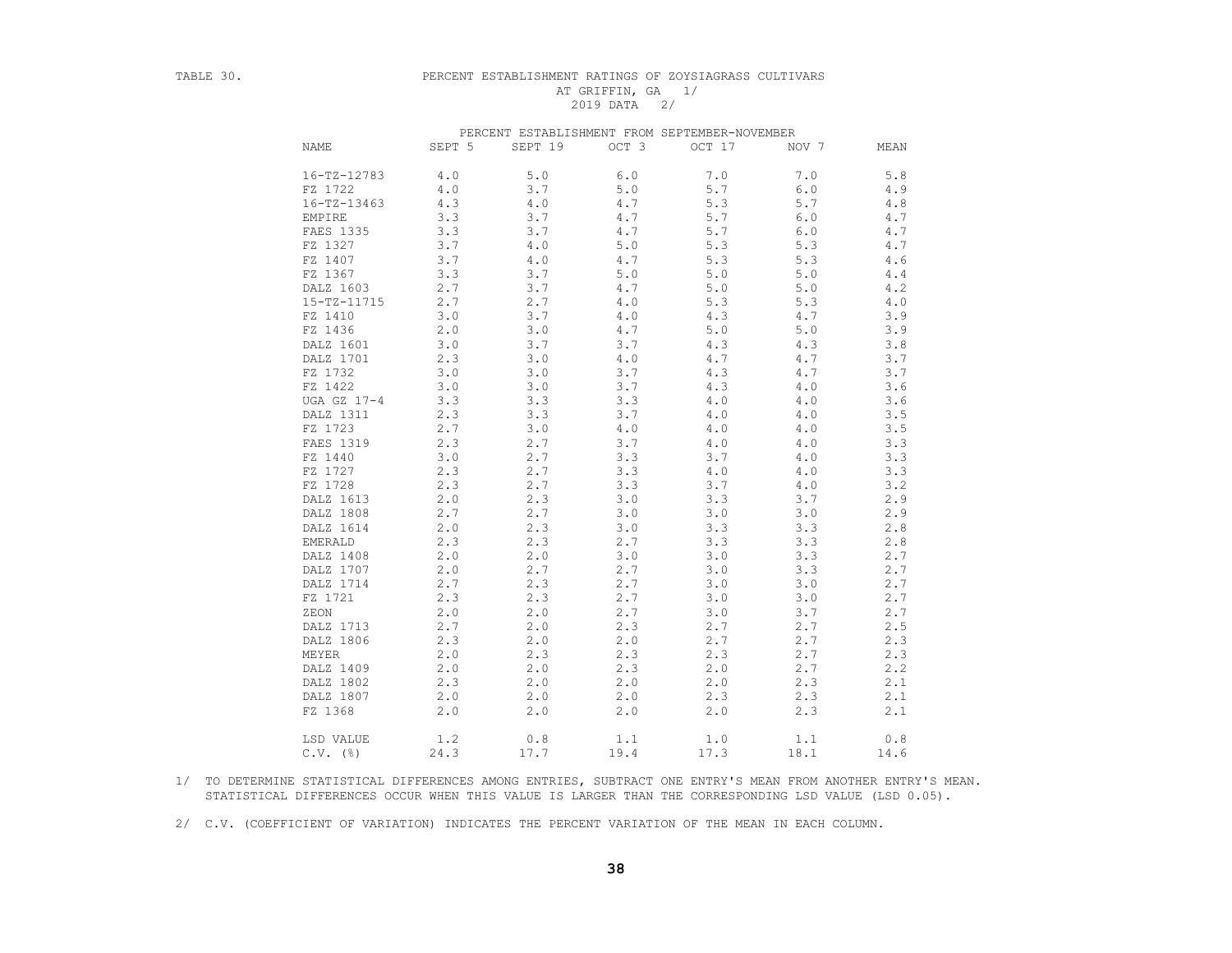# TABLE 31. PERCENT ESTABLISHMENT RATINGS OF ZOYSIAGRASS CULTIVARS AT WEST LAFAYETTE, IN 1/ 2019 DATA 2/

| NAME              | SEPTEMBER | <b>OCTOBER</b> | MEAN |
|-------------------|-----------|----------------|------|
| EMPIRE            | 47.0      | 91.7           | 69.3 |
| FZ 1327           | 40.7      | 83.3           | 62.0 |
| DALZ 1603         | 36.7      | 86.7           | 61.7 |
| FZ 1407           | 37.7      | 85.0           | 61.3 |
| DALZ 1311         | 36.7      | 85.0           | 60.8 |
| DALZ 1601         | 32.3      | 88.3           | 60.3 |
| FZ 1410           | 33.3      | 85.0           | 59.2 |
| FZ 1727           | 32.3      | 80.0           | 56.2 |
| FZ 1440           | 36.3      | 75.0           | 55.7 |
| FAES 1335         | 30.0      | 76.7           | 53.3 |
| FZ 1723           | 31.7      | 75.0           | 53.3 |
| ZEON              | 31.7      | 75.0           | 53.3 |
| 15-TZ-11715       | 29.3      | 76.7           | 53.0 |
| FZ 1422           | 28.3      | 76.7           | 52.5 |
| FZ 1436           | 25.0      | 80.0           | 52.5 |
| FZ 1732           | 28.3      | 76.7           | 52.5 |
| FAES 1319         | 29.3      | 75.0           | 52.2 |
| 16-TZ-12783       | 29.0      | 75.0           | 52.0 |
| DALZ 1614         | 25.0      | 76.7           | 50.8 |
| DALZ 1707         | 26.7      | 75.0           | 50.8 |
| DALZ 1808         | 26.7      | 75.0           | 50.8 |
| FZ 1728           | 25.0      | 76.7           | 50.8 |
| EMERALD           | 31.0      | 70.0           | 50.5 |
| $16 - TZ - 13463$ | 28.3      | 71.7           | 50.0 |
| FZ 1367           | 23.3      | 76.7           | 50.0 |
| FZ 1722           | 25.0      | 75.0           | 50.0 |
| DALZ 1613         | 24.0      | 70.0           | 47.0 |
| DALZ 1713         | 25.0      | 68.3           | 46.7 |
| UGA GZ 17-4       | 24.0      | 66.7           | 45.3 |
| DALZ 1408         | 23.0      | 66.7           | 44.8 |
| FZ 1721           | 23.0      | 66.7           | 44.8 |
| MEYER             | 25.0      | 63.3           | 44.2 |
| DALZ 1701         | 21.0      | 65.0           | 43.0 |
| FZ 1368           | 25.3      | 58.3           | 41.8 |
| DALZ 1806         | 20.7      | 61.7           | 41.2 |
| DALZ 1714         | 21.3      | 58.3           | 39.8 |
| DALZ 1409         | 20.7      | 58.3           | 39.5 |
| DALZ 1802         | 20.7      | 55.0           | 37.8 |
| DALZ 1807         | 18.7      | 46.7           | 32.7 |
|                   |           |                |      |
| LSD VALUE         | 4.7       | 7.9            | 4.6  |
| $C.V.$ (%)        | 11.2      | 7.1            | 6.1  |

 1/ TO DETERMINE STATISTICAL DIFFERENCES AMONG ENTRIES, SUBTRACT ONE ENTRY'S MEAN FROM ANOTHER ENTRY'S MEAN. STATISTICAL DIFFERENCES OCCUR WHEN THIS VALUE IS LARGER THAN THE CORRESPONDING LSD VALUE (LSD 0.05).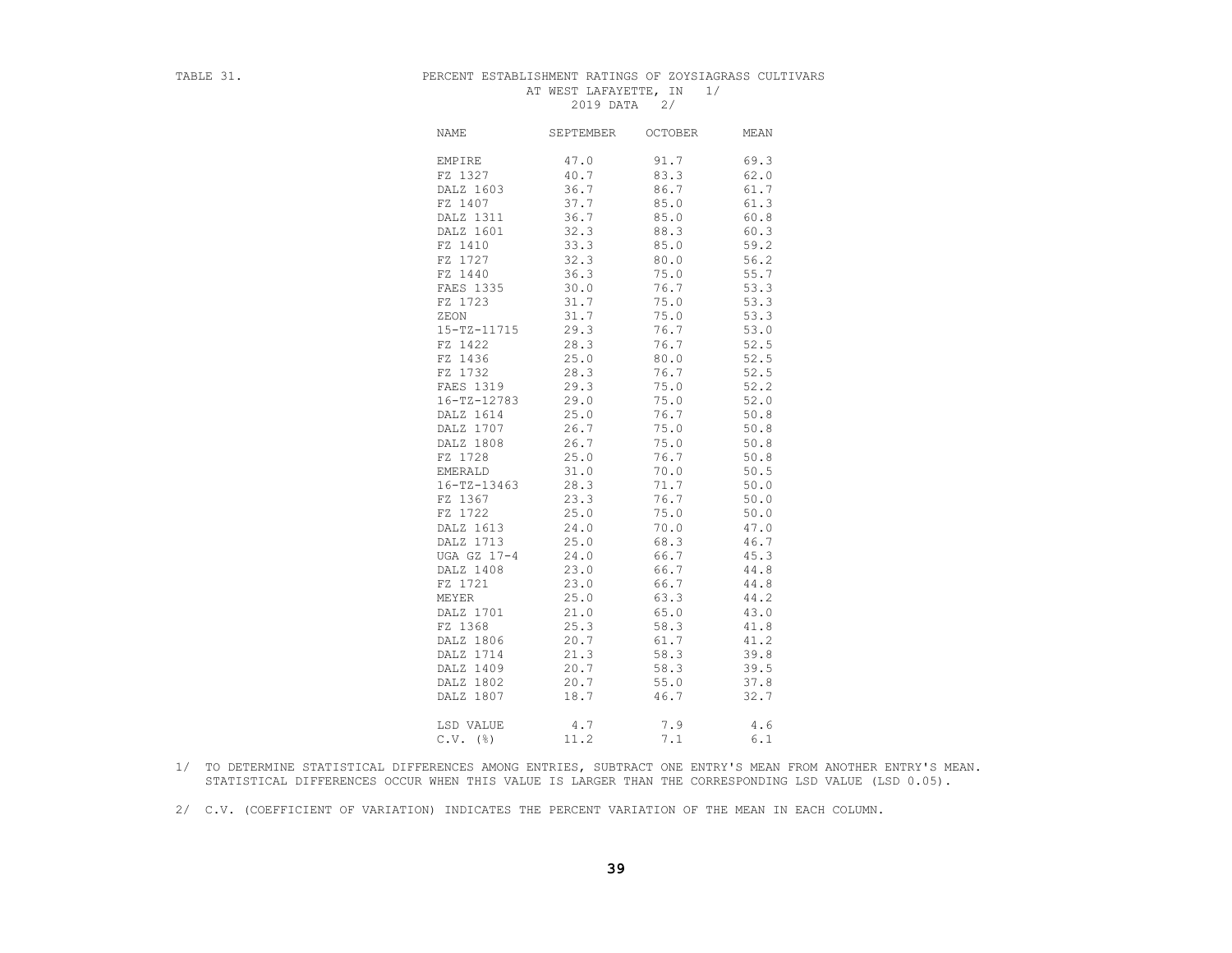## TABLE 32. PERCENT ESTABLISHMENT RATINGS OF ZOYSIAGRASS CULTIVARS AT MANHATTAN, KS 1/ 2019-20 DATA 2/

| NAME              | SEPT 2019 | MAY 2020 |      | JUNE 2020 AUGUST 2020 | MEAN |
|-------------------|-----------|----------|------|-----------------------|------|
| EMPIRE            | 75.0      | 81.7     | 96.0 | 99.0                  | 87.9 |
| DALZ 1311         | 61.7      | 75.3     | 92.7 | 99.0                  | 82.2 |
| DALZ 1601         | 56.7      | 76.7     | 92.7 | 99.0                  | 81.3 |
| DALZ 1603         | 53.3      | 75.0     | 90.0 | 99.0                  | 79.3 |
| FZ 1407           | 43.3      | 65.0     | 91.0 | 99.0                  | 74.6 |
| FZ 1327           | 41.7      | 70.0     | 90.0 | 96.0                  | 74.4 |
| DALZ 1707         | 40.0      | 68.3     | 85.0 | 99.0                  | 73.1 |
| FAES 1319         | 33.3      | 68.7     | 73.3 | 99.0                  | 68.6 |
| DALZ 1808         | 26.7      | 63.3     | 85.0 | 99.0                  | 68.5 |
| ZEON              | 24.3      | 66.7     | 86.0 | 94.3                  | 67.8 |
| DALZ 1701         | 30.0      | 56.7     | 83.3 | 99.0                  | 67.3 |
| 15-TZ-11715       | 27.7      | 63.3     | 78.3 | 97.7                  | 66.8 |
| $16 - TZ - 12783$ | 51.7      | 40.0     | 70.0 | 94.7                  | 64.1 |
| FZ 1410           | 26.7      | 53.3     | 75.0 | 99.0                  | 63.5 |
| DALZ 1614         | 26.7      | 56.7     | 68.3 | 96.0                  | 61.9 |
| FZ 1422           | 21.7      | 53.3     | 73.3 | 99.0                  | 61.8 |
| EMERALD           | 17.7      | 53.0     | 76.7 | 91.3                  | 59.7 |
| FZ 1727           | 20.7      | 47.7     | 70.0 | 97.7                  | 59.0 |
| $16 - TZ - 13463$ | 33.3      | 51.0     | 58.3 | 91.7                  | 58.6 |
| FZ 1732           | 22.3      | 48.3     | 65.0 | 93.3                  | 57.3 |
| FZ 1723           | 17.3      | 38.7     | 68.3 | 94.7                  | 54.8 |
| FAES 1335         | 28.3      | 28.3     | 60.0 | 86.7                  | 50.8 |
| DALZ 1613         | 20.0      | 36.0     | 63.3 | 83.3                  | 50.7 |
| MEYER             | 16.7      | 31.0     | 65.0 | 89.3                  | 50.5 |
| FZ 1722           | 14.0      | 21.7     | 60.0 | 90.0                  | 46.4 |
| FZ 1440           | 25.0      | 3.0      | 50.0 | 76.7                  | 38.7 |
| FZ 1728           | 17.7      | 6.7      | 46.7 | 76.7                  | 36.9 |
| FZ 1436           | 23.3      | 3.7      | 36.7 | 71.7                  | 33.8 |
| DALZ 1713         | 19.3      | 3.7      | 36.7 | 73.3                  | 33.3 |
| FZ 1367           | 22.3      | 0.3      | 24.0 | 63.3                  | 27.5 |
| DALZ 1408         | 18.3      | 1.7      | 16.7 | 56.7                  | 23.3 |
| UGA GZ 17-4       | 13.3      | 3.0      | 16.7 | 60.0                  | 23.3 |
| DALZ 1714         | 20.0      | 2.3      | 20.0 | 48.3                  | 22.7 |
| DALZ 1409         | 10.0      | 1.7      | 10.0 | 40.0                  | 15.4 |
| DALZ 1806         | 10.0      | 1.3      | 11.0 | 30.0                  | 13.1 |
| FZ 1721           | 20.0      | 0.0      | 0.3  | 4.0                   | 6.1  |
| DALZ 1802         | 10.7      | 0.0      | 1.0  | 5.7                   | 4.3  |
| FZ 1368           | 13.3      | 0.0      | 0.0  | 3.3                   | 4.2  |
| DALZ 1807         | 10.0      | 0.0      | 0.0  | 0.0                   | 2.5  |
|                   |           |          |      |                       |      |
| LSD VALUE         | 13.0      | 13.9     | 10.1 | 11.4                  | 8.4  |
| $C.V.$ (%)        | 31.3      | 26.1     | 12.4 | 10.2                  | 11.8 |
|                   |           |          |      |                       |      |

 1/ TO DETERMINE STATISTICAL DIFFERENCES AMONG ENTRIES, SUBTRACT ONE ENTRY'S MEAN FROM ANOTHER ENTRY'S MEAN. STATISTICAL DIFFERENCES OCCUR WHEN THIS VALUE IS LARGER THAN THE CORRESPONDING LSD VALUE (LSD 0.05).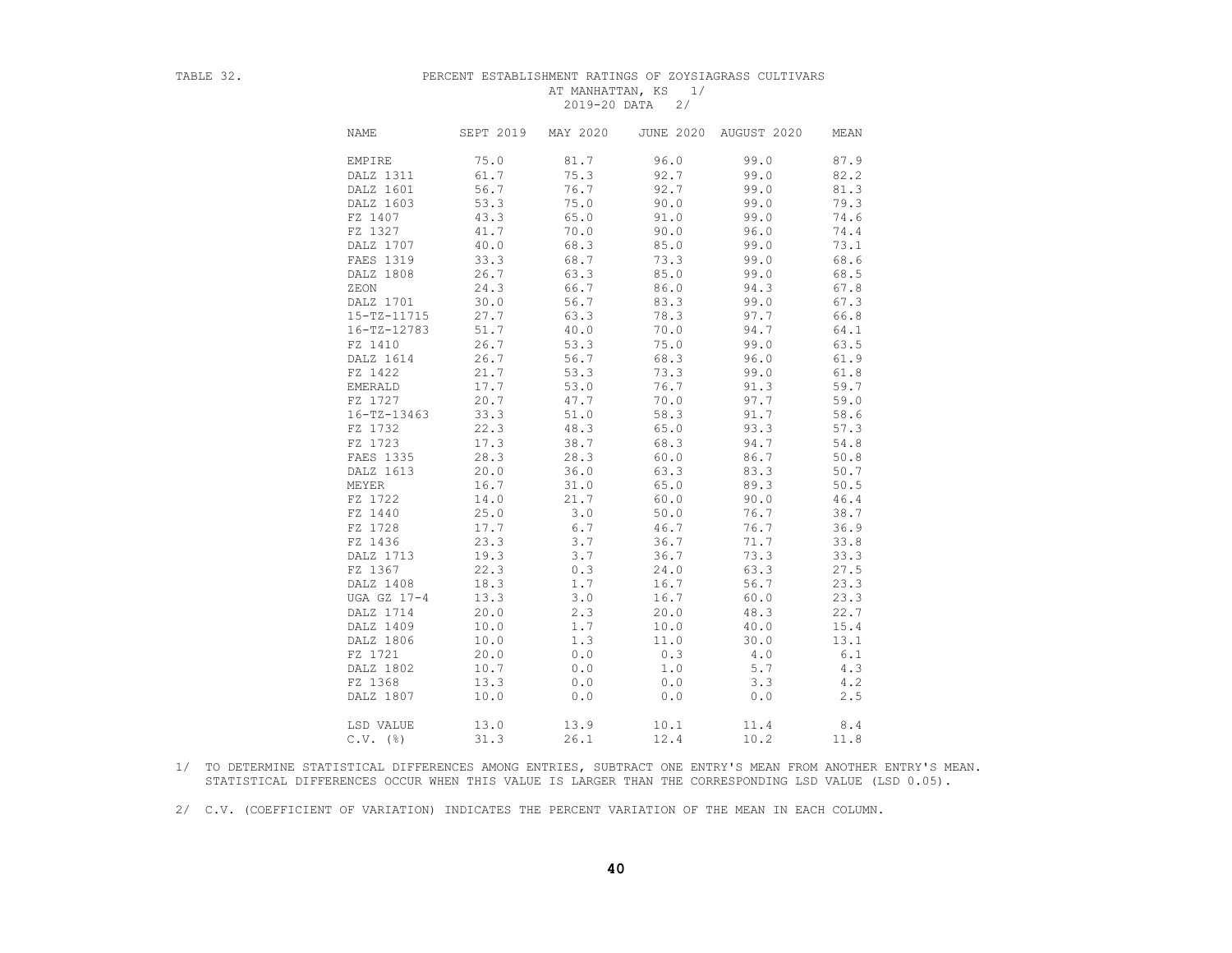### TABLE 33. PERCENT ESTABLISHMENT RATINGS OF ZOYSIAGRASS CULTIVARS AT STILLWATER, OK 1/ 2020 DATA 2/

| 99.0<br>98.6<br>16-TZ-12783<br>97.7<br>99.0<br>97.7<br>99.0<br>99.0<br>98.6<br>FZ 1410<br>DALZ 1601<br>96.3<br>99.0<br>99.0<br>98.1<br>FZ 1407<br>96.3<br>99.0<br>99.0<br>98.1<br>95.7<br>99.0<br>97.9<br>EMPIRE<br>99.0<br>93.7<br>99.0<br>97.2<br>$16 - TZ - 13463$<br>99.0<br>DALZ 1311<br>93.0<br>97.0<br>99.0<br>96.3<br>DALZ 1603<br>93.3<br>96.7<br>99.0<br>96.3<br>DALZ 1707<br>94.7<br>94.7<br>99.0<br>96.1<br>FZ 1327<br>89.7<br>99.0<br>99.0<br>95.9<br>DALZ 1613<br>90.3<br>98.0<br>99.0<br>95.8<br>95.2<br>DALZ 1408<br>89.0<br>97.7<br>99.0<br>88.7<br>97.7<br>99.0<br>95.1<br>ZEON<br>FZ 1722<br>86.7<br>99.0<br>99.0<br>94.9<br>87.0<br>96.0<br>99.0<br>94.0<br>DALZ 1614<br>85.0<br>97.3<br>99.0<br>93.8<br>15-TZ-11715<br>96.0<br>93.8<br>FAES 1319<br>86.3<br>99.0<br>93.6<br>DALZ 1808<br>87.0<br>94.7<br>99.0<br>FZ 1723<br>86.7<br>94.7<br>99.0<br>93.4<br>FZ 1440<br>97.3<br>99.0<br>93.2<br>83.3<br>93.0<br>98.3<br>FZ 1732<br>81.7<br>99.0<br>80.7<br>92.9<br>FZ 1367<br>99.0<br>99.0<br>92.9<br>FZ 1436<br>85.0<br>94.7<br>99.0<br>DALZ 1713<br>78.3<br>99.0<br>99.0<br>92.1<br>FZ 1422<br>91.2<br>80.0<br>94.7<br>99.0<br>89.8<br>DALZ 1701<br>89.7<br>99.0<br>80.7<br>FAES 1335<br>90.3<br>99.0<br>89.8<br>80.0<br>FZ 1727<br>80.7<br>96.3<br>91.3<br>89.4<br>DALZ 1714<br>91.3<br>99.0<br>87.1<br>71.0<br>72.7<br>89.0<br>99.0<br>86.9<br>EMERALD<br>FZ 1728<br>78.3<br>83.3<br>86.9<br>99.0<br>FZ 1721<br>70.0<br>81.7<br>99.0<br>83.6<br>DALZ 1806<br>61.7<br>85.7<br>99.0<br>82.1<br>61.7<br>85.0<br>81.9<br>UGA GZ 17-4<br>99.0<br>DALZ 1409<br>64.0<br>83.3<br>96.7<br>81.3<br>FZ 1368<br>60.0<br>79.0<br>99.0<br>79.3<br>82.3<br>78.8<br>MEYER<br>55.0<br>99.0<br>DALZ 1802<br>60.0<br>80.0<br>76.0<br>63.1<br>DALZ 1807<br>67.5<br>76.0<br>59.2<br>55.0<br>LSD VALUE<br>14.2<br>31.2<br>7.8<br>11.8<br>5.2<br>9.3<br>$C.V.$ (%)<br>10.7<br>8.0 | <b>NAME</b> | SPRING | <b>SUMMER</b> | FALL | MEAN |
|------------------------------------------------------------------------------------------------------------------------------------------------------------------------------------------------------------------------------------------------------------------------------------------------------------------------------------------------------------------------------------------------------------------------------------------------------------------------------------------------------------------------------------------------------------------------------------------------------------------------------------------------------------------------------------------------------------------------------------------------------------------------------------------------------------------------------------------------------------------------------------------------------------------------------------------------------------------------------------------------------------------------------------------------------------------------------------------------------------------------------------------------------------------------------------------------------------------------------------------------------------------------------------------------------------------------------------------------------------------------------------------------------------------------------------------------------------------------------------------------------------------------------------------------------------------------------------------------------------------------------------------------------------------------------------------------------------------------------------------------------------------------------------------------------------------------------------------------------------------------------------|-------------|--------|---------------|------|------|
|                                                                                                                                                                                                                                                                                                                                                                                                                                                                                                                                                                                                                                                                                                                                                                                                                                                                                                                                                                                                                                                                                                                                                                                                                                                                                                                                                                                                                                                                                                                                                                                                                                                                                                                                                                                                                                                                                    |             |        |               |      |      |
|                                                                                                                                                                                                                                                                                                                                                                                                                                                                                                                                                                                                                                                                                                                                                                                                                                                                                                                                                                                                                                                                                                                                                                                                                                                                                                                                                                                                                                                                                                                                                                                                                                                                                                                                                                                                                                                                                    |             |        |               |      |      |
|                                                                                                                                                                                                                                                                                                                                                                                                                                                                                                                                                                                                                                                                                                                                                                                                                                                                                                                                                                                                                                                                                                                                                                                                                                                                                                                                                                                                                                                                                                                                                                                                                                                                                                                                                                                                                                                                                    |             |        |               |      |      |
|                                                                                                                                                                                                                                                                                                                                                                                                                                                                                                                                                                                                                                                                                                                                                                                                                                                                                                                                                                                                                                                                                                                                                                                                                                                                                                                                                                                                                                                                                                                                                                                                                                                                                                                                                                                                                                                                                    |             |        |               |      |      |
|                                                                                                                                                                                                                                                                                                                                                                                                                                                                                                                                                                                                                                                                                                                                                                                                                                                                                                                                                                                                                                                                                                                                                                                                                                                                                                                                                                                                                                                                                                                                                                                                                                                                                                                                                                                                                                                                                    |             |        |               |      |      |
|                                                                                                                                                                                                                                                                                                                                                                                                                                                                                                                                                                                                                                                                                                                                                                                                                                                                                                                                                                                                                                                                                                                                                                                                                                                                                                                                                                                                                                                                                                                                                                                                                                                                                                                                                                                                                                                                                    |             |        |               |      |      |
|                                                                                                                                                                                                                                                                                                                                                                                                                                                                                                                                                                                                                                                                                                                                                                                                                                                                                                                                                                                                                                                                                                                                                                                                                                                                                                                                                                                                                                                                                                                                                                                                                                                                                                                                                                                                                                                                                    |             |        |               |      |      |
|                                                                                                                                                                                                                                                                                                                                                                                                                                                                                                                                                                                                                                                                                                                                                                                                                                                                                                                                                                                                                                                                                                                                                                                                                                                                                                                                                                                                                                                                                                                                                                                                                                                                                                                                                                                                                                                                                    |             |        |               |      |      |
|                                                                                                                                                                                                                                                                                                                                                                                                                                                                                                                                                                                                                                                                                                                                                                                                                                                                                                                                                                                                                                                                                                                                                                                                                                                                                                                                                                                                                                                                                                                                                                                                                                                                                                                                                                                                                                                                                    |             |        |               |      |      |
|                                                                                                                                                                                                                                                                                                                                                                                                                                                                                                                                                                                                                                                                                                                                                                                                                                                                                                                                                                                                                                                                                                                                                                                                                                                                                                                                                                                                                                                                                                                                                                                                                                                                                                                                                                                                                                                                                    |             |        |               |      |      |
|                                                                                                                                                                                                                                                                                                                                                                                                                                                                                                                                                                                                                                                                                                                                                                                                                                                                                                                                                                                                                                                                                                                                                                                                                                                                                                                                                                                                                                                                                                                                                                                                                                                                                                                                                                                                                                                                                    |             |        |               |      |      |
|                                                                                                                                                                                                                                                                                                                                                                                                                                                                                                                                                                                                                                                                                                                                                                                                                                                                                                                                                                                                                                                                                                                                                                                                                                                                                                                                                                                                                                                                                                                                                                                                                                                                                                                                                                                                                                                                                    |             |        |               |      |      |
|                                                                                                                                                                                                                                                                                                                                                                                                                                                                                                                                                                                                                                                                                                                                                                                                                                                                                                                                                                                                                                                                                                                                                                                                                                                                                                                                                                                                                                                                                                                                                                                                                                                                                                                                                                                                                                                                                    |             |        |               |      |      |
|                                                                                                                                                                                                                                                                                                                                                                                                                                                                                                                                                                                                                                                                                                                                                                                                                                                                                                                                                                                                                                                                                                                                                                                                                                                                                                                                                                                                                                                                                                                                                                                                                                                                                                                                                                                                                                                                                    |             |        |               |      |      |
|                                                                                                                                                                                                                                                                                                                                                                                                                                                                                                                                                                                                                                                                                                                                                                                                                                                                                                                                                                                                                                                                                                                                                                                                                                                                                                                                                                                                                                                                                                                                                                                                                                                                                                                                                                                                                                                                                    |             |        |               |      |      |
|                                                                                                                                                                                                                                                                                                                                                                                                                                                                                                                                                                                                                                                                                                                                                                                                                                                                                                                                                                                                                                                                                                                                                                                                                                                                                                                                                                                                                                                                                                                                                                                                                                                                                                                                                                                                                                                                                    |             |        |               |      |      |
|                                                                                                                                                                                                                                                                                                                                                                                                                                                                                                                                                                                                                                                                                                                                                                                                                                                                                                                                                                                                                                                                                                                                                                                                                                                                                                                                                                                                                                                                                                                                                                                                                                                                                                                                                                                                                                                                                    |             |        |               |      |      |
|                                                                                                                                                                                                                                                                                                                                                                                                                                                                                                                                                                                                                                                                                                                                                                                                                                                                                                                                                                                                                                                                                                                                                                                                                                                                                                                                                                                                                                                                                                                                                                                                                                                                                                                                                                                                                                                                                    |             |        |               |      |      |
|                                                                                                                                                                                                                                                                                                                                                                                                                                                                                                                                                                                                                                                                                                                                                                                                                                                                                                                                                                                                                                                                                                                                                                                                                                                                                                                                                                                                                                                                                                                                                                                                                                                                                                                                                                                                                                                                                    |             |        |               |      |      |
|                                                                                                                                                                                                                                                                                                                                                                                                                                                                                                                                                                                                                                                                                                                                                                                                                                                                                                                                                                                                                                                                                                                                                                                                                                                                                                                                                                                                                                                                                                                                                                                                                                                                                                                                                                                                                                                                                    |             |        |               |      |      |
|                                                                                                                                                                                                                                                                                                                                                                                                                                                                                                                                                                                                                                                                                                                                                                                                                                                                                                                                                                                                                                                                                                                                                                                                                                                                                                                                                                                                                                                                                                                                                                                                                                                                                                                                                                                                                                                                                    |             |        |               |      |      |
|                                                                                                                                                                                                                                                                                                                                                                                                                                                                                                                                                                                                                                                                                                                                                                                                                                                                                                                                                                                                                                                                                                                                                                                                                                                                                                                                                                                                                                                                                                                                                                                                                                                                                                                                                                                                                                                                                    |             |        |               |      |      |
|                                                                                                                                                                                                                                                                                                                                                                                                                                                                                                                                                                                                                                                                                                                                                                                                                                                                                                                                                                                                                                                                                                                                                                                                                                                                                                                                                                                                                                                                                                                                                                                                                                                                                                                                                                                                                                                                                    |             |        |               |      |      |
|                                                                                                                                                                                                                                                                                                                                                                                                                                                                                                                                                                                                                                                                                                                                                                                                                                                                                                                                                                                                                                                                                                                                                                                                                                                                                                                                                                                                                                                                                                                                                                                                                                                                                                                                                                                                                                                                                    |             |        |               |      |      |
|                                                                                                                                                                                                                                                                                                                                                                                                                                                                                                                                                                                                                                                                                                                                                                                                                                                                                                                                                                                                                                                                                                                                                                                                                                                                                                                                                                                                                                                                                                                                                                                                                                                                                                                                                                                                                                                                                    |             |        |               |      |      |
|                                                                                                                                                                                                                                                                                                                                                                                                                                                                                                                                                                                                                                                                                                                                                                                                                                                                                                                                                                                                                                                                                                                                                                                                                                                                                                                                                                                                                                                                                                                                                                                                                                                                                                                                                                                                                                                                                    |             |        |               |      |      |
|                                                                                                                                                                                                                                                                                                                                                                                                                                                                                                                                                                                                                                                                                                                                                                                                                                                                                                                                                                                                                                                                                                                                                                                                                                                                                                                                                                                                                                                                                                                                                                                                                                                                                                                                                                                                                                                                                    |             |        |               |      |      |
|                                                                                                                                                                                                                                                                                                                                                                                                                                                                                                                                                                                                                                                                                                                                                                                                                                                                                                                                                                                                                                                                                                                                                                                                                                                                                                                                                                                                                                                                                                                                                                                                                                                                                                                                                                                                                                                                                    |             |        |               |      |      |
|                                                                                                                                                                                                                                                                                                                                                                                                                                                                                                                                                                                                                                                                                                                                                                                                                                                                                                                                                                                                                                                                                                                                                                                                                                                                                                                                                                                                                                                                                                                                                                                                                                                                                                                                                                                                                                                                                    |             |        |               |      |      |
|                                                                                                                                                                                                                                                                                                                                                                                                                                                                                                                                                                                                                                                                                                                                                                                                                                                                                                                                                                                                                                                                                                                                                                                                                                                                                                                                                                                                                                                                                                                                                                                                                                                                                                                                                                                                                                                                                    |             |        |               |      |      |
|                                                                                                                                                                                                                                                                                                                                                                                                                                                                                                                                                                                                                                                                                                                                                                                                                                                                                                                                                                                                                                                                                                                                                                                                                                                                                                                                                                                                                                                                                                                                                                                                                                                                                                                                                                                                                                                                                    |             |        |               |      |      |
|                                                                                                                                                                                                                                                                                                                                                                                                                                                                                                                                                                                                                                                                                                                                                                                                                                                                                                                                                                                                                                                                                                                                                                                                                                                                                                                                                                                                                                                                                                                                                                                                                                                                                                                                                                                                                                                                                    |             |        |               |      |      |
|                                                                                                                                                                                                                                                                                                                                                                                                                                                                                                                                                                                                                                                                                                                                                                                                                                                                                                                                                                                                                                                                                                                                                                                                                                                                                                                                                                                                                                                                                                                                                                                                                                                                                                                                                                                                                                                                                    |             |        |               |      |      |
|                                                                                                                                                                                                                                                                                                                                                                                                                                                                                                                                                                                                                                                                                                                                                                                                                                                                                                                                                                                                                                                                                                                                                                                                                                                                                                                                                                                                                                                                                                                                                                                                                                                                                                                                                                                                                                                                                    |             |        |               |      |      |
|                                                                                                                                                                                                                                                                                                                                                                                                                                                                                                                                                                                                                                                                                                                                                                                                                                                                                                                                                                                                                                                                                                                                                                                                                                                                                                                                                                                                                                                                                                                                                                                                                                                                                                                                                                                                                                                                                    |             |        |               |      |      |
|                                                                                                                                                                                                                                                                                                                                                                                                                                                                                                                                                                                                                                                                                                                                                                                                                                                                                                                                                                                                                                                                                                                                                                                                                                                                                                                                                                                                                                                                                                                                                                                                                                                                                                                                                                                                                                                                                    |             |        |               |      |      |
|                                                                                                                                                                                                                                                                                                                                                                                                                                                                                                                                                                                                                                                                                                                                                                                                                                                                                                                                                                                                                                                                                                                                                                                                                                                                                                                                                                                                                                                                                                                                                                                                                                                                                                                                                                                                                                                                                    |             |        |               |      |      |
|                                                                                                                                                                                                                                                                                                                                                                                                                                                                                                                                                                                                                                                                                                                                                                                                                                                                                                                                                                                                                                                                                                                                                                                                                                                                                                                                                                                                                                                                                                                                                                                                                                                                                                                                                                                                                                                                                    |             |        |               |      |      |
|                                                                                                                                                                                                                                                                                                                                                                                                                                                                                                                                                                                                                                                                                                                                                                                                                                                                                                                                                                                                                                                                                                                                                                                                                                                                                                                                                                                                                                                                                                                                                                                                                                                                                                                                                                                                                                                                                    |             |        |               |      |      |
|                                                                                                                                                                                                                                                                                                                                                                                                                                                                                                                                                                                                                                                                                                                                                                                                                                                                                                                                                                                                                                                                                                                                                                                                                                                                                                                                                                                                                                                                                                                                                                                                                                                                                                                                                                                                                                                                                    |             |        |               |      |      |
|                                                                                                                                                                                                                                                                                                                                                                                                                                                                                                                                                                                                                                                                                                                                                                                                                                                                                                                                                                                                                                                                                                                                                                                                                                                                                                                                                                                                                                                                                                                                                                                                                                                                                                                                                                                                                                                                                    |             |        |               |      |      |
|                                                                                                                                                                                                                                                                                                                                                                                                                                                                                                                                                                                                                                                                                                                                                                                                                                                                                                                                                                                                                                                                                                                                                                                                                                                                                                                                                                                                                                                                                                                                                                                                                                                                                                                                                                                                                                                                                    |             |        |               |      |      |

 1/ TO DETERMINE STATISTICAL DIFFERENCES AMONG ENTRIES, SUBTRACT ONE ENTRY'S MEAN FROM ANOTHER ENTRY'S MEAN. STATISTICAL DIFFERENCES OCCUR WHEN THIS VALUE IS LARGER THAN THE CORRESPONDING LSD VALUE (LSD 0.05).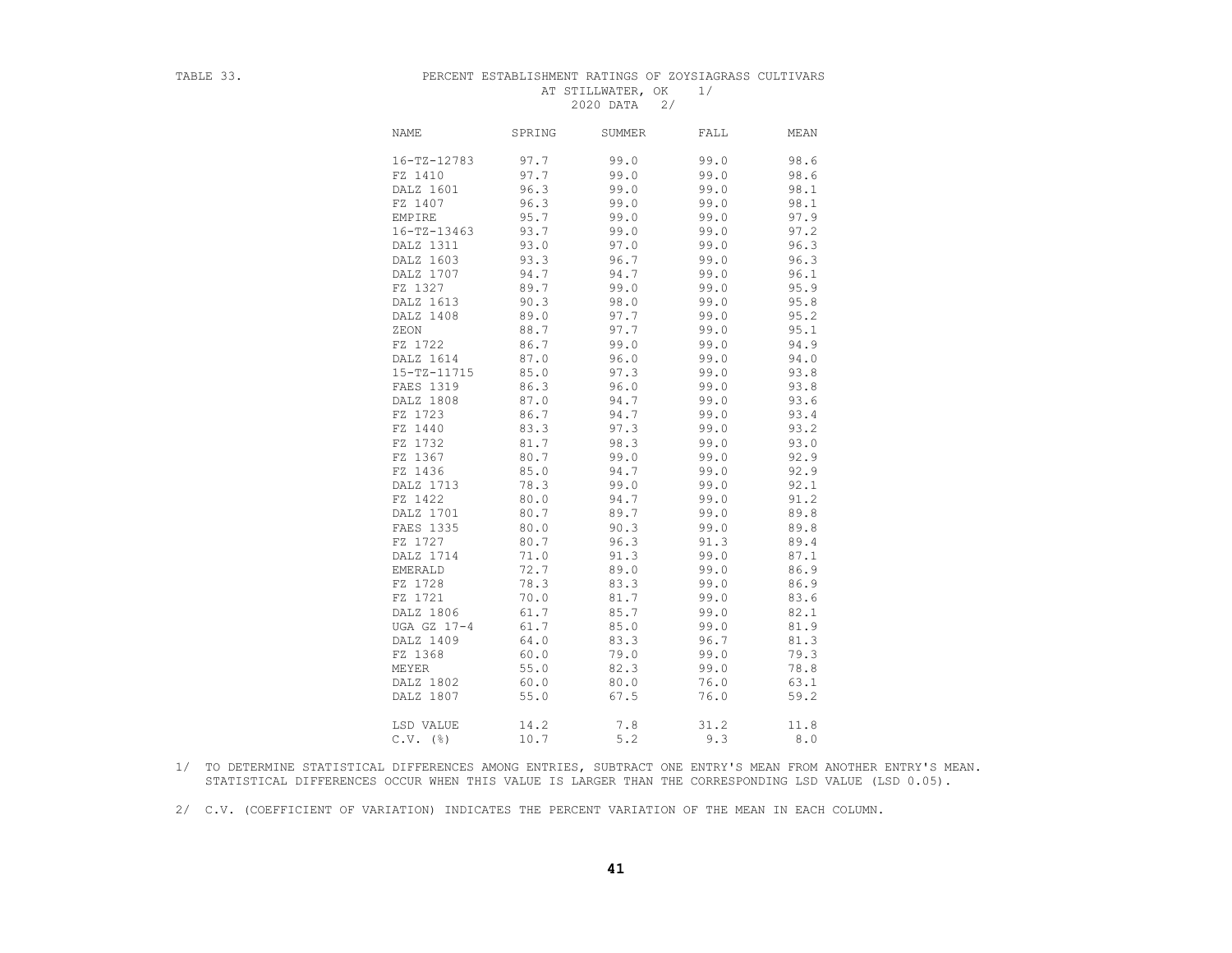## TABLE 34. MEAN TURFGRASS QUALITY AND OTHER RATINGS OF ZOYSIAGRASS CULTIVARS IN THE 2019 NATIONAL ZOYSIAGRASS TEST AT RIVERSIDE, CA 1/ 2019 DATA

### TURFGRASS QUALITY AND OTHER RATINGS 1-9; 9=BEST 2/

|                   | COLOR           |           |                | PERCENT ESTABLISHMENT SEPTEMBER-DECEMBER 2019 |                 |         |
|-------------------|-----------------|-----------|----------------|-----------------------------------------------|-----------------|---------|
| NAME              | <b>DECEMBER</b> | SEPTEMBER | <b>OCTOBER</b> | NOVEMBER                                      | <b>DECEMBER</b> | QUALITY |
| DALZ 1802         | 7.3             | 20.0      | 26.7           | 43.3                                          | 48.3            | 6.3     |
| DALZ 1408         | 6.7             | 26.7      | 36.7           | 53.3                                          | 60.0            | 6.0     |
| DALZ 1806         | 7.0             | 20.0      | 30.0           | 46.7                                          | 53.3            | 6.0     |
| DALZ 1807         | 6.7             | 13.3      | 21.7           | 26.7                                          | 36.7            | $6.0$   |
| FZ 1727           | 6.3             | 43.3      | 53.3           | 58.3                                          | 66.7            | 6.0     |
| DALZ 1614         | 5.7             | 33.3      | 38.3           | 53.3                                          | 50.0            | 5.3     |
| DALZ 1713         | 6.0             | 26.7      | 33.3           | 41.7                                          | 53.3            | 5.3     |
| DALZ 1714         | 5.0             | 25.0      | 33.3           | 48.3                                          | 53.3            | 5.3     |
| FAES 1335         | 6.7             | 41.7      | 51.7           | 63.3                                          | 68.3            | 5.3     |
| FZ 1367           | 6.0             | 43.3      | 50.0           | 65.0                                          | 66.7            | 5.3     |
| FZ 1368           | 5.7             | 25.0      | 30.0           | 41.7                                          | 48.3            | 5.3     |
| FZ 1436           | 6.7             | 33.3      | 43.3           | 55.0                                          | 63.3            | 5.3     |
| FZ 1440           | 5.0             | 43.3      | 48.3           | 68.3                                          | 71.7            | 5.3     |
| UGA GZ 17-4       | 5.7             | 30.0      | 38.3           | 51.7                                          | 58.3            | 5.3     |
| DALZ 1409         | 5.7             | 20.0      | 33.3           | 38.3                                          | 50.0            | 5.0     |
| FAES 1319         | 5.7             | 45.0      | 51.7           | 61.7                                          | 63.3            | 5.0     |
| FZ 1721           | 5.3             | 21.7      | 31.7           | 41.7                                          | 50.0            | 5.0     |
| ZEON              | 6.0             | 51.7      | 58.3           | 71.7                                          | 71.7            | 5.0     |
| 15-TZ-11715       | 4.0             | 33.3      | 40.0           | 53.3                                          | 65.0            | 4.7     |
| DALZ 1601         | 4.7             | 35.0      | 45.0           | 60.0                                          | 66.7            | 4.7     |
| DALZ 1603         | 4.7             | 48.3      | 58.3           | 66.7                                          | 71.7            | 4.7     |
| DALZ 1613         | 5.0             | 25.0      | 36.7           | 60.0                                          | 58.3            | 4.7     |
| DALZ 1701         | 3.3             | 35.0      | 38.3           | 51.7                                          | 46.7            | 4.7     |
| FZ 1722           | 5.3             | 40.0      | 45.0           | 51.7                                          | 60.0            | 4.7     |
| FZ 1728           | 6.0             | 25.0      | 33.3           | 48.3                                          | 51.7            | 4.7     |
| FZ 1732           | 5.7             | 30.0      | 38.3           | 58.3                                          | 63.3            | 4.7     |
| $16 - TZ - 13463$ | 4.3             | 30.0      | 41.7           | 55.0                                          | 60.0            | 4.3     |
| DALZ 1808         | 3.7             | 41.7      | 45.0           | 60.0                                          | 65.0            | 4.3     |
| EMERALD           | 3.7             | 33.3      | 45.0           | 50.0                                          | 55.0            | 4.3     |
| FZ 1422           | 3.3             | 35.0      | 38.3           | 51.7                                          | 61.7            | 4.3     |
| FZ 1723           | 5.3             | 23.3      | 35.0           | 43.3                                          | 53.3            | 4.3     |
| 16-TZ-12783       | 4.3             | 46.7      | 46.7           | 55.0                                          | 66.7            | 4.0     |
| DALZ 1311         | 4.3             | 46.7      | 58.3           | 68.3                                          | 68.3            | 4.0     |
| DALZ 1707         | 3.0             | 26.7      | 38.3           | 45.0                                          | 55.0            | 4.0     |
| EMPIRE            | 4.0             | 60.0      | 60.0           | 71.7                                          | 70.0            | 4.0     |
| FZ 1327           | 3.3             | 31.7      | 41.7           | 56.7                                          | 58.3            | 4.0     |
| FZ 1407           | 3.7             | 31.7      | 40.0           | 51.7                                          | 61.7            | 4.0     |
| FZ 1410           | 5.0             | 55.0      | 63.3           | 73.3                                          | 71.7            | 4.0     |
| MEYER             | 2.0             | 21.7      | 28.3           | 31.7                                          | 40.0            | 3.7     |
| LSD VALUE         | 1.2             | 13.1      | 11.6           | 15.8                                          | 13.6            | 0.9     |
| $C.V.$ (%)        | 15.6            | 24.2      | 17.5           | 17.5                                          | 13.6            | 11.0    |

 1/ TO DETERMINE STATISTICAL DIFFERENCES AMONG ENTRIES, SUBTRACT ONE ENTRY'S MEAN FROM ANOTHER ENTRY'S MEAN. STATISTICAL DIFFERENCES OCCUR WHEN THIS VALUE IS LARGER THAN THE CORRESPONDING LSD VALUE (LSD 0.05).